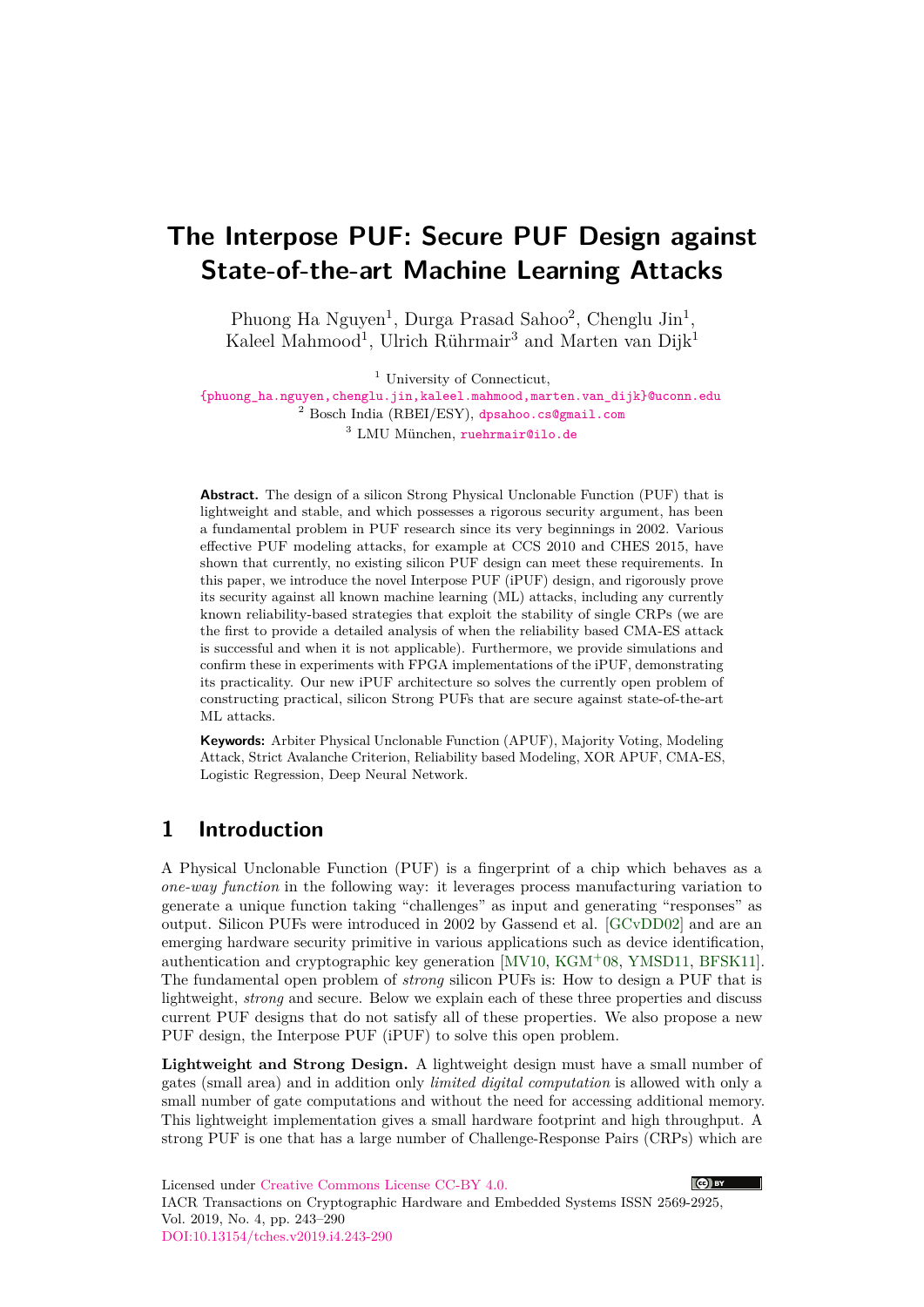impractical to enumerate.[1](#page-1-0)

**Security Argument.** We consider an adversarial model in which an attacker attempts to obtain a software model of a PUF by using information extracted from measured CRPs. Intrinsically, a PUF hides a "random" function, and learning such functions from input-output pairs is the field of machine learning – therefore, security must be argued with respect to the best-known applicable machine learning techniques. In practice we measure the security of a PUF by the number of required CRPs for modeling the PUF with a sufficiently high prediction accuracy (e.g. 90%).

**Current PUF Designs.** Current strong PUFs designs can generally be placed into one of three categories. 1. Strong PUFs without rigorous security arguments, e.g., the Power Grid PUF [\[HAP09\]](#page-45-1), Clock PUF [\[YKL](#page-47-1)<sup>+</sup>13], Crossbar PUF [\[RJB](#page-46-1)<sup>+</sup>11]. 2. Strong PUFs based on the Arbiter PUF (APUF) or APUF design which have been broken by machine learning based attacks as discussed in Section [2,](#page-2-0) e.g., the XOR APUF [\[SD07\]](#page-46-2), the Feed-Forward PUF [\[LLG](#page-45-2)<sup>+</sup>05], LSPUF (Lightweight Secure PUF) [\[MKP08\]](#page-45-3), Bistable Ring PUF  $[CCL+11]$  $[CCL+11]$ , and MPUF (Multiplexer PUF) [\[SMCN18\]](#page-47-2). 3. Strong PUFs with security proofs but are not lightweight, e.g., LPN PUF (Learning Parity with Noise based PUF) [ $HRvD+17$ ,  $JHR+17$  $JHR+17$ ].

**Machine Learning Categorization.** In this paper we divide the best-known machine learning attacks on PUFs into two types. The first type of attacks which use non-repeated measurements of CRPs, are denoted as Classical Machine Learning (CML). We further describe various CML attacks in Section [2.](#page-2-0) The CML security arguments for the iPUF are based on the theoretical arguments developed for the *x*-XOR APUF. It has already been proven that for the *x*-XOR APUF, if *x* is large enough then it is secure against known CML attacks  $[Si09, RSS^+10, TB15]$  $[Si09, RSS^+10, TB15]$  $[Si09, RSS^+10, TB15]$  $[Si09, RSS^+10, TB15]$ . In this paper, we prove an equivalence relationship between the (*x, y*)-iPUF and *x*-XOR APUF such that the developed theoretical framework for CML for the *x*-XOR APUF can be applied to the iPUF. Specifically, if *y* is chosen large, then the iPUF is theoretically secure against CML, just like the *x*-XOR APUF. In this way, we can re-use the XOR APUF CML security framework without having to create and prove an entirely new CML security framework. However, regardless of how large *x* is, the *x*-XOR APUF is still vulnerable to a second type of machine learning attacks.

The second type of machine learning attacks we discuss in this paper are attacks that use repeated CRP measurements [\[DV13,](#page-44-3) [Bec15\]](#page-44-4) (see Section [2](#page-2-0) for more details). We denote these types of attacks as reliability-based machine learning. In this paper we prove these attacks are unable to model the iPUF. Overall, the iPUF is secure against CML attacks and reliability-based machine learning attacks. Moreover, it is as lightweight as an XOR APUF. Hence, the iPUF replaces the XOR APUF as a next-generation secure lightweight strong PUF.

**Contributions.** In this paper, our contributions are as follows.

- *Reliability-based CMA-ES (Covariance Matrix Adaptation Evolution Strategy) attacks.* Through theoretical study, rigorous simulation and experimentation we explain why the most prevalent reliability-based machine learning attack works on APUFs and XOR APUF. Moreover, we show under what circumstances the attack fails. To the best of our knowledge, we are the first ones to work on these two problems. In addition, we propose enhanced reliability-based CMA-ES attacks which are much more powerful than the original one.
- *Interpose PUF (iPUF)*. We propose a novel APUF based PUF design called the iPUF. The iPUF is a lightweight, strong secure PUF design that solves the open fundamental problem of silicon PUFs. We show that the iPUF can prevent CML

<span id="page-1-0"></span><sup>1</sup>Assuming no additional physical limitation on the read-out speed of CRPs from the PUF.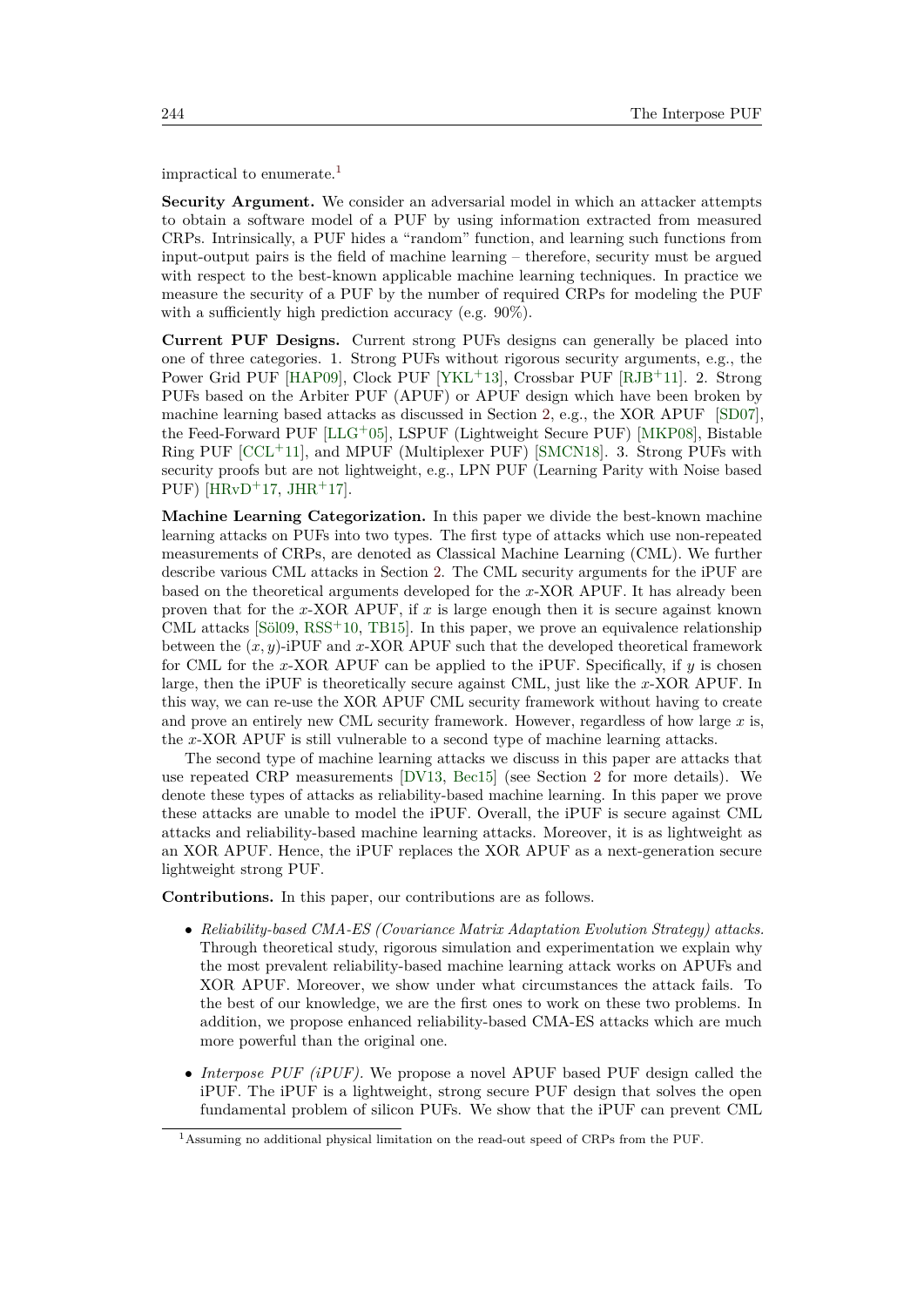attacks that use derivative based calculations (i.e. Logistic Regression) as well as the main reliability-based machine learning attack (i.e. reliability-based CMA-ES). Moreover, by showing the similarity between the iPUF and XOR APUF, we can prove that the iPUF is secure against deep neural network attacks and CRP-based CMA-ES attacks which are the most powerful classical attacks applicable to the iPUF.

 $\bullet$  *Open Source Library.* We provide open source code on GitHub<sup>[2](#page-2-1)</sup> for all our simulations and experiments. This includes code for machine learning attacks on APUF, XOR APUF and iPUF in Matlab, C#, and Python. Code to create various PUF models on FPGA hardware is also given.

Paper Organization. The paper is organized as follows.

The background on machine learning attacks is presented in Section [2.](#page-2-0) Section [3](#page-4-0) briefly introduces the APUF and iPUF designs. Here, we also explain the road map to prove the resistance of the iPUF against all known modeling attacks, and introduce the specific chosen set of parameters for a practical secure iPUF (see Section [3.4\)](#page-6-0). After that, we give a short description of reliability-based CMA-ES on XOR APUF and introduce its enhanced variant on APUF and XOR APUF in Section [4.](#page-7-0)

Section [5](#page-10-0) provides a comprehensive study of reliability-based CMA-ES on XOR APUF, i.e., why it works and when it fails. We move to the security analysis of iPUF regarding classical machine learning attacks and reliability-based machine learning attacks in Section [6.](#page-14-0) We explicitly provide the security conjecture used for iPUF security and the design philosophy of iPUF (see Section [6.1\)](#page-14-1). We introduce the notions *Contribution* and *Equivalence* to show the relationship between iPUF and XOR APUF in Section [6.3.](#page-15-0) With the developed understanding of reliability-based CMA-ES, the knowledge of the equivalence between iPUF and XOR APUF, we now can show the resistance of the iPUF against all known attacks, i.e., the reliability-based CMA-ES attack, the special class of machine learning attacks developed only for iPUF (coined linear approximation attacks, see Section [4.3\)](#page-10-1), the Logistic Regression (LR) attacks, the Deep Neural Network attacks, the CRP-based CMA-ES attacks, the Boolean function based attacks, Deterministic Finite Automata attacks and Perceptron attacks used for PAC learning framework in Section [6.5.](#page-20-0) Section [7](#page-26-0) studies the strict avalanche criteria (SAC) and the reliability property of the iPUF.

We provide detailed simulations to support the analysis of iPUF in Section [8.](#page-28-0) Section [9](#page-33-0) presents the results for the iPUF implemented in FPGA. Here, we experimentally and theoretically explain the impact of *bad* implementations and *good* implementations on the security of the iPUF. We conclude our paper in Section [10.](#page-39-0) Moreover, we also provide a brief description of APUF and XOR APUF in Appendix [A.1,](#page-41-0) the influence of a challenge bit on the output of an APUF in Appendix [A.2,](#page-41-1) Multiplexer PUF's vulnerability with respect to the reliability-based CMA-ES attack in Appendix [A.3,](#page-42-0) and  $k$ -junta test in Appendix [A.4.](#page-42-1)

## <span id="page-2-0"></span>**2 Background on Machine Learning Attacks on PUFs**

In this section we discuss background information related to the evolution of machine learning attacks on PUFs.

<span id="page-2-1"></span><sup>2</sup>URL: https://github.com/scluconn/DA\_PUF\_Library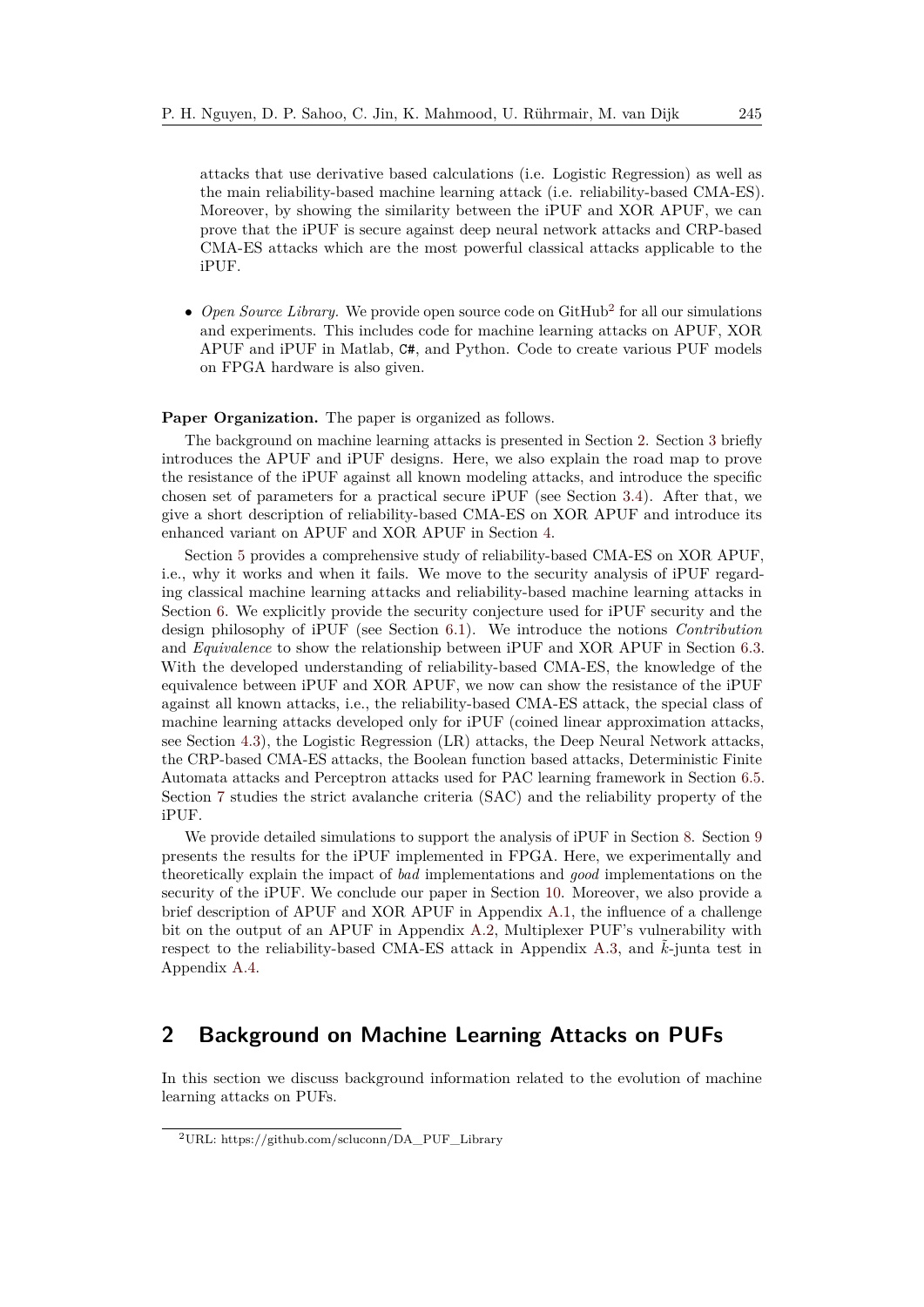### **2.1 Classical Machine Learning Attacks Background**

Classical Machine Learning (CML) was first introduced in 2004, where the 64 bit APUF was shown to be vulnerable with respect to Support Vector Machine (SVM) [\[Lim04,](#page-45-6) [LLG](#page-45-2)+05]. The most efficient CML attack on APUF and XOR APUF [\[RSS](#page-46-3)<sup>+</sup>10, [TB15\]](#page-47-4) is Logistic Regression (LR) which uses non-repeated measurements of CRPs. LR was used to break APUFs and XOR APUFs in 2010 [\[RSS](#page-46-3)<sup>+</sup>10]. Rührmair et al.  $[RSS^+10]$  demonstrated how the *x*-XOR APUF for  $x \leq 5$  can be modeled with at least 98% accuracy using LR with non-repeated measurements of CRPs. The state-of-the-art implementation of LR breaks the 64 bit *x*-XOR APUF up to  $x \le 9$  and a 128 bit *x*-XOR APUF up to  $x \le 7$  [\[TB15\]](#page-47-4). For larger *x* the XOR APUF has been shown to resist LR due to the subexponential relationship between *x* and the amount of training data required to model the XOR APUF [\[Söl09,](#page-47-3) [RSS](#page-46-3)<sup>+</sup>10, [TB15\]](#page-47-4).

Many PUF designs based on the APUF can also be broken using CML. The Bistable Ring PUF borrows from the APUF design and can be broken like the APUF using a neural network [\[SH14\]](#page-46-4) or SVM [\[XRHB15\]](#page-47-5). The Feed-Forward APUF (FFA) [\[LLG](#page-45-2)+05] is another variant of the APUF and can be broken using SVM, LR and ES (Evolution Strategy) for  $\leq 8$  feedforward positions [\[RSS](#page-46-3)<sup>+10]</sup>. For a larger number of feedforward positions the FFA becomes unreliable and is therefore not considered to be practical. The Lightweight Secure PUF (LSPUF) [\[MKP08\]](#page-45-3) is a variant of the XOR APUF with multiple outputs. The LSPUF is based on the *x*-XOR PUF and consequently is vulnerable to LR [\[SNMC15\]](#page-47-6) when  $x \leq 9$ .

Another type of classical machine learning is the Probably Approximately Correct (PAC) [\[GTS15,](#page-44-5) [GTS16,](#page-44-6) [GTFS16\]](#page-44-7) attack. PAC learning provides a framework to learn the maximum number of CRPs required for modeling an XOR PUF, with given levels of accuracy and final model delivery confidence. The Perceptron algorithm used in the PAC learning framework is shown to be successful against the *x*-XOR APUF for  $x \leq 4$  [\[GTS15\]](#page-44-5) and the Deterministic Finite Automata (DFA) [\[GTS16\]](#page-44-6) algorithm can be used to model APUF. We note that DFA in [\[GTS16\]](#page-44-6) can be modified to further attack *x*-XOR APUF, but the necessary modification is not fully explained. If we compare the LR attack on XOR APUF in [\[Söl09,](#page-47-3) [RSS](#page-46-3)<sup>+</sup>10, [TB15\]](#page-47-4) with the Perceptron attack or with the DFA attack on XOR APUF in [\[GTS15\]](#page-44-5), we can see that the LR attack is much more powerful. This is because that LR has a much smaller search space, uses a mathematical model of the XOR APUF, and uses gradient information in an optimization process. Therefore, we only focus on the LR attack for XOR APUF in this paper. In addition, there is one Boolean function based attack related to the PAC learning framework [\[GTFS16\]](#page-44-7). However we show that it is inapplicable to APUFs, XOR APUFs and iPUFs in Section [6.5.](#page-20-0)

In this paper we focus on the main classical machine learning attacks: LR, Deep Neural Network [\[GBC16\]](#page-44-8) (DNN) and Covariance Matrix Adaptation Evolution Strategy (CMA-ES) [\[Han16\]](#page-45-7). LR is considered as the most powerful attack on XOR APUF because it is a gradient-based optimization and it uses the mathematical model of XOR APUF [\[Söl09,](#page-47-3) [RSS](#page-46-3)<sup>+</sup>10. Since DNN is considered as one of the most powerful black box attack (i.e., does not require any mathematical model of the PUF), it is an interesting case for study. CMA-ES is a gradient free algorithm (i.e., the gradient is not used for finding the desired model) and this property makes it different from algorithms that require gradient based computations (i.e., the LR algorithm). By considering LR, DNN and CMA-ES algorithms, we complete the study of classical machine learning attacks on APUF-based PUFs (i.e., XOR APUF and iPUF).

### **2.2 Reliability-based Machine Learning Attacks Background**

The first reliability-based attack was proposed in [\[DV13\]](#page-44-3), where the authors used reliability information and Least Mean Square optimization method to attack APUF only. In other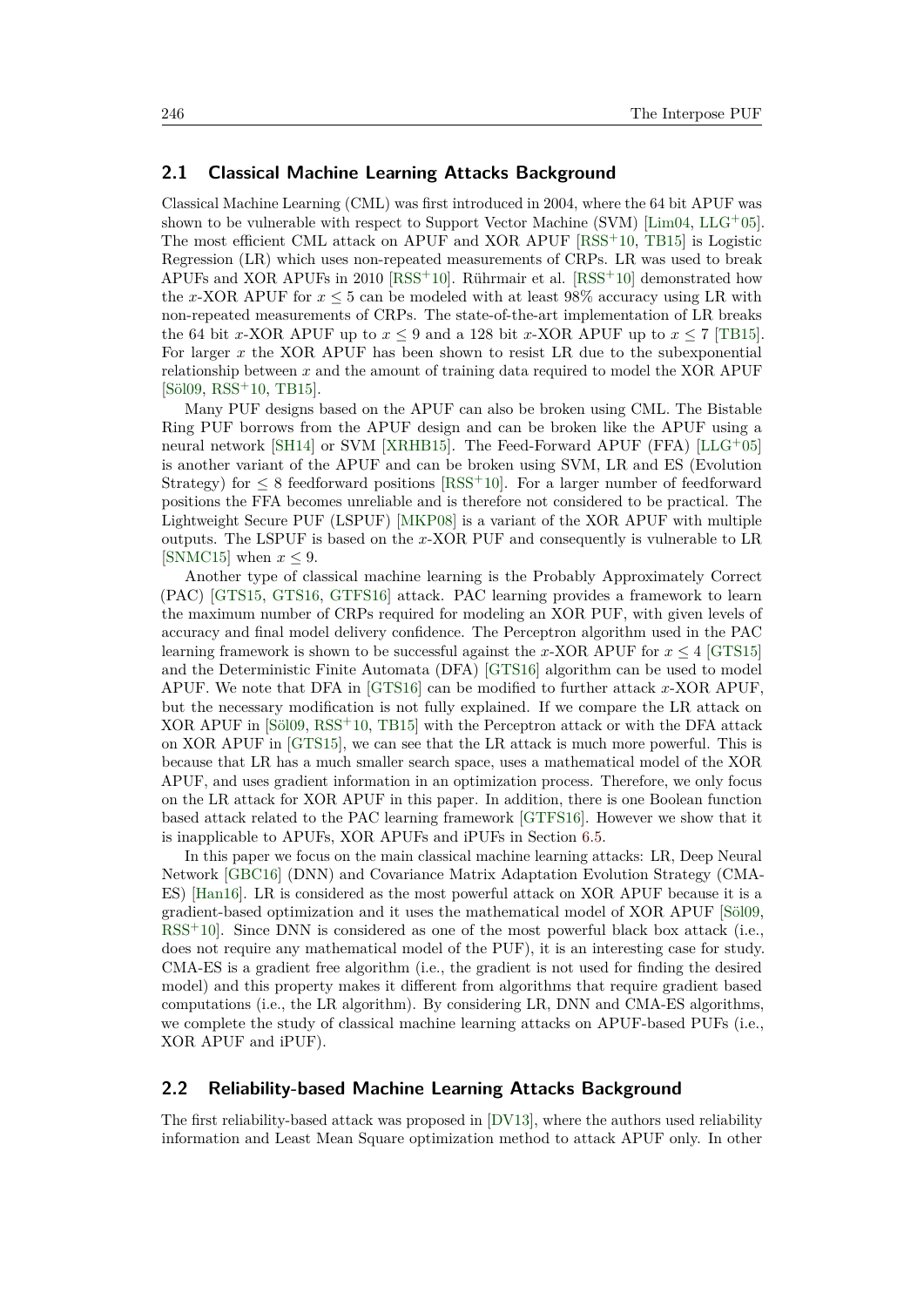words, this attack in [\[DV13\]](#page-44-3) is not applicable to XOR APUFs. Later on, Becker [\[Bec15\]](#page-44-4) was able to break the XOR APUF (and as a consequence the LSPUF) with a linear complexity in *x* using a non-classical ML attack which uses the reliability information of CRPs and the CMA-ES method. Reliability information can be extracted from repeated measurements of responses belonging to the same challenge [\[DV13\]](#page-44-3). This allows an attacker to measure the sensitivity of a response to environmental noise caused by e.g. temperature and voltage variations.

In this paper we refer to attacks that use repeated CRP measurements as *reliability-based* machine learning attacks.[3](#page-4-1)

Note that if responses are not sensitive to environmental noise, i.e., the PUF is very reliable, then Becker's reliability-based CMA-ES attack is not applicable. For this reason one may want to add digital circuitry to the PUF in the form of a fuzzy extractor [\[DRS04\]](#page-44-9) or an interface that exploits the LPN problem  $[HRvD+17, JHR+17]$  $[HRvD+17, JHR+17]$  $[HRvD+17, JHR+17]$  $[HRvD+17, JHR+17]$ , but these techniques are not lightweight and therefore do not solve the stated fundamental problem. A more lightweight solution is presented in [\[WGM](#page-47-7)<sup>+</sup>17] where the reliability of an *x*-XOR APUF is enhanced using majority voting. However, this is not sufficiently lightweight as the same circuitry (including memory for storing a counter) needs to be executed repeatedly a large number of times which implies a large number of gate evaluations and reduction in throughput. But more importantly, majority voting does *not prevent* the reliability-based CMA-ES attack as the environment can be pushed to extremes in order to make the PUF more unreliable again. In [\[SMCN18\]](#page-47-2), a new PUF design was introduced but it is also not secure against CMA-ES attack (see Algorithm 1 in Section 5 in [\[SMCN18\]](#page-47-2) or Appendix [A.3\)](#page-42-0). Since we only focus on the PUF primitive, PUF-based protocols which can prevent the reliability-based CMA-ES attack are out of the scope of this paper. For example the Lockdown protocol in  $[YHD<sup>+</sup>16]$  $[YHD<sup>+</sup>16]$  is one of good candidates. However, the iPUF design we propose is more lightweight and simpler than Lockdown protocol because it does not require many hardware primitives such as a True Random Number Generator, counters etc (see [\[YHD](#page-47-8)<sup>+</sup>16]).

## <span id="page-4-0"></span>**3 The Arbiter PUF and Interpose PUF**

In this section, we briefly introduce the analytical delay model [\[Lim04\]](#page-45-6) and the reliability model [\[DV13\]](#page-44-3) of the APUF. We also discuss the basic design of the newly proposed (*x, y*)-iPUF. Descriptions of both designs are necessary to understand the effectiveness of ML attacks on PUFs in Section [4.](#page-7-0) The reader can find the detailed description of APUF and XOR APUF in Appendix [A.1.](#page-41-0)

### **3.1 The APUF Linear Additive Delay Model**

In [\[Lim04,](#page-45-6) [LLG](#page-45-2)<sup>+</sup>05], an analytical model called the *Linear Additive Delay Model* was presented. As shown in [\[Lim04\]](#page-45-6), the linear additive delay model of an APUF has the form:

<span id="page-4-2"></span>
$$
\Delta = \mathbf{w}[0]\Psi[0] + \cdots + \mathbf{w}[i]\Psi[i] + \cdots + \mathbf{w}[n]\Psi[n] = \langle \mathbf{w}, \Psi \rangle, \tag{1}
$$

where *n* is the number of challenge bits, **w** and **Ψ** are known as *weight and parity (or feature) vectors*, respectively. The parity vector **Ψ** is derived from the challenge **c** as

<span id="page-4-1"></span><sup>3</sup>Reliability information can be regarded as a type of 'side-channel' information which is extracted from CRPs alone without the use of extraneous equipment, whereas additional equipment is needed in power side-channel analysis etc.  $[RXS^+14, TDF^+14, TLG^+15]$  $[RXS^+14, TDF^+14, TLG^+15]$  $[RXS^+14, TDF^+14, TLG^+15]$  $[RXS^+14, TDF^+14, TLG^+15]$  $[RXS^+14, TDF^+14, TLG^+15]$  $[RXS^+14, TDF^+14, TLG^+15]$ . In this paper security is argued in an adversarial model where the attacker only has access to CRPs.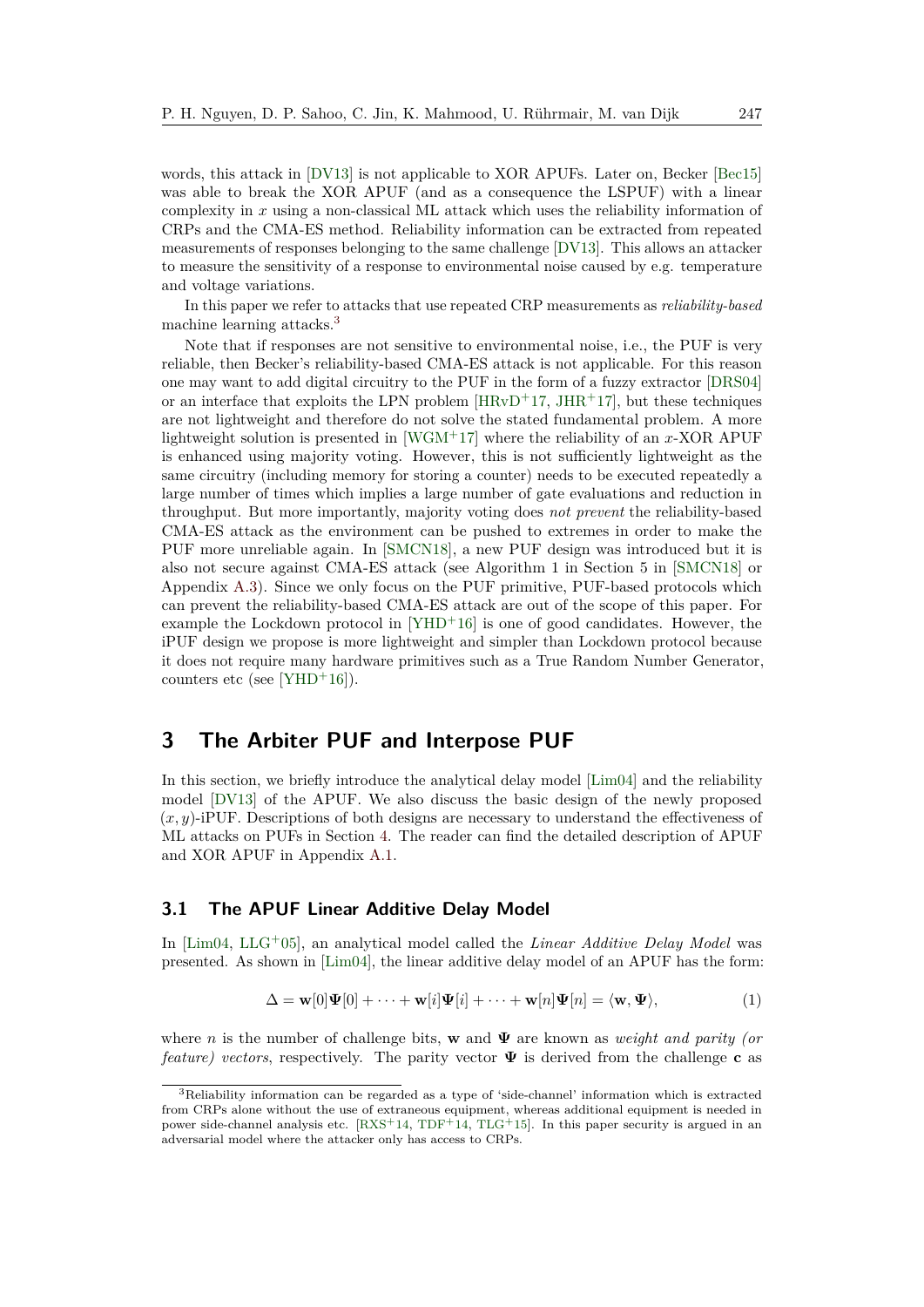<span id="page-5-0"></span>

**Figure 1:** The  $(x, y)$ -iPUF (Interpose PUF) is comprised of an *x*-XOR APUF whose output  $r_x$  is interposed between  $c[i]$  and  $c[i+1]$  in the input of a *y*-XOR APUF.

follows:

<span id="page-5-4"></span>
$$
\Psi[n] = 1
$$
, and  $\Psi[i] = \prod_{j=i}^{n-1} (1 - 2\mathbf{c}[j]), i = 0, \dots, n-1.$  (2)

In this delay model, the unknown weight vector **w** depends on the process variation of the APUF instance (i.e. of a specifically manufactured APUF). The response to a challenge **c** is defined as:  $r = 0$  if  $\Delta > 0$ . Otherwise,  $r = 1$ .

### <span id="page-5-3"></span>**3.2 The Arbiter PUF Reliability Model**

Due to noise, the reproducibility or reliability of the output of a PUF is not perfect, i.e., applying the same challenge to a PUF will not produce a response bit with the same value every time. The repeatability is the *short-term reliability of a PUF* in presence of CMOS noise, and it is not the long-term device aging effect [\[DV13\]](#page-44-3).

In an APUF we can measure the (short-term) reliability *R* (i.e., repeatability) for a specific challenge **c** in the following way: Assume that the challenge **c** is evaluated *M* times, and suppose the measured responses that are equal to 1 is *N* out of *M* evaluations. The reliability is defined as  $R = N/M \in [0, 1]$ .

In Eq. [\(1\)](#page-4-2) we showed the mathematical relationship between the parity vector **Ψ** and the corresponding response  $\Delta$ . Similarly, there exists a mathematical relationship between the reliability *R* of a given challenge and its response  $\Delta$  as shown in [\[DV13\]](#page-44-3):

$$
\Delta/\sigma_N = \sum_{i=0}^n (\mathbf{w}[i]/\sigma_N)\Psi[i] = -\Phi^{-1}(R)
$$
\n(3)

where the noise follows a normal distribution  $\mathcal{N}(0, \sigma_N)$  and  $\Phi(\cdot)$  is the cumulative distribution function of the standard normal distribution. In the case where  $R \in [0.1, 0.9]$  a further approximation [\[DV13\]](#page-44-3) can be made:

<span id="page-5-2"></span><span id="page-5-1"></span>
$$
\Delta/\sigma_N \approx R.\tag{4}
$$

### **3.3 The iPUF Design**

A (*x, y*)-iPUF consists of two layers. The upper layer is an *n*-bit *x*-XOR APUF and the lower layer is an  $(n + 1)$ -bit *y*-XOR APUF. We denote the input to the *x*-XOR APUF as  $\mathbf{c}_x = (\mathbf{c}[0], \ldots, \mathbf{c}[i], \mathbf{c}[i+1], \ldots, \mathbf{c}[n-1])$ . The response  $r_x$  of the *x*-XOR APUF is interposed in  $\mathbf{c}_x$  to create a new  $n+1$  bit challenge  $\mathbf{c}_y = (\mathbf{c}[0], \ldots, \mathbf{c}[i], r_x, \mathbf{c}[i+1], \ldots, \mathbf{c}[n-1])$ . The final response bit is the response  $r_y$  of the *y*-XOR APUF with respect to the new challenge  $c_y$ . The structure of the  $(x, y)$ -iPUF is shown in Figure [1.](#page-5-0)

When creating an *n*-bit  $(x, y)$ -iPUF four important parameters determine its security against ML attacks. The four parameters are *n* which represents the length of the iPUF's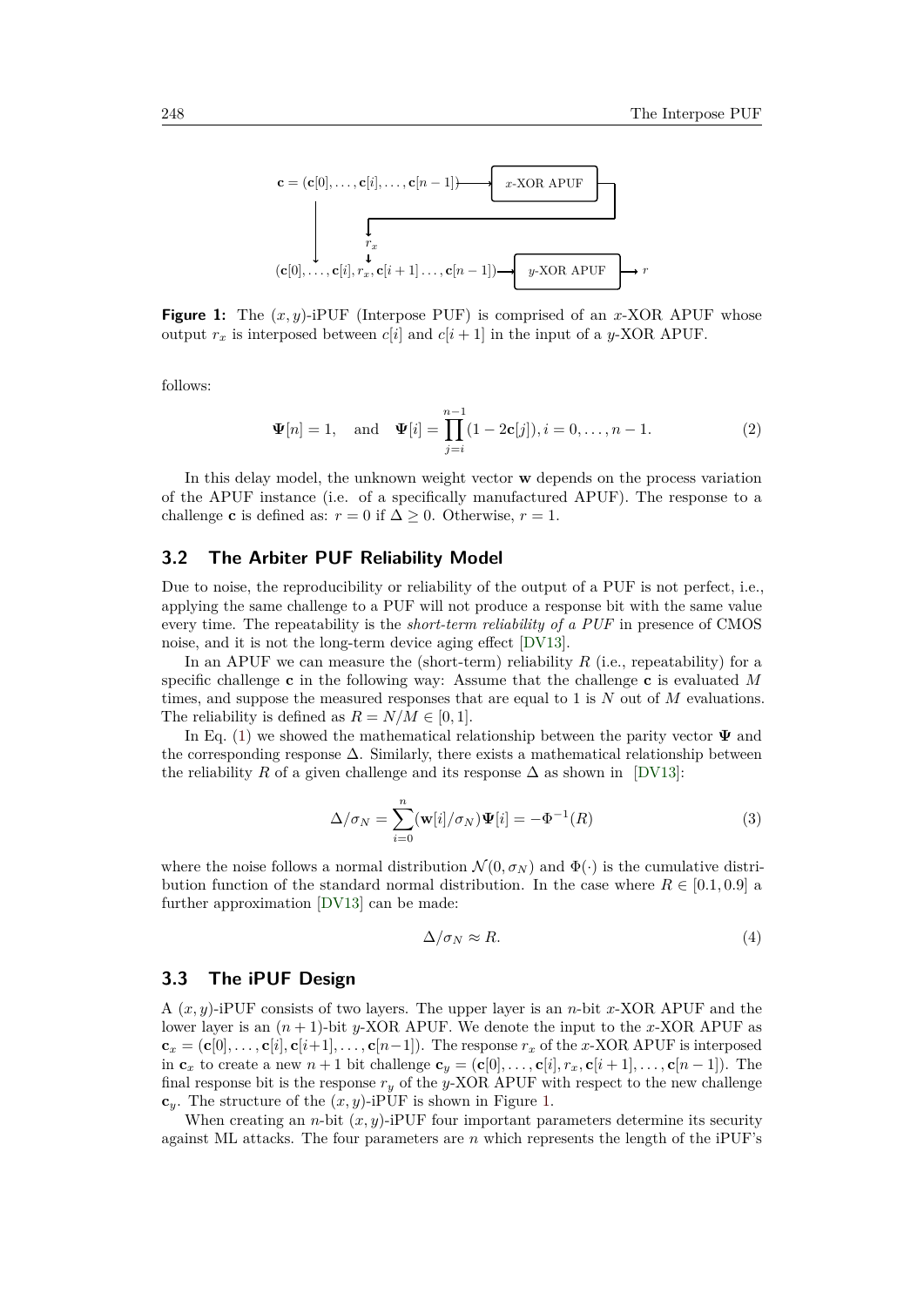challenge, *x* which represents the number of APUFs in the upper layer XOR APUF, *y* which represents the number of APUFs in the lower layer XOR APUF, and the place where the response of the upper layer  $r_x$  is interposed in the input challenge for the lower layer *y*-XOR APUF. In the next two sections, we will go over more details related to the ML attacks on PUFs including the  $(x, y)$ -iPUF. Based on this knowledge, we explain how to properly choose the design parameters for the  $(x, y)$ -iPUF in Section [6.5](#page-20-0) to secure it against various ML attacks.

### <span id="page-6-0"></span>**3.4 iPUF Security Philosophy**

The iPUF design parameters are chosen based on certain machine learning attacks. In this section, we explain why we use certain specific attacks to dictate the choice of iPUF parameters instead of others. In Section [6](#page-14-0) we will prove the (*x, y*)-iPUF is secure against reliability based CMA-ES attacks, so we only focus our design choices here based on classical machine learning attacks. Our explanation of design choices also requires us to develop a hierarchy to rank some of the classical machine learning attacks. In this manner, we can show that the iPUF can defend against the strongest classical attack.

<span id="page-6-1"></span>**Theorem 1.** *For any given x-XOR APUF, the Logistic Regression (LR) attack is the most powerful attack among three classical machine learning attacks: the LR attack, the CRP-based CMA-ES attack and the Deep Neural Network (DNN) attack.*

*Proof.* We note that the following comparison is only valid for XOR APUFs, and later we will link these comparison results to the security of iPUFs. The comparison is based on the following facts.

- 1. Fact 1. We can accurately describe the behavior of an XOR APUF using a mathematical model [\[Söl09,](#page-47-3) [RSS](#page-46-3)<sup>+</sup>10].
- 2. Fact 2. The formulation of the LR attack exploits a-priori knowledge of the XOR structure in the XOR APUF, i.e., the mathematical model of the XOR APUF. The model used in the LR attack perfectly captures the structure of the XOR APUF  $[{\rm Si}09, {\rm RSS}^+10]$  $[{\rm Si}09, {\rm RSS}^+10]$  $[{\rm Si}09, {\rm RSS}^+10]$ . Moreover, LR is a gradient-based optimization methodology, i.e., for finding the true model, the gradient is based on a training dataset and the model is updated in each iteration. The gradient information will give the most *optimal updated direction* to guide the current model to the true model in each iteration. The reader is referred to [\[Sch16\]](#page-46-6) for more details.
- 3. Fact 3. The CRP-based CMA-ES attack is a gradient free optimization methodology [\[Han16\]](#page-45-7) and it uses the mathematical model of XOR APUF. In each iteration, it randomly generates a population of models based on the current model and then keeps only some best matching models among these models (see [\[Han16\]](#page-45-7) or Section [4.1](#page-8-0) for more details). The current model will be updated based on the information from these chosen models. Therefore, CRP-based CMA-ES only gives a *heuristic updated direction* to take the current model to the true model in each iteration. Therefore, CRP-based CMA-ES is not as efficient as LR (i.e., LR has the most optimal updated direction in each iteration as described in Fact 2). We also perform this attack on iPUF and XOR APUF in Section [6.3.](#page-15-0)
- 4. Fact 4. The deep neural network algorithm is a black box optimization methodology [\[GBC16\]](#page-44-8), i.e., it does not use the mathematical model of XOR APUF. This is the main disadvantage compared to LR. Note that LR attack on XOR APUF takes the advantage of the mathematical model of XOR APUF (see Fact 2). Therefore LR does not have to optimize as many parameters as a DNN to model a PUF. In other words, the LR attack is more efficient than the DNN attack.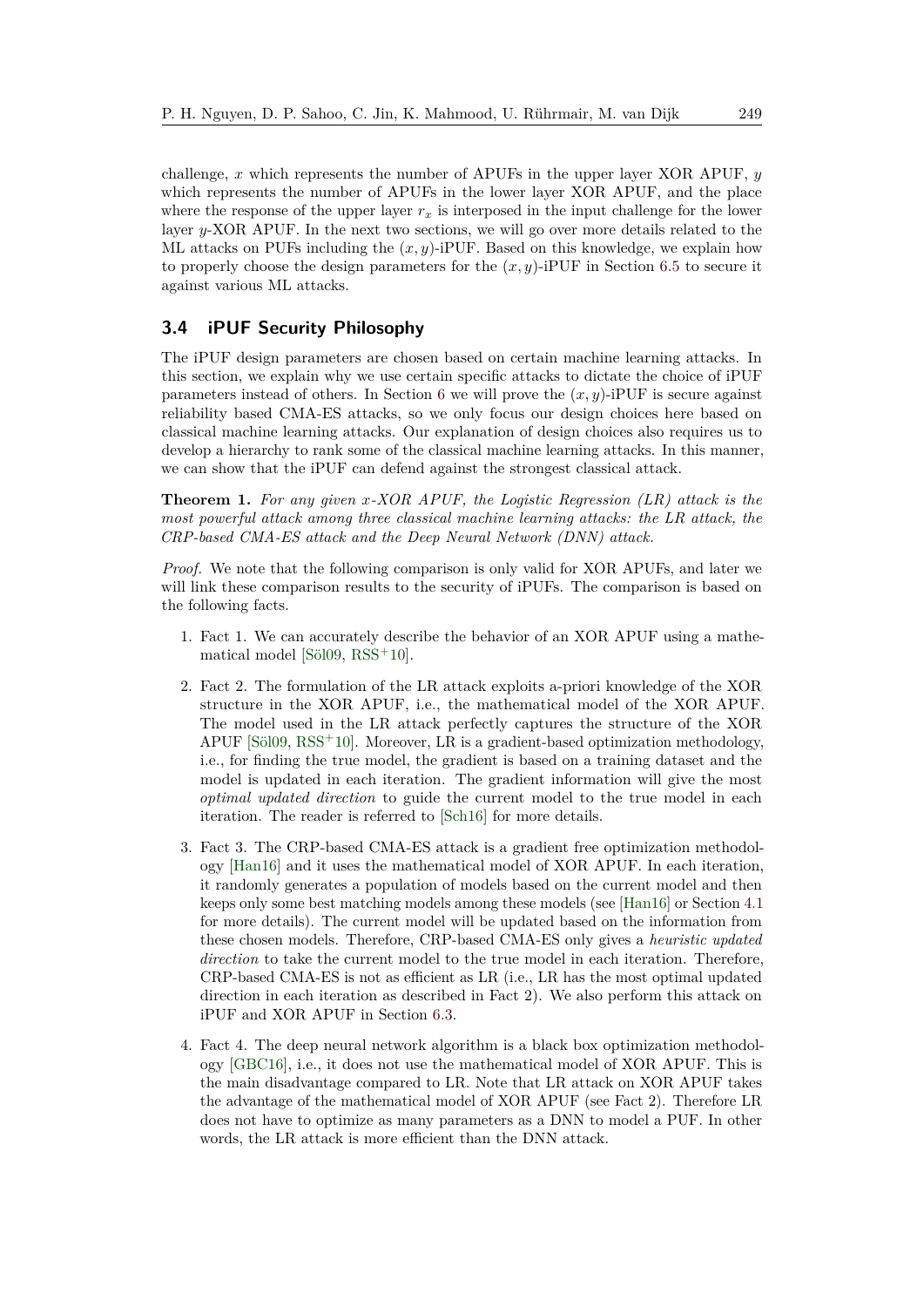We formalize the result in the following inequalities of attacking efficiency.

<span id="page-7-1"></span>
$$
CMA-ES < Logistic Regression. \tag{5}
$$

Deep Neural Network *<* Logistic Regression*.* (6)

 $\Box$ 

Our experimental results in Table [3](#page-29-0) also confirm our arguments above. Hence, the most powerful classical attack on XOR APUF is LR. However the LR attack is not applicable on iPUF as we will show in Section [6.5.](#page-20-0) Therefore we have to show the resiliency of the iPUF against the DNN attack and the CRP-based CMA-ES attack. To the best of our knowledge, there is **no** theory which can give a **lower bound** on the required number of CRPs for training a machine learning model to learn an XOR APUF with a given prediction accuracy using CRP-based CMA-ES, the DNN attack, or LR. Since the structure of iPUF is only slightly different from the structure of XOR APUF, we do not have such theory for iPUF either.

The *x*-XOR PUF has one theory which states that the number of CRPs required for the LR algorithm exponentially increases when *x* increases [\[Söl09\]](#page-47-3). Moreover, this theory was confirmed by experiments in [\[TB15\]](#page-47-4) and the *empirical* lower bounds for the number of CPRs required for the LR algorithm is presented in [\[TB15\]](#page-47-4).

Fortunately, we can come up with an "approximate" theory to choose the iPUF parameters based on the following information. First we know from the above attack comparison, LR is the strongest classical attack on an XOR APUF. We also know the XOR APUF's state-of-the-art empirical lower bound of the number CRPs to make the attack work [\[TB15\]](#page-47-4). Second we know the security of the iPUF can be related to the security of XOR APUF (which we formally develop in Theorem [4\)](#page-16-0). The result in brief is that the  $(x, y)$ -iPUF with  $i = n/2$  is equivalent to  $(y + \frac{x}{2})$ -XOR APUF (see Theorem [4\)](#page-16-0).

Based on the two pieces of information above, we can conclude that if a  $(y + \frac{x}{2})$ -XOR APUF can be secure against LR, then the  $(x, y)$ -iPUF with  $i = n/2$  can be secure against DNN attacks and CRP-based CMA-ES attacks as well. The literature has shown that a 64-bit 10-XOR APUF is secure against LR attack [\[TB15\]](#page-47-4). Based on that design **we suggest using challenge length** *n* = 64**, (1,10)-iPUF with interpose bit in the** middle  $i = n/2 = 32$  as a set of practical design parameters.

## <span id="page-7-0"></span>**4 Reliability Based ML Attacks**

Conceptually, instead of using CRPs like in Classical ML (CML) attacks, the *repeatability* (i.e. short-term reliability) of APUF outputs can be used to build an APUF model based on a set of challenge-reliability (not response) pairs. The relationship between reliability, *R* and the weights **w** of an APUF were shown in Eq. [\(3\)](#page-5-1) and Eq. [\(4\)](#page-5-2). In [\[DV13\]](#page-44-3) a Reliability based ML (RML) attack was done under the assumption that  $R \in [0.1, 0.9]$ . Based on this assumption a system of linear equations was established using Eq. [\(4\)](#page-5-2) so that  $\mathbf{w}[i]/\sigma_N$ could be solved for by using the *Least Mean Square* algorithm. This approach only applies to the APUF, and not the XOR APUF and by extension it also does not apply to the iPUF. However, RML attacks can be done **without** assumptions about the range of *R*, as we will explain in Section [4.1.](#page-8-0) Section [4.2](#page-9-0) presents the enhanced version of this attack on APUF and XOR APUF. In Section [4.3](#page-10-1) we show how to model the iPUF as a linear approximation (LA) of an XOR APUF. This can be used to analyze to what extent the CML and RML attacks on the XOR APUF apply to the iPUF.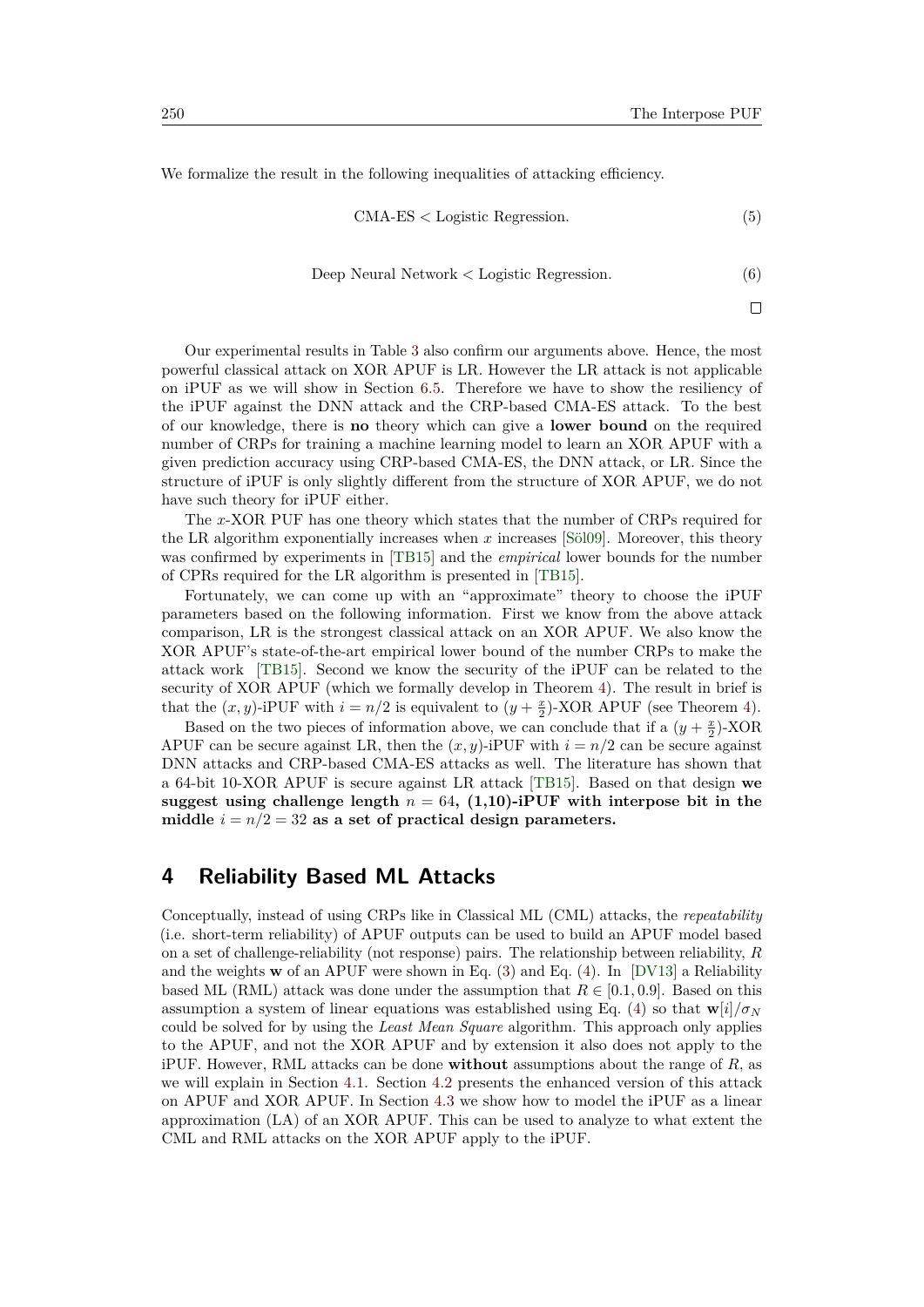### <span id="page-8-0"></span>**4.1 Reliability Based CMA-ES**

In [\[Bec14,](#page-44-10) [Bec15\]](#page-44-4) an ML attack on APUFs was developed using CMA-ES with reliability information obtained from the repeated measurements of CRPs. More precisely, the reliability information *R* of a challenge **c** (i.e.  $(c, R)$ ) is used in the attack instead of the corresponding response  $r$  (i.e.  $(c, r)$ ).

The rationale behind this attack is as follows: if the delay difference  $|\Delta|$  between the two competing paths in an APUF for a given challenge **c** is smaller than a threshold  $\epsilon$ , then the corresponding response *r* would be unreliable in the presence of noise; otherwise the response would be reliable. This implies that reliability information directly leaks information about the "wire delays" in an APUF model. Let  $r_i$  be the *i*-th measured response of challenge **c** for  $i = 1, \ldots, M$ . Two different definitions of R, as provided in Eq. [\(7\)](#page-8-1) and Eq. [\(8\)](#page-8-2), are found in [\[DV13\]](#page-44-3) and [\[Bec15\]](#page-44-4), respectively:

<span id="page-8-1"></span>
$$
R = \frac{1}{M} \sum_{i=1}^{M} r_i,\tag{7}
$$

<span id="page-8-2"></span>
$$
R = |M/2 - \sum_{i=1}^{M} r_i|.
$$
 (8)

Note similar to Eq. [\(7\)](#page-8-1) and Eq. [\(8\)](#page-8-2), repeatability for an APUF was defined as  $R =$  $N/M \in [0,1]$  (see Section [3.2\)](#page-5-3). The objective of CMA-ES is to learn weights **w** =  $(\mathbf{w}[0], \ldots, \mathbf{w}[n])$  together with a threshold value  $\epsilon$ . All variables  $\mathbf{w}[0], \ldots, \mathbf{w}[n]$  are treated as independent and identically distributed Gaussian random variables. The attack is conducted as follows:

1. Collect *N* challenge-reliability pairs

$$
\mathcal{Q} = \{(\mathbf{c}_1, R_1), \ldots, (\mathbf{c}_i, R_i), \ldots, (\mathbf{c}_N, R_N)\},\
$$

where  $R_i$  is computed as in Eq.  $(8)$ .

2. Generate *K* random models:

$$
\{(\mathbf{w}_1,\epsilon_1),\ldots,(\mathbf{w}_j,\epsilon_j),\ldots,(\mathbf{w}_K,\epsilon_K)\}.
$$

- 3. For each model  $(\mathbf{w}_j, \epsilon_j)$   $(j = 1, ..., K)$ , do the following steps:
	- (a) For each challenge  $\mathbf{c}_i$  ( $i = 0, \ldots, N$ ), compute the  $R'_i$  as follows:

<span id="page-8-3"></span>
$$
R'_{i} = \begin{cases} 1, & \text{if } |\Delta| \ge \epsilon \\ 0, & \text{if } |\Delta| < \epsilon, \end{cases}
$$
 (9)

where  $\epsilon = \epsilon_i$  and  $\Delta$  follows from [\(1\)](#page-4-2) and [\(2\)](#page-5-4) with  $\mathbf{c} = \mathbf{c}_i$  and  $\mathbf{w} = \mathbf{w}_i$ . Note that for a given model  $\mathbf{w}_j$  with input  $\mathbf{c}_i$ ,  $R'_i$  indicates whether the output of the response of the model is reliable or noisy.

(b) Compute the Pearson correlation coefficient  $\rho_i$  based on  $(R_1, \ldots, R_i, \ldots, R_N)$  and  $(R'_1, \ldots, R'_i, \ldots, R'_N)$ ,

where  $R_i$  is computed as in Eq.[\(8\)](#page-8-2).

4. CMA-ES keeps *L* models ( $\mathbf{w}_i, \epsilon_i$ ) which have the highest Pearson correlation  $\rho$ , and then, from these *L* models, another *K* models are generated based on the CMA-ES algorithm.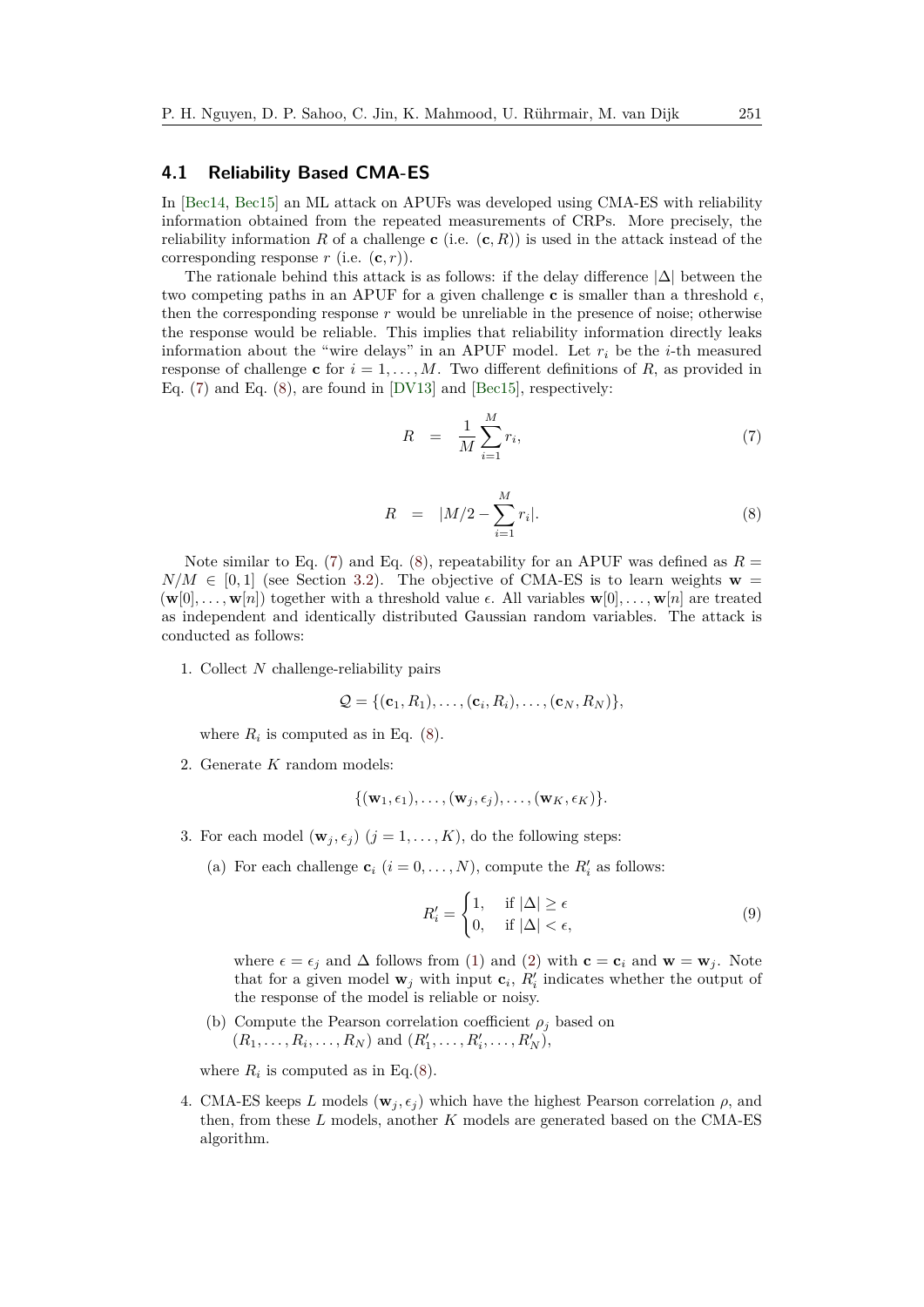5. Repeat steps (3)-(4) for *T* iterations and model ( $\mathbf{w}, \epsilon$ ) which has the highest Pearson correlation  $\rho$  will be chosen as the desired model. Note that sometimes the chosen model may have low prediction accuracy and in this case we restart the algorithm to find a model with higher prediction accuracy.

While the above pseudo-code is used to model an APUF, it can also be used to model an *x*-XOR APUF. Let

$$
\mathcal{Q} = \{(\mathbf{c}_1, R_1), \dots, (\mathbf{c}_i, R_i), \dots, (\mathbf{c}_N, R_N)\}
$$

be a set of challenge-reliability pairs of an *x*-XOR APUF instance. If the CMA-ES algorithm for modeling an APUF is executed many times with the set  $Q$ , then it can produce *x* different models for  $A_0, \ldots, A_{x-1}$  with high probability [\[Bec15\]](#page-44-4). Although there is no proof on how many times the CMA-ES algorithm has to be executed to get the models of all APUF instances of the *x*-XOR APUF, experimentally it is observed that this value needs not to be large, i.e., 2*x* or 3*x* CMA-ES runs. As done in [\[Bec15\]](#page-44-4), one can parallelize CMA-ES executions to build models for  $A_0, \ldots, A_{x-1}$ .

As explained above, the modeling of an *x*-XOR APUF simplifies to the modeling of *x* independent APUF instances in the reliability based CMA-ES attack. This is significant because the relationship between *x* and the number of CRPs needed for the reliability based CMA-ES attack is linear. As previously stated, CML attacks have an exponential relationship between the number of CRPs and  $x$ . Therefore increasing  $x$  is a valid way to mitigate the CML attacks. However, the reliability based CMA-ES attack cannot be defeated in the same manner.

## <span id="page-9-0"></span>**4.2 Enhanced Reliability Based CMA-ES Attack On APUF and XOR APUF**

In the reliability based CMA-ES attack, each model **w** is evaluated according to a fitness function. The fitness function correlates the observed reliability *R* of the PUF to the reliability of the estimated model  $R'$ . Let us denote the observed reliability  $R$  in Eq. [\(8\)](#page-8-2) by  $R_{\text{original}}$  and the model reliability  $R'$  in Eq. [\(9\)](#page-8-3) as  $R'_{\text{original}}$ . The correlation between  $R_{\text{original}}$ and  $R'_{\text{original}}$  is limited by the fact that the observed reliability  $R_{\text{original}}$  only ranges from  $[0, M/2]$ , while the range of  $R'_{\text{original}}$  is  $\{0, 1\}$ . This is significant because the comparison of  $R_{\text{original}}'$  and  $R_{\text{original}}$  is not as accurate, since the two terms do not have the same range of values.

We propose two alternative definitions for  $(R_{\text{original}}, R_{\text{original}}')$ . We define  $(R_{\text{absolute}}, R_{\text{absolute}}')$ and  $(R_{\text{cdf}}, R'_{\text{cdf}})$ , as follows:

$$
R_{\text{original}} = |M/2 - \sum_{i=1}^{M} r_i| \quad \text{and} \quad R'_{\text{original}} = \begin{cases} 1, & \text{if } |\Delta| \ge \epsilon \\ 0, & \text{if } |\Delta| < \epsilon, \end{cases} \tag{10}
$$

$$
R_{\text{absolute}} = |M/2 - \sum_{i=1}^{M} r_i| \quad \text{and} \quad R_{\text{absolute}}' = |\Delta| \tag{11}
$$

$$
R_{\text{cdf}} = \frac{1}{M} \sum_{i=1}^{M} r_i \qquad \text{and} \qquad R'_{\text{cdf}} = \Phi(-\Delta/\sigma_N) \qquad (12)
$$

We hypothesize that  $(R_{\text{cdf}}, R'_{\text{cdf}})$  can create a more accurate model than  $(R_{\text{original}}, R'_{\text{original}})$ when attacking an individual APUF for two reasons. First  $(R_{\text{cdf}}, R_{\text{cdf}}')$  uses the proper reliability ranges. Second  $(R_{\text{cdf}}, R'_{\text{cdf}})$  takes into account information from two sources: reliability information and the response information of the APUF by not using any absolute value operation when computing  $R'_{\text{cdf}}$ . However, when attacking an XOR APUF, the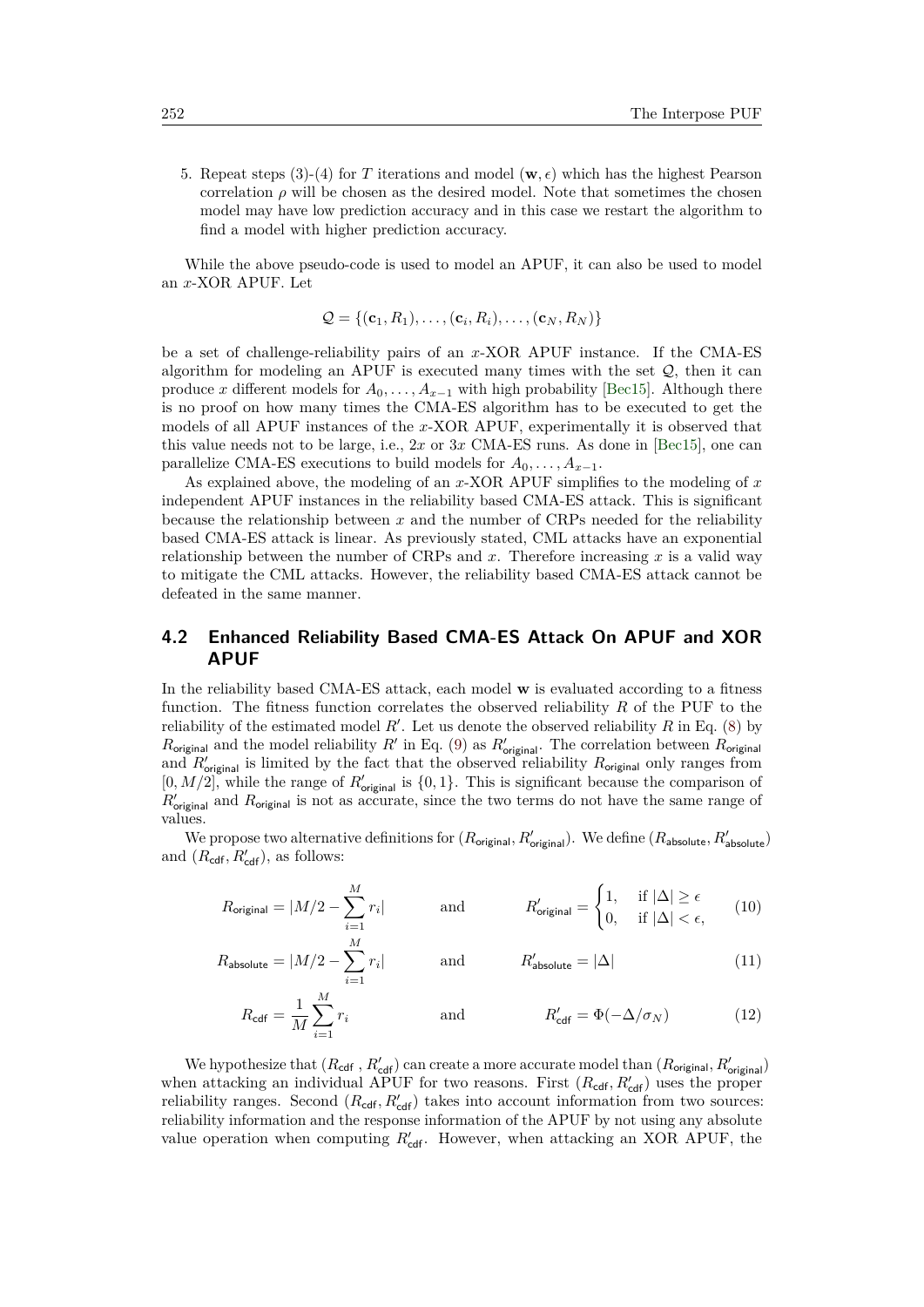response of each individual APUF is not known so  $(R_{\text{cdf}}, R'_{\text{cdf}})$  does not improve the reliability based CMA-ES attack in this case.

When attacking an XOR APUF ( $R_{\text{absolute}}$ ,  $R_{\text{absolute}}'$ ) outperforms ( $R_{\text{original}}$ ,  $R_{\text{original}}'$ ) because it has the proper reliability ranges. Since it does not attempt to use any response information (which is not available from individual APUFs in an XOR APUF), it also outperforms  $(R_{\text{cdf}}, R'_{\text{cdf}})$ .

The simulated results of the enhanced attacks on APUF and XOR APUFs are presented in Section [8.3](#page-31-0) and Section [8.4,](#page-32-0) respectively.

### <span id="page-10-1"></span>**4.3 Linear Approximation of the (***x, y***)-iPUF**

A technique that can be used in conjunction with CML or RML is linear approximation; this technique is specifically designed for use against the  $(x, y)$ -iPUF. We develop the technique based on the following observation: The difference between the input challenge to the *y*-XOR APUF in an  $(x, y)$ -iPUF and the input to a standard *y*-XOR APUF is only one bit. Assume  $i + 1$  is the interposed bit position for the input challenge to the *y*-XOR APUF in an  $(x, y)$ -iPUF. The input to the *y*-XOR APUF is denoted as  $\mathbf{c}_{low} = (\mathbf{c}[0], \ldots, \mathbf{c}[i], r_x, \mathbf{c}[i+1], \ldots, \mathbf{c}[n-1])$ . Instead of attempting to learn the *x*-XOR APUF in the  $(x, y)$ -iPUF to estimate  $r_x$ , we can give a fixed value for bit  $i + 1$ , i.e.  ${\bf c}'_{low} = ({\bf c}[0], \ldots, {\bf c}[i], 0, {\bf c}[i+1], \ldots, {\bf c}[n-1]).$ 

By making this approximation we can effectively ignore the *x*-XOR APUF component of the (*x, y*)-iPUF and treat the (*x, y*)-iPUF as a *y*-XOR APUF. Through this approximation we can do both CML and RML attacks on the  $(x, y)$ -iPUF while still using the XOR APUF model. These attacks are denoted as LA-CML and LA-RML. In Section [6.4.2](#page-18-0) we analyze under what conditions the linear approximation accurately approximates the  $(x, y)$ -iPUF and how this attack can be mitigated.

## <span id="page-10-0"></span>**5 Analysis of the Reliability based CMA-ES Attack**

The reliability based CMA-ES attack is a serious security issue when designing a PUF. Our goal is to create a secure PUF design (the (*x, y*)-iPUF) that *prevents* this attack. To do this, it is necessary to understand under what conditions the reliability based CMA-ES attack works. In this section, we consider the following questions for an in-depth analysis of the reliability based CMA-ES attack:

- 1. In [\[Bec15\]](#page-44-4) it is noted that CMA-ES converges more often to some APUF instances than others when modeling the components of an *x*-XOR APUF. Essentially this means some APUFs in an *x*-XOR APUF are *easier* and some are *harder* to model using the given challenge-reliability pairs. Why does this happen?
- 2. What are the conditions such that CMA-ES never converges to a particular APUF instance? In other words, under which condition does the reliability based CMA-ES attack fail?

The first question was posed in [\[Bec15\]](#page-44-4) without any theoretical answer and the second question has not been investigated in literature. The next experiments are aimed at answering these questions. Based on the knowledge gained from these experiments, we develop the  $(x, y)$ -iPUF that is secure against the reliability based CMA-ES attack as well as the other known classical machine learning attacks mentioned in Section [2.](#page-2-0)

### **5.1 Experiment-I: Understanding CMA-ES Convergence**

The objective of this experiment is to analyze why some APUF instances are *easier* and some are *harder* to model using reliability based CMA-ES. More specifically, we want to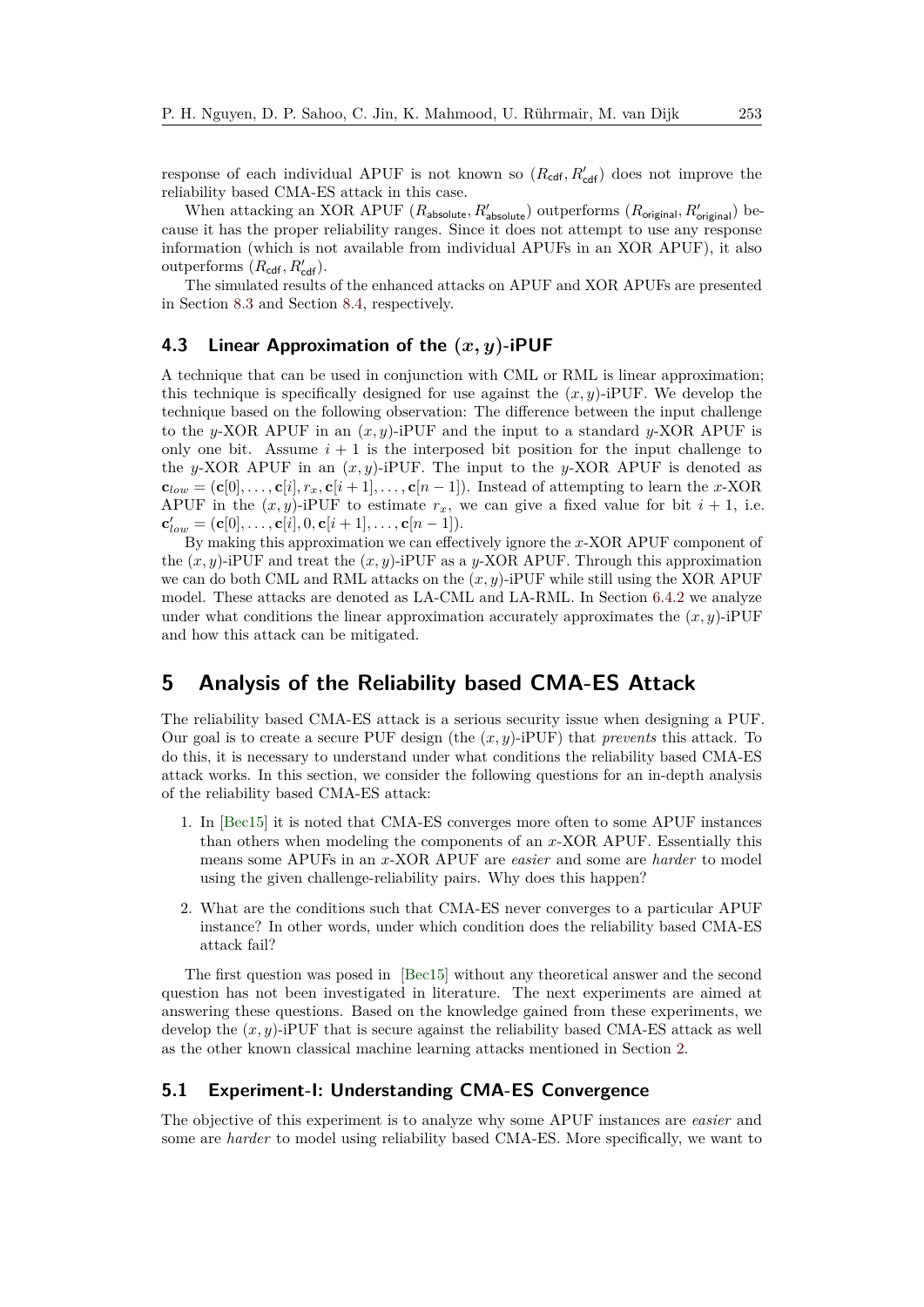**Table 1:** Relationship between the APUF model converged to by CMA-ES and the APUF's data set noise rate proportion in each data set Q

<span id="page-11-1"></span>

| $\operatorname{Rank}$                                                                      |     | $\overline{\phantom{0}}$ | $n=3$ | $n=4$ | $n = 5$ | $n=6$ | $n = 7$ | $n = 8$ | $n = 9$ | $n=10$ | -Failed |
|--------------------------------------------------------------------------------------------|-----|--------------------------|-------|-------|---------|-------|---------|---------|---------|--------|---------|
| currence                                                                                   | 36% | 5%                       | 9%    | 50%   | 12%     | $7\%$ | $7\%$   | 5%      | $7\%$   | 5%     | 07      |
| Rank:<br>APUE model had the <i>n</i> -th highest data set noise proportion in the data set |     |                          |       |       |         |       |         |         |         |        |         |

*Rank*: APUF model had the *n*-th highest data set noise proportion in the data set. *Failed*: Failed to converge to any APUF model.

verify whether the probability of converging to an APUF model in CMA-ES is correlated with the "data set noise proportion" of that APUF instance present in a given data set Q. Here we define the data set noise proportion for a particular APUF in an *x*-XOR APUF as the number of noisy (unreliable) CRPs  $\mathcal{Q}_n$  due to the specified APUF divided by the number of total CRPs in Q. We define the *noise rate β* of a given PUF as follows. Let *r***<sup>c</sup>***,*<sup>1</sup> and  $r_{c}$ <sub>2</sub> be the values of the first and the second measurements of the PUF for a given challenge **c**, respectively. The noise rate  $\beta$  of the PUF is equal to  $Pr_{\mathbf{c}}(r_{\mathbf{c},1} \neq r_{\mathbf{c},2})$ , i.e.,  $\beta = Pr_{\mathbf{c}}(r_{\mathbf{c},1} \neq r_{\mathbf{c},2}).$ 

Every time we generate a new set  $Q$ , the challenge-reliability pairs  $\{(\mathbf{c}_i, R_i)\}\$  of  $Q$  can be divided into two parts. The first part is made up of the reliable challenge-reliability pairs  $\mathcal{Q}_r$  and the second part is made up of the noisy challenge-reliability pairs  $\mathcal{Q}_n$ . Each APUF instance  $A_i$  has its own set of noisy challenge-reliability pairs  $Q_{i,n} \subset Q_n$ ,  $i = 0, \ldots, x - 1$ .

<span id="page-11-0"></span>**Theorem 2.** *For a given dataset* Q*, the CMA-ES algorithm is more likely to converge to the APUF instance which has the largest number of pairs in the combined set*  $Q_r \cup Q_{i,n}$ *, i.e., highest Pearson correlation, where*  $Q_r$  *is the reliable CRPs and*  $Q_{i,n}$  *is the noisy CRPs for APUF instance i.*

*Proof.* Since  $Q_r$  is useful for modeling all the APUF instances, the set  $Q_{i,n}$  should be large to make the  $\mathcal{Q}_r \cup \mathcal{Q}_{i,n}$  sufficiently large enough for modeling the *i*-th APUF instance. From Step-4 of the reliability based CMA-ES attack in Section [4.1,](#page-8-0) it is obvious that CMA-ES tries to converge to the APUF instance that has the largest value for  $|Q_{i,n}|/|Q|$ .  $\Box$ 

To verify Theorem [2,](#page-11-0) we do the following experiment.

**Experimental Setup:** We run the CMA-ES algorithm 100 times on a 10-XOR APUF in simulation. Each time we run CMA-ES we use a new randomly generated dataset Q which contains  $70 \times 10^3$  CRPs. The noise rate of each individual APUF is 20%. Note *that the* 20% *noise rate is chosen to be intentionally large to make the number of used CRPs small, i.e., the bigger the noise of each APUF, the less number of CRPs required for the reliability-based attack. This is by no means the only possible noise rate that could work, but we only use this noise rate here to illustrate the results of the experiment.* It is important to note that while the noise rate of each APUF is the same, the data set noise proportion of each APUF in Q will change each time we generate a new Q. For each  $Q$ , we generate the challenge-reliability pairs for  $Q$  by measuring the response to each challenge 11 times. Note the repeated measurement 11 is chosen heuristically here based on two criteria. The repeated measurement must be large enough to capture the reliability information with an acceptable precision, but not too large that the repeated measurement time significantly slows down the experiment run time.

**Experimental Results:** The results of experiment I are summarized in Table [1.](#page-11-1) In each run of CMA-ES, a model **w** is generated. We classify the model in the following way: if the model **w** matches one of the APUF models with probability  $\geq 0.9$  or  $\leq 0.1$ (the complement model), then we accept it as a *correct* model for that particular APUF instance. If the generated model **w** does not match any of the APUF models we consider the CMA-ES algorithm to have failed to correctly converge. Note that **w** can match with at most one APUF instance. This is because if the model **w** corresponds to a particular

*Occurrence*: Percentage of time a convergence occurred.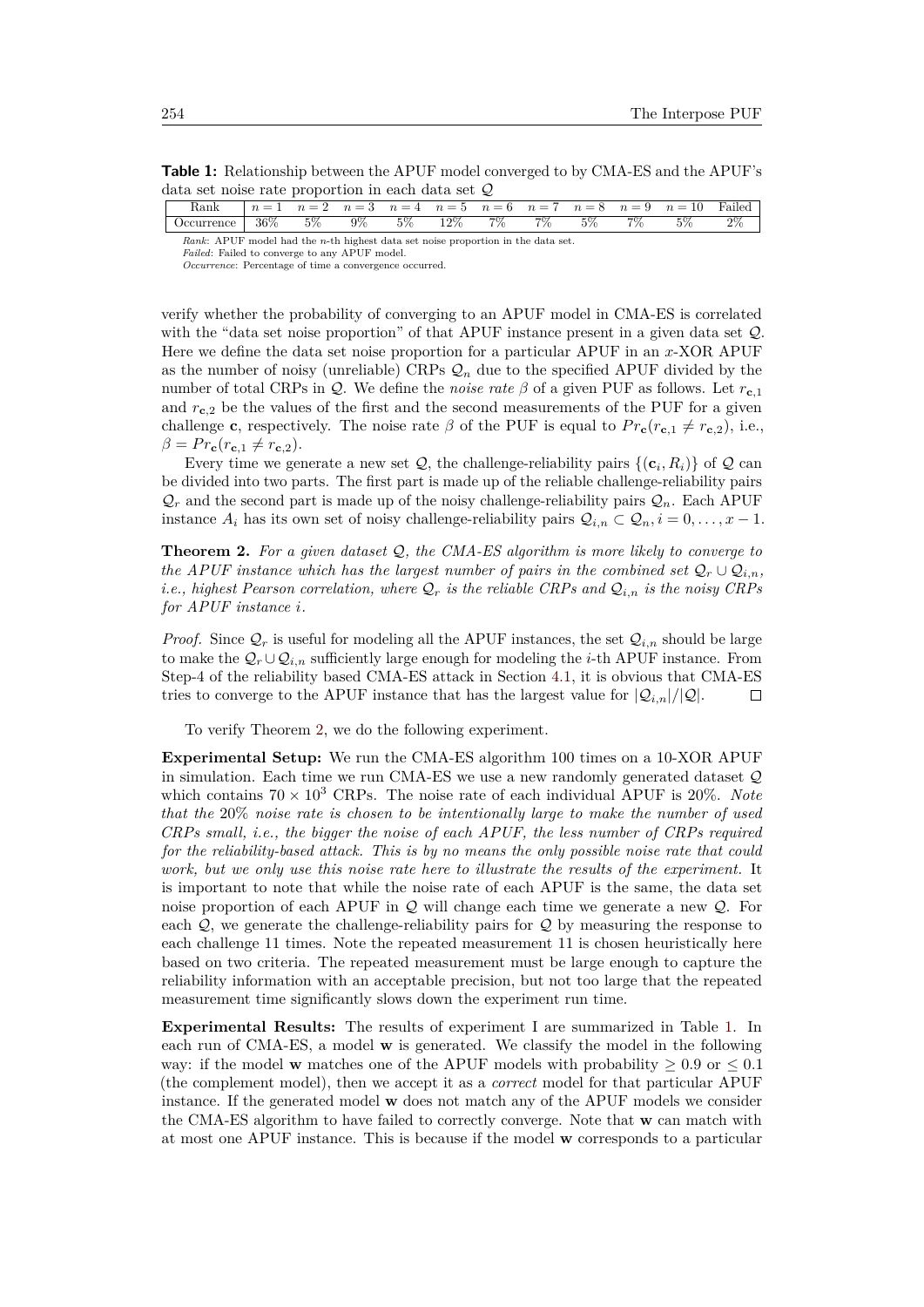APUF instance, then only that instance will have a matching probability  $\geq 0.9$  or  $\leq 0.1$ , and the other APUF instances will have a matching probability around 0*.*5. This is due to the good uniqueness property of simulated APUF instances. *Note that in Experiments I and II we are not a true adversary, i.e., we are a verifier regarding the reliability based CMA-ES attack on the x-XOR PUF as described in [\[Bec15\]](#page-44-4). In other words, we know all APUF instances and check whether a model produced by the CMA-ES algorithm is a correct model for one of them. The audience is referred to [\[Bec15\]](#page-44-4) for the detailed description of a real attack.*

For the given  $\mathcal{Q}$ , we measure the data set noise proportion of each APUF with respect to the challenges present in Q. If CMA-ES converges to the APUF model with the highest data set noise proportion in the current  $Q$ , we increment the count in column one. If CMA-ES converges to the APUF model with the second highest data set noise proportion in the current  $Q$ , we increment the count in column two and so on. If the CMA-ES algorithm generates a model that corresponds to none of the APUFs then we say it failed to converge to any model.

**Analysis of Results:** The APUF with the highest data set noise rate proportion in Q should have the highest Pearson correlation coefficient as explained in Theorem [2](#page-11-0) and therefore be the global maximum. However CMA-ES does not guarantee convergence to the global maximum. When CMA-ES converges to a local maximum, it produces another one of the valid APUF models, or an invalid model. For this reason we can see in Table [1](#page-11-1) that we can converge to a PUF model that does not have the highest noise proportion with small probability compared to the highest case, i.e.,

$$
\frac{5}{100}, \frac{7}{100}, \frac{9}{100}, \frac{12}{100} \ll \frac{36}{100}.
$$

Overall every time we generate  $Q$ , the PUF with the highest noise proportion in  $Q$  will have a high probability of being found by CMA-ES (i.e., 36*/*100). Likewise, the PUFs with a smaller noise proportion in Q will have a smaller probability of being found.

### <span id="page-12-0"></span>**5.2 Experiment-II: CMA-ES Reliability Conditions**

The objective of this experiment is to understand under which condition the reliability based CMA-ES attack fails to build a model for a particular APUF in an *x*-XOR APUF. From experiment I we know that CMA-ES is most likely to converge to the APUF model which has the highest data set noise proportion in  $\mathcal{Q}$ . We want to show that if the noise rate of the APUF instances in the *x*-XOR APUF's output are *not equal* (i.e., drawn from different distributions), then some APUF models cannot be generated by CMA-ES.

**Experimental Setup:** We simulate a 2-XOR APUF consisting of two APUF instances, denoted as  $A_0$  and  $A_1$ . The noise rate of both APUFs are set at 1%. We run CMA-ES on the 2-XOR APUF 100 times. In each run of CMA-ES we generate a  $\mathcal Q$  of size  $70 \times 10^3$ , where in  $\mathcal Q$  each challenge is evaluated 11 times to generate the reliability information.

In this experiment we hypothesize that CMA-ES fails to build a certain APUF model when that model always has a lower noise rate (and therefore a lower data set noise proportion in  $Q$ ). To do this we manipulate the reliability information presented in the final output, such that *A*<sup>0</sup> always has lower data set noise proportion. This is achieved by applying majority voting to the responses of *A*<sup>0</sup> before XOR-ing it with the response of  $A_1$ . In majority voting, we have experimented with  $M = 5$  and  $M = 10$  votes to observe the performance of CMA-ES. *We note that the noise rate in this experiment (i.e., 1*%*) is not related to the noise rate in Experiment-I (i.e.,* 20%*). Here, we intentionally choose a small noise rate to demonstrate two things. First even if the noise rate of the APUFs are extremely small, the CMA-ES attack still works. Second even if there is a sufficiently small discrepancy in the noise rates between two APUFs, CMA-ES will converge to the*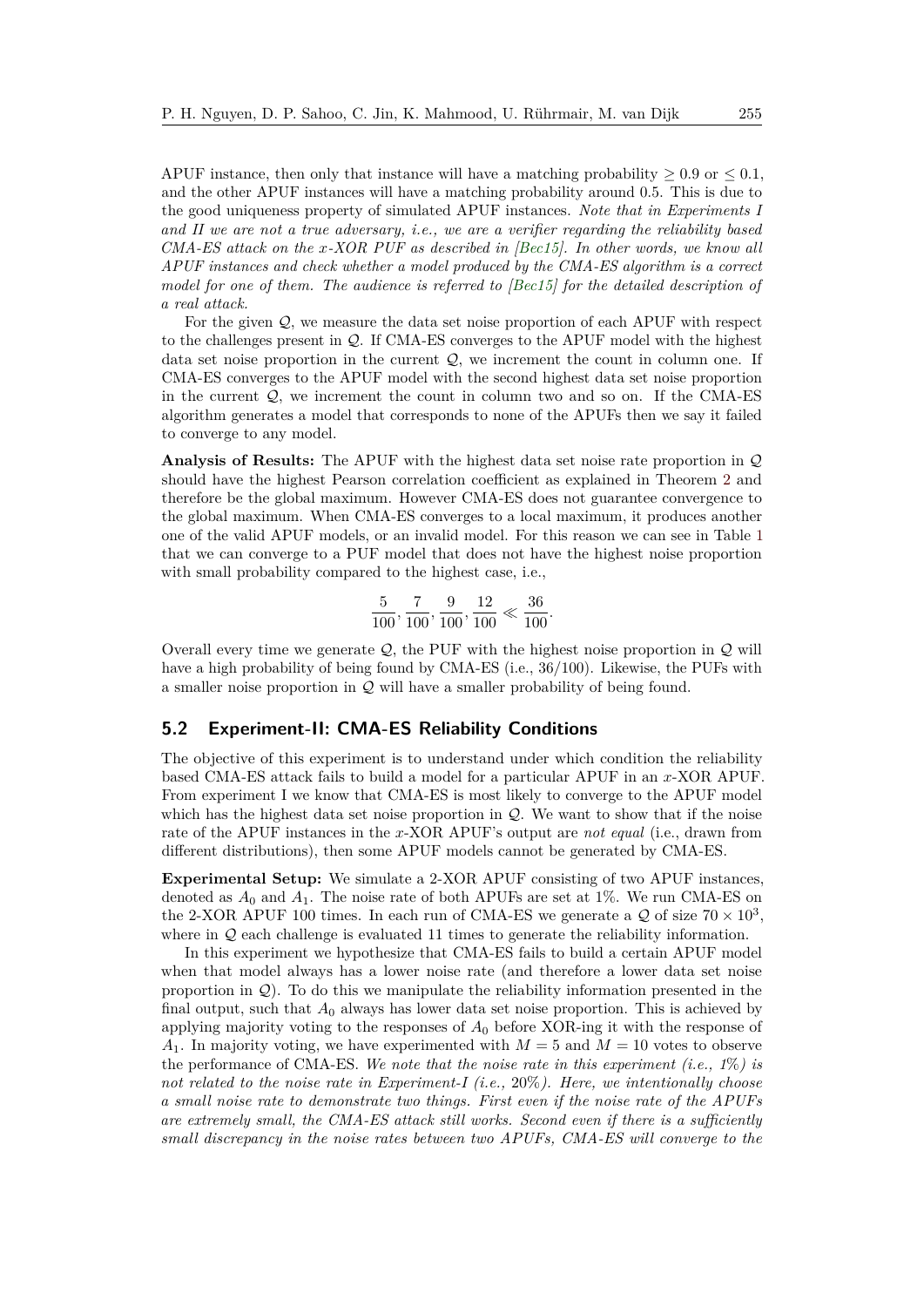<span id="page-13-0"></span>

| $\frac{1}{2}$ and $\frac{2}{2}$ . Results of Experiment-11 |                             |
|------------------------------------------------------------|-----------------------------|
| Number of times $A_0$ found                                | Number of times $A_1$ found |
|                                                            |                             |
|                                                            |                             |

**Table 2:** Results of Experiment-II

‡ The sum of the two counts is not equal to 100 because one attack failed.

*APUF model which is the nosiest. The numbers* 5 *and* 10 *for majority voting and* 11 *for reliability evaluation are chosen arbitrarily. While other values are possible here, we just use one set of values to illustrate the results of our experiment*.

**Theorem 3.** *In a 2-XOR APUF, if one APUF instance is sufficiently more reliable than the other, then the CMA-ES fails to converge to the APUF which has lower noise rate.*

*Proof.* We will prove the Theorem above using the experimental setup we described in the beginning of Section [5.2.](#page-12-0) If the number of votes *M* is sufficiently large, then the output of *A*<sup>0</sup> is always more reliable than that of *A*<sup>1</sup> due to the existing majority voting at the output of  $A_0$ . This implies that  $|Q_{0,n}|/|Q| \ll |Q_{1,n}|/|Q|$  for any given Q where  $Q_{i,n}$  is the set of noisy challenge-reliability pairs of  $A_i$ ,  $i = 0, 1$ . For a given data set  $\mathcal{Q}$ , as stated in Theorem [2,](#page-11-0) CMA-ES tends to converge to the model with the highest data set noise proportion with high probability. Hence, CMA-ES always converges to *A*<sup>1</sup> when *M* is sufficiently large.  $\Box$ 

**Experimental Results:** The experimental results are shown in Table [2.](#page-13-0) The first column corresponds to the number of times the output was measured on  $A_0$  before majority voting was done. The second and the third columns refer to the number of times the correct model was found by CMA-ES for  $A_0$  and  $A_1$ , respectively.

**Analysis of Results:** From Table [2,](#page-13-0) it is clear that if *M* is sufficiently large  $(M \geq 10)$ , then the reliability based CMA-ES attack cannot build a model for *A*0. This is because we decreased the noise rate of  $A_0$  by applying majority voting. Since  $A_0$  is less noisy, it will have a lower data set noise proportion in  $\mathcal{Q}$ . As we established in the first experiment, CMA-ES tends to converge to the model with the highest data set noise proportion with high probability. In Table [2](#page-13-0) we can clearly see this happening when  $M = 10$ , as CMA-ES is never able to build a model for  $A_0$  (the APUF with the lower data set noise proportion).

It is important to also note that just because the APUFs have different noise rates, it does not make the XOR APUF secure against the reliability based CMA-ES attack. In the setup described in this experiment, an attacker could simply learn a model for  $A_1$ . Once the model for  $A_1$  has been learned the attacker could then use that model to remove most of the noisy challenge-reliability pairs corresponding to  $A_1$  from  $\mathcal Q$ . Doing this would create a new dataset  $\mathcal{Q}_{reduced}$  from  $\mathcal Q$  in which  $A_0$  would have the highest data set noise proportion. The attacker could then run CMA-ES on Q*reduced* to get a model for *A*0.

### **5.3 Inferences from the Experiments**

Two important points can be understood from the experiments in this section. In order for the reliability based CMA-ES attack to be successful the following conditions must be met:

- 1. All APUF instances outputs must have the same influence on the final output of the PUF.
- 2. The noise rate of all APUF instances should be similar.

In the next section, we leverage the knowledge from these experiments to show how the proposed iPUF can be secured against the reliability based CMA-ES attack.

<sup>†</sup> No. of measurements used in the majority voting of *A*0.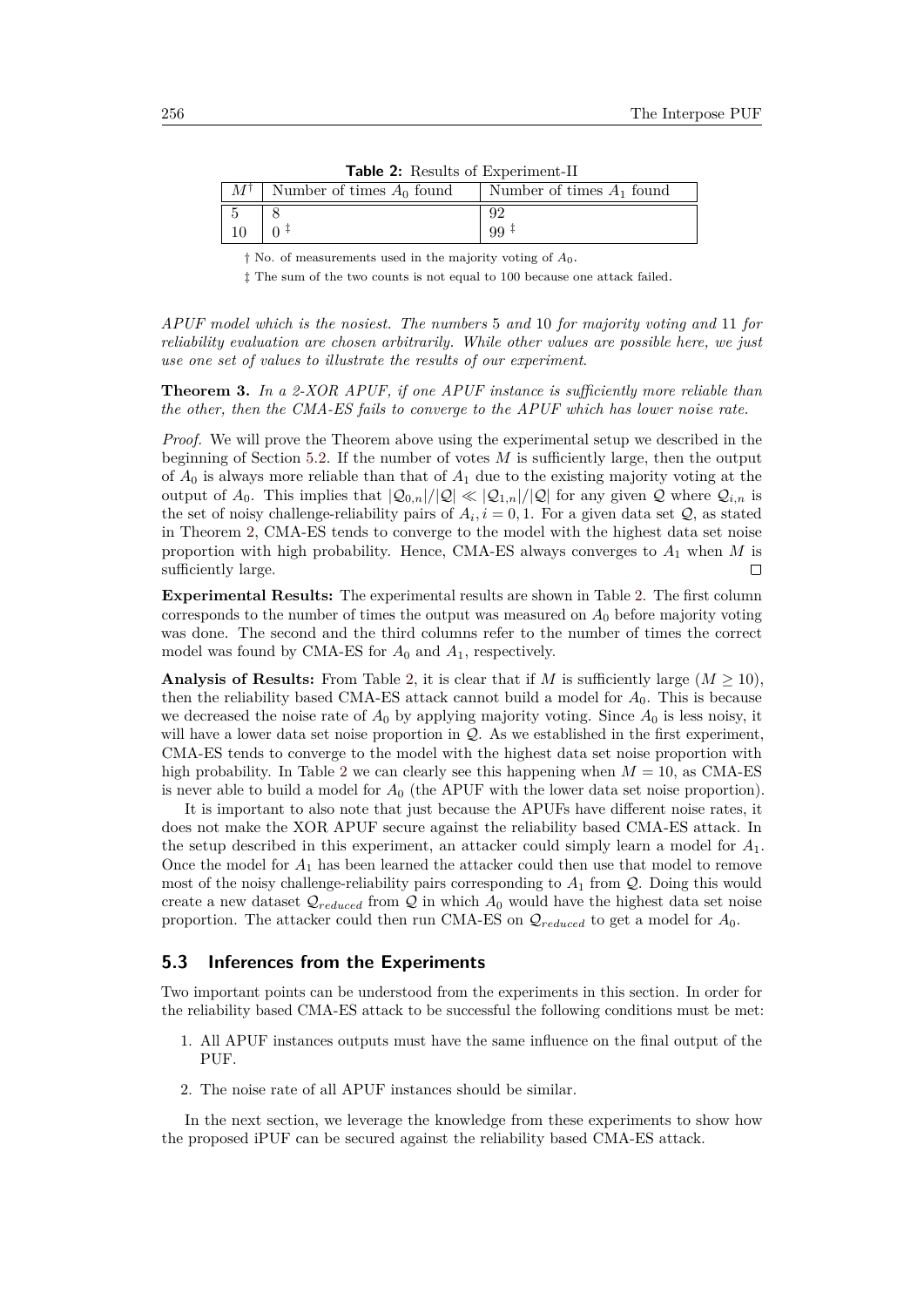## <span id="page-14-0"></span>**6 Security Analysis of iPUF against Machine Learning Attacks**

In this section, we analyze the security and reliability of the proposed  $(x, y)$ -iPUF design. Starting in Section [6.1](#page-14-1) we discuss our basic conjecture to reason about the security of the iPUF design. In Section [6.2](#page-15-1) we begin our security analysis by first showing how a single challenge bit in an APUF effects its output *r*. We then develop a relationship between the security of the (*x, y*)-iPUF and *x*-XOR APUF in Section [6.3.](#page-15-0) We then use the analysis from Section [6.2](#page-15-1) to determine the most secure position for the interposed bit in a (1*,* 1)-iPUF in Section [6.4.2.](#page-18-0) Since the iPUF is developed to *prevent* the reliability-based ML attacks, we need to study the reliability of the (1*,* 1)-iPUF as shown in Section [6.4.1.](#page-18-1) After that, we explain why iPUF's design can *prevent* reliability-based ML attacks. While the (1*,* 1)-iPUF can prevent reliability-based ML attacks, properly choosing the interposed bit position alone is not enough. The (1*,* 1)-iPUF still suffers from classical machine learning, LA-CML and LA-RML attacks (see Section [4.3\)](#page-10-1). Therefore, in Section [6.5](#page-20-0) we expand our analysis to the  $(x, y)$ -iPUF where  $x \ge 1$  and  $y > 1$ . By using a middle interposed bit and properly choosing *x* and  $y \ge 2$  we are able to show that the  $(x, y)$ -iPUF is secure against all current state-of-the-art ML attacks. Based on our analysis we claim properly designed iPUFs are superior to XOR APUFs in terms of security, reliability and hardware overhead.

### <span id="page-14-1"></span>**6.1 Security Conjecture and Design Philosophy of iPUF**

**Security Conjecture.** Our basic security conjecture is *"if x is sufficiently large, then an x-XOR APUF is practically secure against all known classical ML attacks"* as stated in the literature [\[Söl09,](#page-47-3) [RSS](#page-46-3)<sup>+</sup>10, [TB15\]](#page-47-4) (this is not an NP-hard problem). We show that the  $(x, y)$ -iPUF is equivalent to the  $(x/2 + y)$  $(x/2 + y)$  $(x/2 + y)$ -XOR APUF, (see Definition 2 for the definition of equivalence), so it inherits the same classical ML security. Furthermore the iPUF can prevent the reliability-based CMA-ES attack which the XOR APUF is vulnerable to. For PUF research, the XOR APUF w.r.t. classical ML is similar to AES (Advanced Encryption Standard) block cipher in the sense that it is considered a hard problem by itself  $[5\ddot{o}109, RSS^+10, TB15]$  $[5\ddot{o}109, RSS^+10, TB15]$  $[5\ddot{o}109, RSS^+10, TB15]$  $[5\ddot{o}109, RSS^+10, TB15]$ , i.e., the security of AES is not reduced to any intractable problem [\[DR02\]](#page-44-11). Indeed, we can show that among all known classical ML attacks on XOR APUF, LR attack is the most powerful attack (see Theorem [1\)](#page-6-1) because it is a gradient-based optimization method and it uses a mathematical model of the XOR APUF. In other words, it uses the information about the XOR APUF (the XOR APUF mathematical model) in the most efficient way. No non-repeated measurement ML attack can match LR. Moreover, the LR attack on XOR APUFs has a full theory developed on the relationship between the modeling accuracy and modeling complexity [\[Söl09\]](#page-47-3). This theory is strongly supported with empirical results [\[TB15\]](#page-47-4). In summary, we deeply understand the resistance of XOR APUF against all known machine learning attacks.

**Design Philosophy.** Our design philosophy is as follows: We propose that it is possible to construct a strong PUF whose security can be reduced to an intractable problem (classical ML on XOR APUF). This practice of basing PUF security on its reduction to an intractable problem is not unique to this paper. For example the LPN-based PUF  $[HRvD+17, JHR+17]$  $[HRvD+17, JHR+17]$  $[HRvD+17, JHR+17]$  $[HRvD+17, JHR+17]$  uses this exact same formulation and reduces its security to a well-known computational hardness assumption: learning parity with noise (LPN). Note that the large matrix operations in LPN-based PUF has an extremely large hardware footprint making it not lightweight and hence not a solution to the fundamental PUF problem considered in this paper. To develop a lightweight and secure strong PUF, we adopt another approach. We use broken but lightweight and reliable PUF primitives (i.e., APUF) to develop a secure, lightweight and reliable PUF design (i.e., iPUF) which can be shown to be equal to some *hard* problems (classical ML on an XOR APUF). We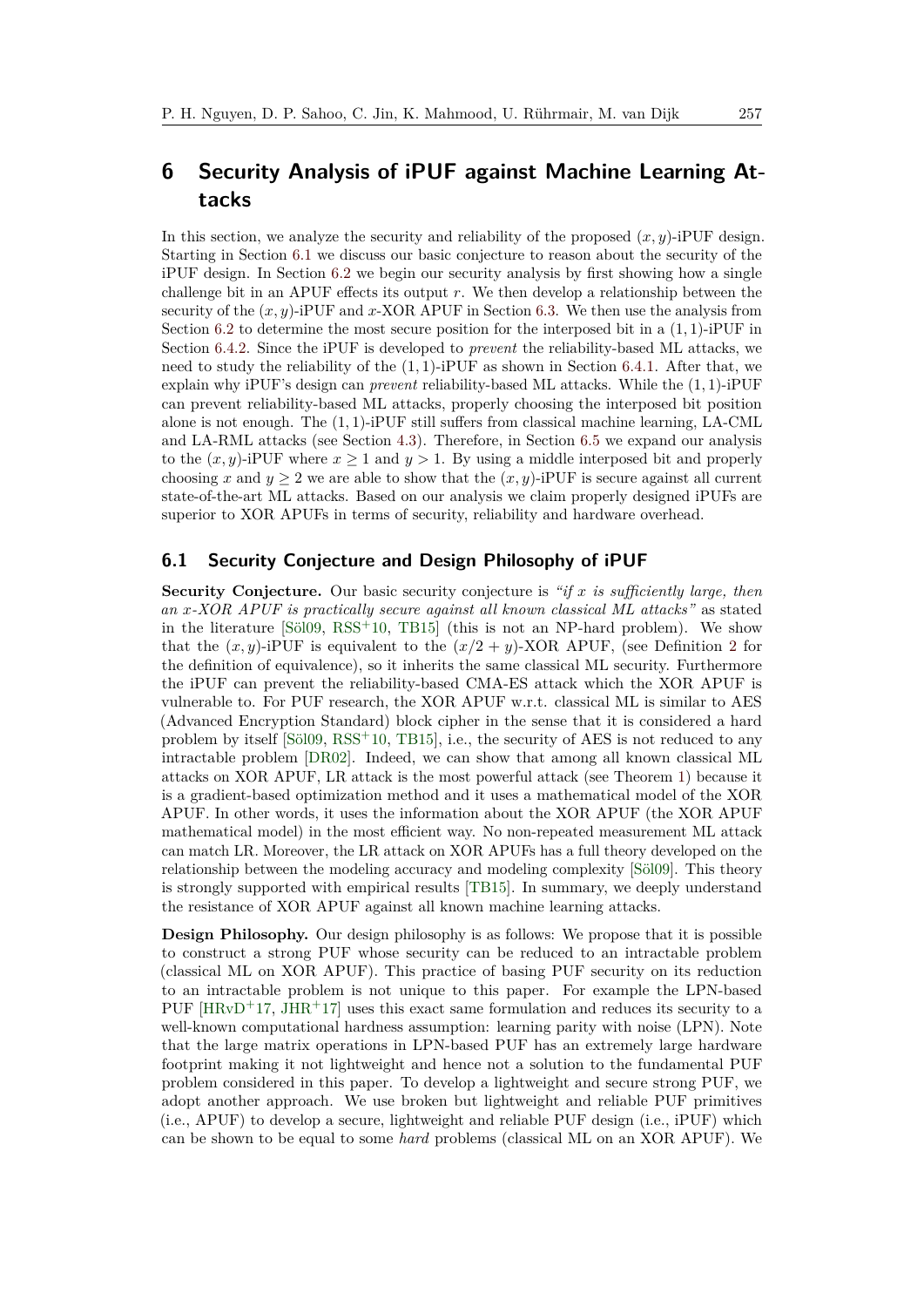consider this approach as a practical and proper methodology to develop a lightweight and secure strong PUF. To re-iterate, this process is commonly accepted in the cryptography community to develop cryptographic primitives such as block ciphers, stream ciphers and hash functions. In all these cryptographic primitives the secure designs are built on *insecure* components such as s-box, non linear shift register, etc [\[DR02,](#page-44-11) [MOV96\]](#page-46-7). Moreover, the mathematical model of the APUF is fully developed and the iPUF is a simple composite APUF design. Hence, a full mathematical model of the iPUF can be developed for *analysis purpose*. This point is significantly important, because we can do a clean security analysis as we will show in the rest of the paper. In summary, we use APUF as a building block of iPUF because it is a lightweight, reliable strong PUF with a clean mathematical model for analysis purpose. Our iPUF design is also significantly simple. Hence, it also offers a clean framework for conducting security analysis.

### <span id="page-15-1"></span>**6.2 Influence of Challenge Bit c[***j***] on the Response** *r* **in the APUF**

The influence of a challenge bit on an APUF's response depends on its position in the challenge **c** [\[MKP09,](#page-45-8) [DGSV14,](#page-44-12) [NSCM16\]](#page-46-8). From Eq. [\(1\)](#page-4-2), it can be observed that  $\Psi[j+1], \ldots, \Psi[n-1]$  does not depend on challenge bit **c**[*j*]. For a given challenge **c**, based on the linear delay model of the APUF, the delay difference  $\Delta$  can be described as:

$$
\Delta = (1 - 2c[j]) \times \Delta_{Flipping} + \Delta_{Non-Flipping}
$$
\n(13)

where  $\Delta_{Flipping}$  is the term affected by the flipping of bit **c**[*j*] and is given by  $\Delta_{Flipping}$  =  $\sum_{i=0}^{j}$  **w**[*i*] $\frac{\Psi[i]}{(1-2\mathbf{c}[j])}$ . Likewise, the term that is not dependent on the flipping of **c**[*j*] is denoted as  $\Delta_{Non-Flipping} = \sum_{i=j+1}^{n} \mathbf{w}[i] \mathbf{\Psi}[i].$ 

If  $\mathbf{c}[j] = 0$  then  $\Delta = \Delta_{Flipping} + \Delta_{Non-Flipping}$  and we will denote this  $\Delta$  as  $\Delta_{\mathbf{c}[j]=0}$ with corresponding response  $r_{\mathbf{c}[j]=0}$ . Similarly when  $\mathbf{c}[j] = 1$  we will have  $\Delta = -\Delta_{Flipping} +$  $\Delta_{Non-Flipping}$ . We denote this  $\Delta$  as  $\Delta_{\mathbf{c}[j]=1}$  and the response as  $r_{\mathbf{c}[j]=1}$ .

We want to know the influence of flipping  $\mathbf{c}[j]$  on output *r*. We measure this influence by computing the probability that the output remains the same if we flip bit  $c[j]$  while keeping the rest of **c** constant:

<span id="page-15-3"></span>
$$
\Pr_{\mathbf{c}}(r_{\mathbf{c}[j]=0} = r_{\mathbf{c}[j]=1}).\tag{14}
$$

In Appendix [A.2,](#page-41-1) we explain:

<span id="page-15-2"></span>
$$
\Pr_{\mathbf{c}}(r_{\mathbf{c}[j]=0} = r_{\mathbf{c}[j]=1}) \approx \frac{(n-j)}{n}, j = 0, \dots, n-1
$$
 (15)

This implies that an expected probability  $Pr_c(r_{c[j]=0} = r_{c[j]=1})$  decreases with increasing value of  $j$ , so the influence of each challenge bit is not equal. This undesirable security property means we must carefully consider the position of the interposed bit. In the next section we analyze how the interposed bit position effects the security and reliability of the  $(1, 1)$ -iPUF. We note that the influence of individual challenge bits on the response is highly related to the SAC (Strict Avalanche Criterion) introduced in [\[MKP09,](#page-45-8) [DGSV14,](#page-44-12) [NSCM16\]](#page-46-8), and the SAC property of iPUF will be further explained and analyzed in Section [7.2.](#page-27-0)

### <span id="page-15-0"></span>**6.3 The Relationship between**  $(x, y)$ -iPUF and  $(x + y)$ -XOR APUF

For a fixed challenge we study the contribution of each APUF component of an APUFbased PUF (i.e. XOR APUF or iPUF) to its output. Here we define **contribution** in the following manner.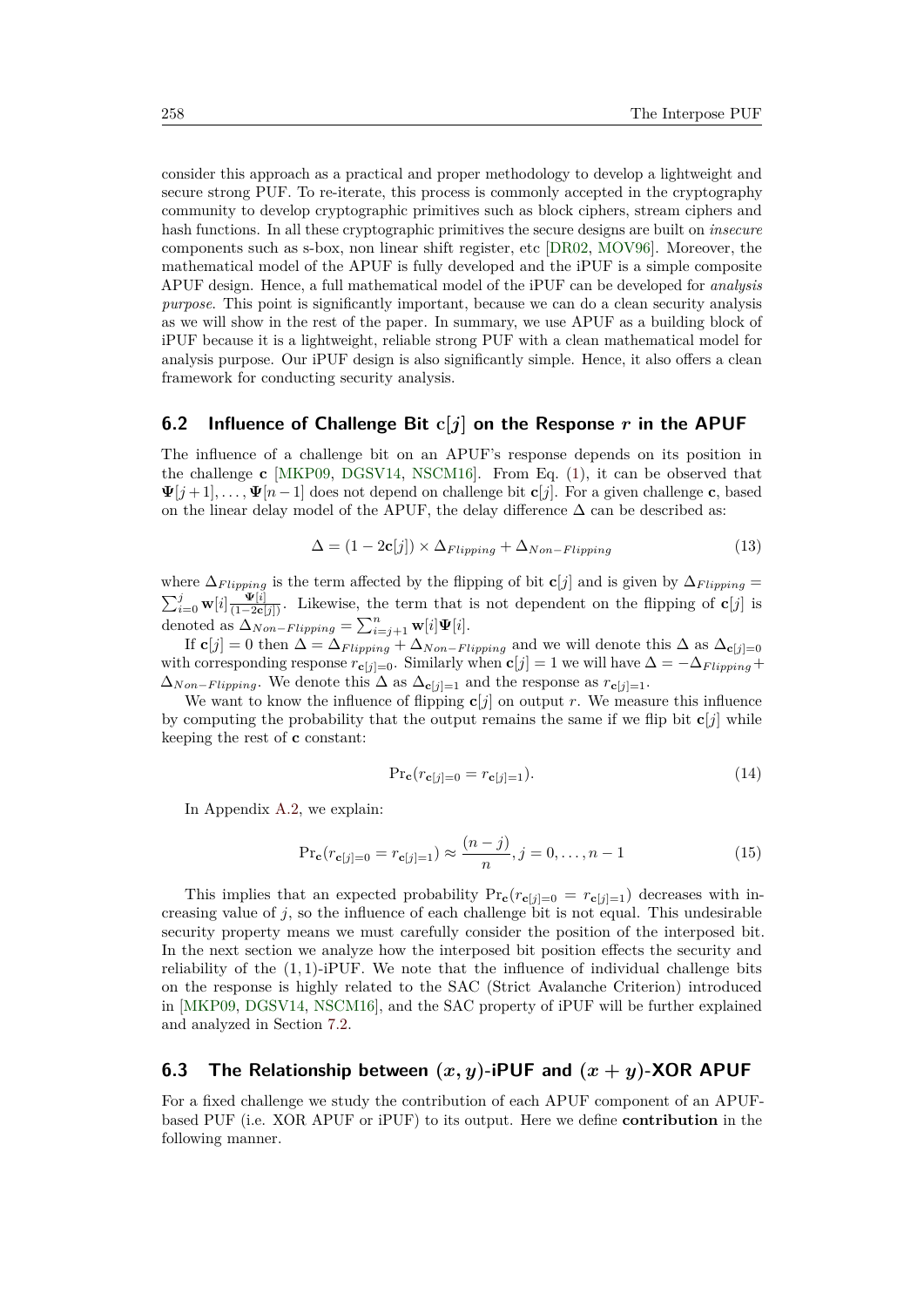**Definition 1.** [Contribution] For a given challenge **c**, if the output of an APUF  $A_i$  flips (while the rest of the APUF outputs are held constant) and this causes the final response of the APUF-based PUF *r* to flip, then we say that *A<sup>i</sup>* **contributes** to the output for the challenge **c**.

In an *x*-XOR APUF it can clearly be seen that each of the *x* APUFs contribute to the output. This is because in an XOR gate flipping any one of the inputs always causes the output to flip. We know the more APUFs that contribute to the output, the harder the XOR APUF design is to attack with classical machine learning.

<span id="page-16-1"></span>**Definition 2. [Equivalence]** For a given challenge **c**, if an APUF-based PUF has *m* APUFs contributing to the final response, then we say that this PUF is equivalent to an *m*-XOR APUF for the challenge **c**.

<span id="page-16-0"></span>**Theorem 4.** *If the interposed bit position is i, then averaged over all possible challenges* **c** the *n*-bit  $(x, y)$ -iPUF is equivalent to the *n*-bit  $(y + p_r x)$ -XOR APUF where

$$
p_r = \frac{1 - (1 - 2p)^y}{2}
$$
 and 
$$
p = \frac{i}{n}.
$$

*Proof.* We denote  $r_y^0$  as the output of the iPUF when  $r_x = 0$  with  $\mathbf{c}_y = (\mathbf{c}[0], \dots, \mathbf{c}[i], r_x = 0)$  $(0, \mathbf{c}[i+1], \ldots, \mathbf{c}[n-1])$  and  $r_y^1$  as the output of the iPUF when  $r_x = 1$  with  $\mathbf{c}_y =$  $(c[0], \ldots, c[i], r_x = 1, c[i+1], \ldots, c[n-1])$ . Based on our definition of contribution above, if  $r_y^0 = r_y^1$  it means that the *x*-XOR APUF output  $r_x$  does not contribute to the final output *r<sup>y</sup>* of the iPUF. In this case only *y* APUFs contribute to the output of the iPUF. Note we can also write  $r_y^0 = r_y^1$  as  $r_y^1 \oplus r_y^0 = 0$ . Alternatively if  $r_y^1 \oplus r_y^0 = 1$  then the output of (*x, y*)-iPUF depends on the output *r<sup>x</sup>* of *x*-XOR PUF, as well as the output *r<sup>y</sup>* of the *y*-XOR PUF. This implies that there are  $(x + y)$  APUFs which contribute to the final output  $r_y$  for a given challenge. Therefore, the challenge-response space of an  $(x, y)$ -iPUF can be partitioned into two groups. The first group represents challenge-response pairs where the response only depends on the *y* APUFs of the *y*-XOR PUF. The second group of challenge-response pairs has responses which depend on both the *x*-XOR APUF and the *y*-XOR APUF (the response depends on a total of  $(x + y)$  APUFs). Now we calculate the expected number of challenge-response pairs in each group. First, we will compute the probability the challenge-response pair is in the second group:

$$
p_r = \Pr{\mathbf{c}}(r_y^0 \neq r_y^1) = \Pr{\mathbf{c}}(r_y^0 \oplus r_y^1 = 1)
$$
\n(16)

Let *rlow,*0*, rlow,*1*, . . . , rlow,y*−<sup>1</sup> be the outputs of the *y* APUFs in the lower layer *y*-XOR PUF when  $r_x$  is 0. We will assume ideal classical machine learning conditions where no measurement noise is present. Because there is no measurement noise, Section [6.2](#page-15-1) is applicable: For a given challenge **c**,  $r_{low,i}$  depends on the upper layer output  $r_x$  (in that output  $r_{low,i}$  would flip if  $r_x$  would be substituted by 1) with probability  $p =$  $(i+1)/(n+1) \approx i/n$  if the feedback position of  $r_x$  is *i*. For a given challenge **c**,  $p_r$  is the probability that the response of  $(x, y)$ -iPUF is equal to  $r = 1 \oplus r_{low,0} \oplus ... \oplus r_{low,y-1}$  if  $r_x$ would be substituted by 1. Then  $p_r$  depends on *i*:

<span id="page-16-3"></span>
$$
p_r = \sum_{k=1,k \text{ odd}}^{y} \binom{y}{k} p^k (1-p)^{y-k} = \frac{1 - (1-2p)^y}{2}.
$$
 (17)

| I |
|---|
|   |
|   |
|   |

$$
(a+b)^{x} - / + (a-b)^{x} = 2 \sum_{j=0,j \text{ is odd/ even}}^{x} {x \choose j} a^{j}b^{x-j}.
$$

Hence, replacing  $a = 1 - p$  and  $b = p$  yields Eq.[\(17\)](#page-16-3).

<span id="page-16-2"></span> ${}^{4}$ For any given *a* and *b*, we have: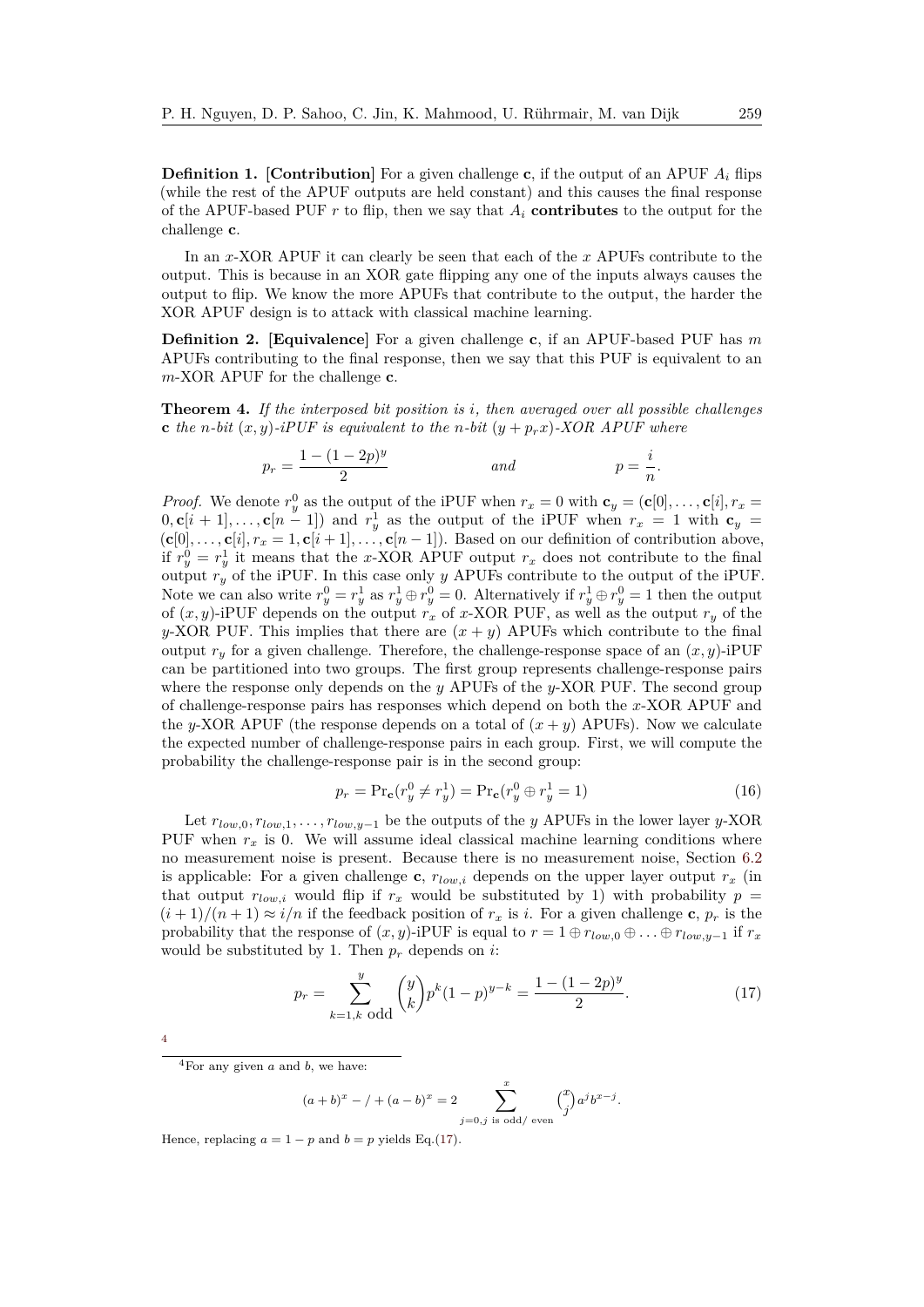<span id="page-17-0"></span> $\Box$ 

<span id="page-17-1"></span>

**Figure 2:** Prediction accuracy of CRPs based CMA-ES attack on 64-bit APUF (1-XP), 64-bit 2,3,4,5,6-XOR APUF (y-XP) and (1,5), (2,4), (3,3), (4,2), (5,1)-iPUF ((x,y)-IP).

Thus, a fraction  $1 - p_r$  of challenge-response pairs is in the first group and a fraction  $p_r$ of challenge-response pairs is in the second group. For a given  $(x, y)$ -iPUF with parameter *i*, the *expected* number of APUFs contributing to the response of a given challenge is

$$
= (1 - pr)y + pr(x + y)
$$
  
= y + p<sub>r</sub>x (18)

**Simulation Validation.** Through simulation we compare the  $(x, y)$ -iPUF and the  $(x + y)$ -XOR APUF. Since we only focus on the design, we consider reliable PUFs to experimentally demonstrate Eq.  $(18)$ , i.e. If the interposed bit position is in the middle, then the  $(x, y)$ iPUF is equivalent to a  $(y + \frac{x}{2})$ -XOR APUF (see Theorem [4\)](#page-16-0). We run the CRPs-based CMA-ES attack on 64-bit APUF (a.k.a 1-XOR APUF or 1-XP), 64-bit 2,3,4,5,6-XOR APUF (y-XP) and  $(1,5)$ ,  $(2,4)$ ,  $(3,3)$ ,  $(4,2)$ ,  $(5,1)$ -iPUF  $((x,y)$ -IP) with 200,000 CRPs for training. In each attack the CMA-ES algorithm is run for 1000 iterations. The results are shown in Fig [2.](#page-17-1) For each PUF, we attack it 10 times. The prediction accuracy of each attack is computed using 2000 CRPs. Fig [2](#page-17-1) shows that the experimental results closely match the theory presented in Eq.  $(18)$ . Note that the prediction accuracy of  $(5,1)$ -iPUF is higher than that of 3-XOR APUF or 4-XOR APUF, because when the lower layer only has one APUF, the linear approximation attack becomes effective. Here the attacker only needs to model the APUF in the lower layer accurately, after which the upper bound on the accuracy for the linear approximation attack on  $(x, 1)$ -iPUF can be achieved, which is 75% accuracy. A detailed analysis of the linear approximation attack will be provided in Section [6.4.2.](#page-18-0)

### <span id="page-17-2"></span>**6.4 Security and Reliability Analysis of the (1,1)-iPUF**

The most basic form of the  $(x, y)$ -iPUF is the  $(1, 1)$ -iPUF, with the upper layer consisting of a single APUF *Aup* and the lower layer consists of a single APUF *Alow*. Let us denote the responses to *Aup* and *Alow* by *rup* and *rlow*, respectively. The final output of the  $(1,1)$ -iPUF is the response  $r_{low}$ . Based on the  $(1,1)$ -iPUF structure we analyze where to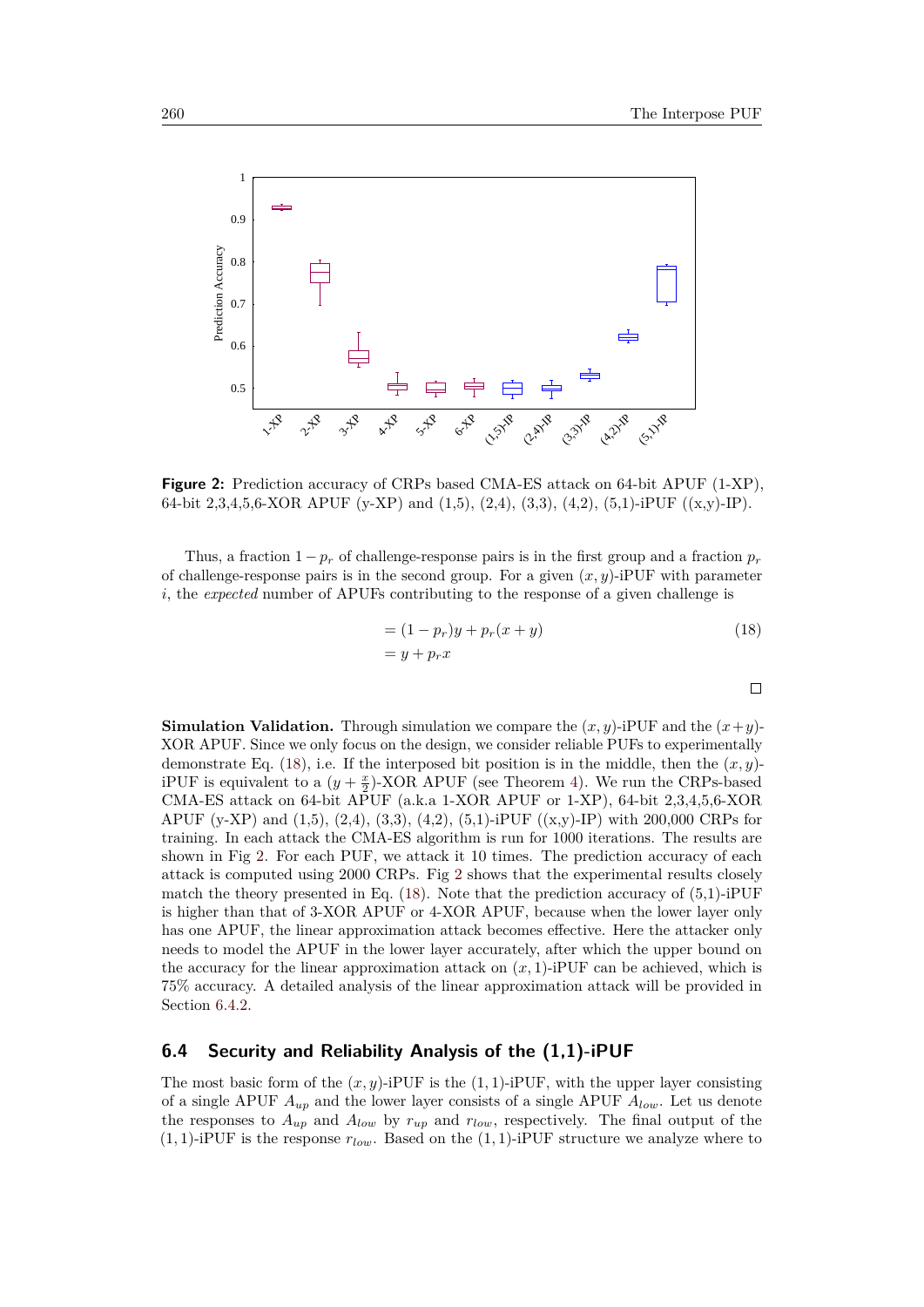interpose the bit in the lower APUF and how this affects the reliability and security of the (1*,* 1)-iPUF.

### <span id="page-18-1"></span>**6.4.1 Reliability of the (1,1)-iPUF**

In order to determine the effect of measurement noise in the (1*,* 1)-iPUF, we evaluate a challenge **c** twice. Let us denote  $r_{uv,0}$  as the response of the upper APUF and  $r_{low,0}$  as the response of the lower APUF the first time the challenge is applied. Likewise, let us denote *rup,*<sup>1</sup> and *rlow,*<sup>1</sup> as the APUF's responses the second time the challenge is evaluated.

Assume APUF  $A_{up}$  has noise rate  $\beta_{up}$  such that  $Pr_c(r_{up,0} \neq r_{up,1}) = \beta_{up}$ . Similarly, assume that APUF  $A_{low}$  has noise rate  $\beta_{low}$  such that  $Pr_c(r_{low,0} \neq r_{low,1}|r_{up,0} = r_{up,1})$ *βlow*.

Let us denote  $i + 1$  as the interposed bit position for  $r_{up}$  in the  $(n + 1)$ -bit challenge of  $A_{low}$ . If the flipping of the output of  $A_{up}$  flips the output of  $A_{low}$  and  $A_{low}$  is itself reliable, then the output of *Alow* should be flipped. This event occurs with probability  $(1 - \beta_{low})\frac{i+1}{n+1}$ . If the flipping of the output of  $A_{up}$  does not flip of the output of  $A_{low}$ and  $A_{low}$  is itself noisy, then the output of  $A_{low}$  flips. This event occurs with probability  $\beta_{low}\left(1-\frac{i+1}{n+1}\right)$ . Therefore, the event where flipping the output of  $A_{up}$  flips the output of *Alow* occurs with the following probability

$$
\Pr_{\mathbf{c}}(r_{low,0} \neq r_{low,1} | r_{up,0} \neq r_{up,1}) = (1 - \beta_{low}) \frac{i+1}{n+1} + \beta_{low} \left(1 - \frac{i+1}{n+1}\right).
$$

We use the equality above and Eq. [\(15\)](#page-15-2) to derive

<span id="page-18-2"></span>
$$
\Pr_{\mathbf{c}}(r_{low,0} \neq r_{low,1})
$$
\n
$$
= \Pr_{\mathbf{c}}(r_{low,0} \neq r_{low,1}|r_{up,0} = r_{up,1})\Pr_{\mathbf{c}}(r_{up,0} = r_{up,1}) +
$$
\n
$$
\Pr_{\mathbf{c}}(r_{low,0} \neq r_{low,1}|r_{up,0} \neq r_{up,1})\Pr_{\mathbf{c}}(r_{up,0} \neq r_{up,1})
$$
\n
$$
= \beta_{low}(1 - \beta_{up}) + [(1 - \beta_{low})\frac{i+1}{n+1} + \beta_{low}\left(1 - \frac{i+1}{n+1}\right)]\beta_{up}
$$
\n
$$
= \beta_{low}(1 - \beta_{up}) + [(1 - 2\beta_{low})\frac{i+1}{n+1} + \beta_{low}]\beta_{up}. \tag{19}
$$

In practice  $\beta_{up} \ll 1$  and  $\beta_{low} \ll 1$ , thus Eq. [\(19\)](#page-18-2) can be approximated as:

<span id="page-18-3"></span>
$$
\Pr_{\mathbf{c}}(r_{low,0} \neq r_{low,1}) \approx \beta_{low} + \beta_{up}\frac{i}{n}
$$
 (20)

From Eq. [\(19\)](#page-18-2) and Eq. [\(20\)](#page-18-3) it can be seen that the reliability information of  $A_{up}$  and *A*<sub>low</sub> available at the output of  $(1,1)$ -iPUF are not *equal* even when  $\beta_{low} = \beta_{up}$ . If we assume  $\beta_{low} = \beta_{up} = \beta$  then  $A_{low}$  contributes approximately  $\beta$  while  $A_{up}$  contributes approximately  $\beta \frac{i}{n}$ . The unequal reliability contribution shown by our analysis has important implications of the resilience against the reliability based CMA-ES attack.

#### <span id="page-18-0"></span>**6.4.2 Security of (1***,* **1)-iPUF**

We will now discuss the security of the  $(1,1)$ -iPUF with respect to the reliability based CMA-ES attack (i.e. RML), CML and ML attacks that use a linear approximation technique (i.e. LA-CML and LA-RML).

**Reliability Based CMA-ES Attack:** The (1,1)-iPUF is theoretically secure against the CMA-ES reliability attack for two reasons if the interposed bit position for  $r_{up}$  is properly chosen: The first reason is based on the conditions under which the CMA-ES attack operates and the second is based on the computation done to learn the APUF model in CMA-ES.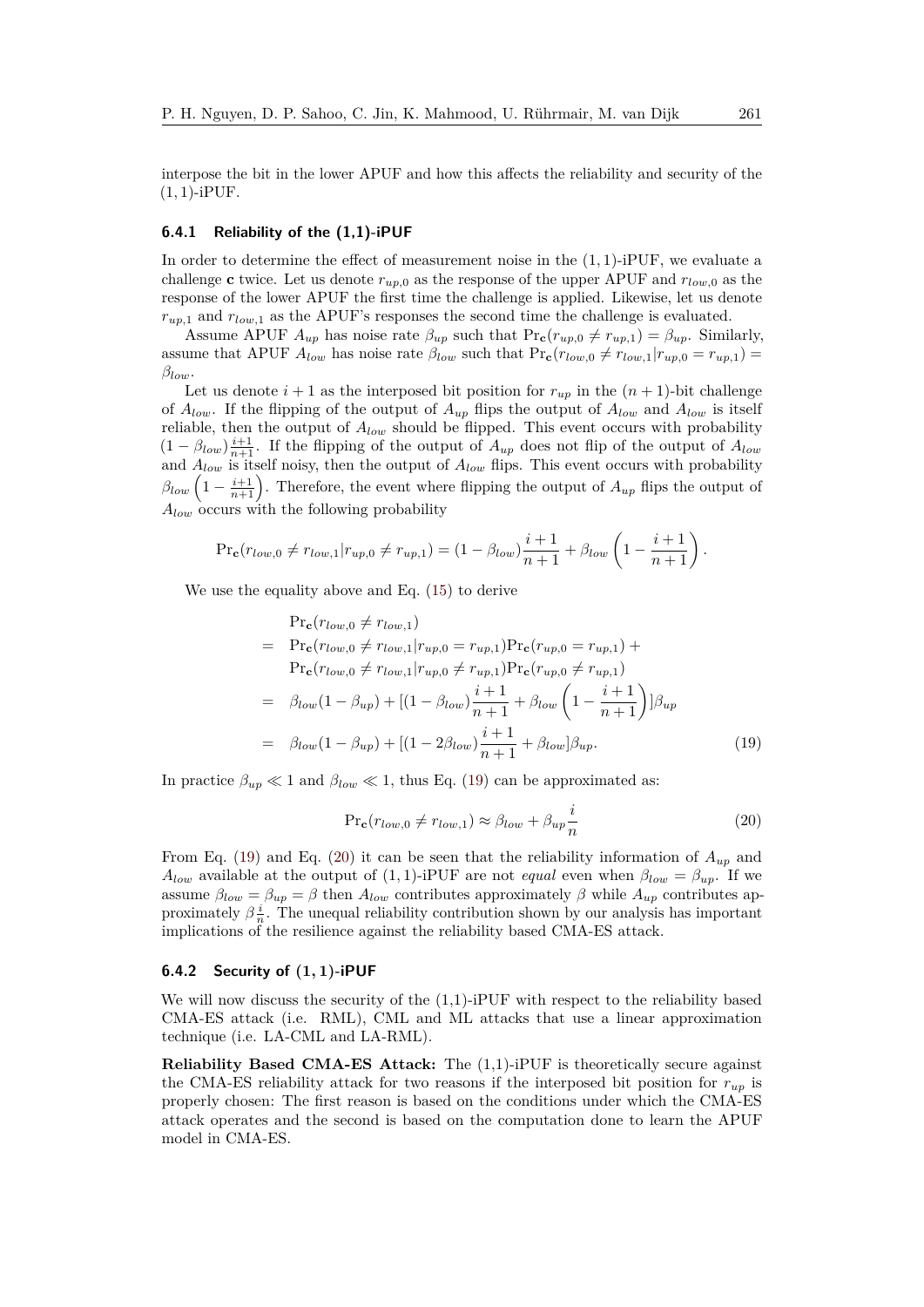First, recall the conditions under which the reliability based CMA-ES attack works as described in Section [5.2.](#page-12-0) In order to successfully model the APUF components *Aup* and *Alow*, each APUF must contribute equal reliability information to the output. For the (1,1)-iPUF, we showed in Eq. [\(20\)](#page-18-3) that the contributions of  $A_{low}$  and  $A_{up}$  are not equal, i.e.,  $\beta$  is not equal to  $\beta \frac{i}{n}$  when *i* is between 0 and  $\frac{n}{2}$ . Due to the unequal contribution of reliability information in the output when the interposed bit position  $(i + 1)$  is not close to *n*, CMA-ES will not converge to the model for *Aup*. We did the following experiment to determine the importance of the interposed bit position. We launched the reliability based CMA-ES attack on a 64-bit (1,1)-iPUF with 30,000 challenge-reliability pairs. In this experiment, the noise rate of each APUF was  $20\%$  ( $\beta = 0.2$ ). The number of iterations for CMA-ES was 30,000. We repeated the attack 20 times with the interposed bit position at 0  $(i = 0)$ , 32  $(i = n/2)$  and 64  $(i = n)$ . The result shows that  $A_{up}$  can be modeled (i.e., the prediction accuracy of the model of  $A_{up}$  is 98%) when  $i = n = 64$ . However, **if the inserted position is in the middle (** $i = 32$ **) or at first stage (** $i = 0$ **), then**  $A_{up}$  can not be modeled (i.e., the prediction accuracy of the model of  $A_{up}$  is 51%).

Since we cannot first build a model for  $A_{up}$  we must first try to build a model for  $A_{low}$ . This brings us to the second reason the  $(1,1)$ -iPUF is secure against the reliability based CMA-ES attack. Recall in Section [4.1](#page-8-0) that  $\Delta$  is needed to compute the fitness of each model **w**.  $\Delta$  is based on the input to  $A_{low}$ . However we do not know one of the input bits (the interposed bit) to  $A_{low}$  so we cannot compute  $\Delta$  (see the calculation of  $\Delta$  in Eq. [\(1\)](#page-4-2) and  $(2)$ ).

However, we should take a closer look at the way the computation of  $\Delta$  is **done to know how the interposed bit position affects the modeling attack on** *A*<sub>low</sub>. In Section [6.2,](#page-15-1) we have  $\Delta = (1 - 2c[j]) \times \Delta_{Flipping} + \Delta_{Non-Flipping}$  (see Eq.( [13\)](#page-15-3)) and thus, if *j* gets closer to 0, then  $\Delta$  and  $\Delta_{Non-Flipping}$  become similar. Strictly speaking, we cannot run CMA-ES to build a model for *Alow* when the interposed bit position *i* is **NOT** close to 0, for example the interposed bit position is in the range of  $[n/2, n]$ .

**Conclusion:** We cannot model *Aup* due to the unequal reliability information on the output and we cannot model *Alow* due to the unknown value of the interposed bit when the interposed bit position is properly chosen. **Therefore, we claim the** (1*,* 1)**-iPUF is secure against the reliability based CMA-ES attack when the interposed bit position is properly chosen in the middle of the input to** *Alow***.**

**Classical Machine Learning Attacks:** The (1*,* 1)-iPUF is not secure against classical machine learning attacks due to its low model complexity. Instead of modeling the APUF components individually, any machine learning algorithm can be used to learn the model for *Alow* and *Aup* simultaneously. Experiments to support our claim are given in Section [8](#page-28-0) (see Table [4\)](#page-29-1). Note that, while the iPUF is vulnerable to classical derivative free machine learning, we will prove that derivative based classical machine attacks are **not** possible on an iPUF in the next section. As a result, we only need to consider derivative free classical machine learning attacks on an iPUF.

**Attacks Using Linear Approximation (LA-CML and LA-RML):** The security of the (1*,* 1)-iPUF against an ML attack that use the linear approximation (see Section [4.3\)](#page-10-1) depends on the choice of the interposed bit position. In this attack, any CML or RML attack on an XOR PUF can be adapted to work on an  $(x, y)$ -iPUF. This adaptation is done by approximating the  $(x, y)$ -iPUF as a *y*-XOR APUF by fixing the interposed bit from the *x*-XOR APUF to be 0. In the case of the (1*,* 1)-iPUF this means that we ignore the component  $A_{up}$  and approximate  $(1, 1)$ -iPUF by APUF  $A_{low}$ .

Let us denote  $\mathbf{c}_{low}$  as the input to  $A_{low}$  and  $\mathbf{c}'_{low}$  to be the approximation of  $\mathbf{c}_{low}$ where we fix the interposed bit  $r_{up}$  in  $\mathbf{c}_{low}$  to be 0. We can write  $A_{low}(\mathbf{c}'_{low})$  as the output of the linear approximation and  $A_{low}(\mathbf{c}_{low})$  as the output of the  $(1, 1)$ -iPUF. We can now analyze how effective the linear approximation is. We measure the effectiveness of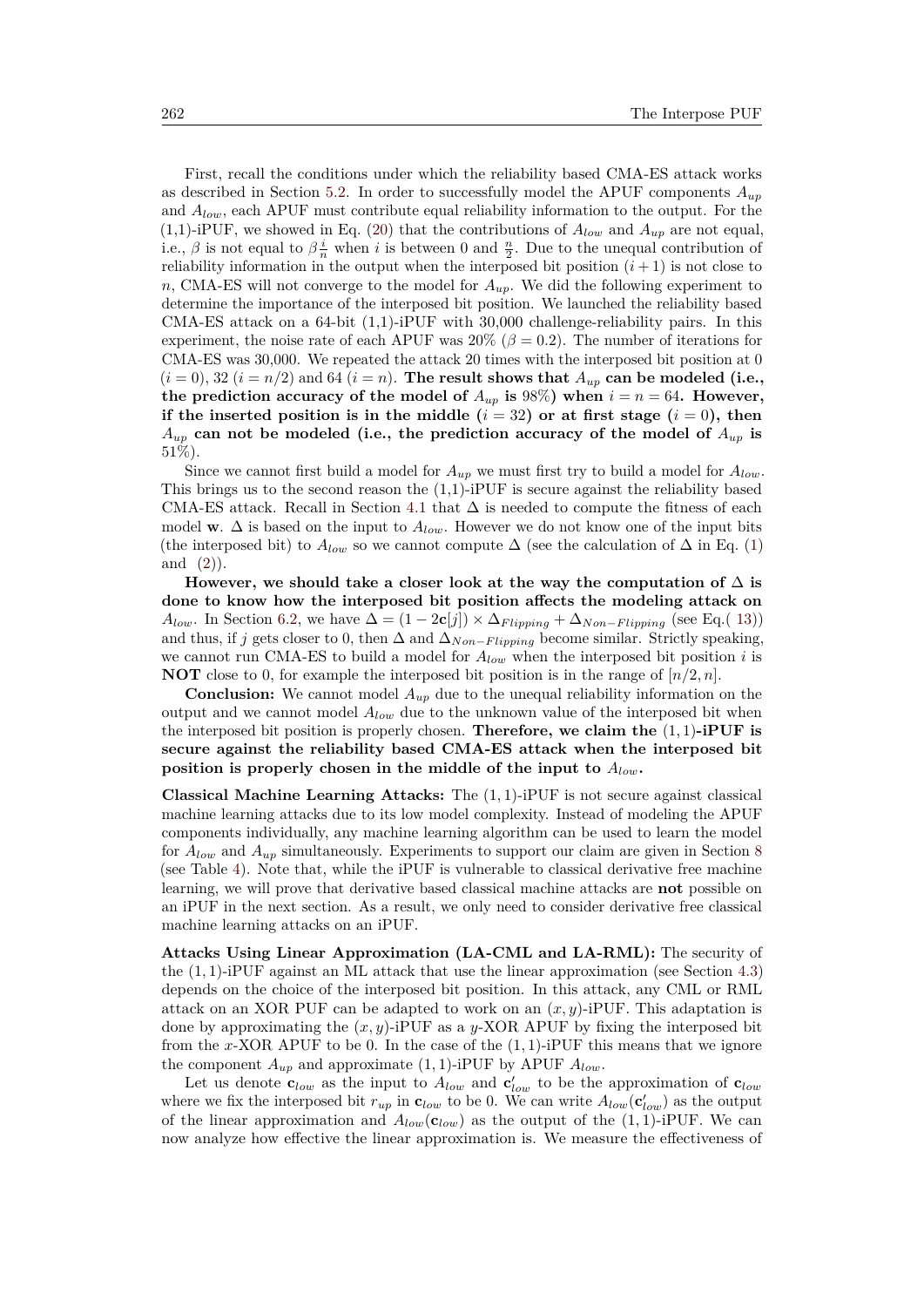the approximation by computing the probability that the output of the linearized model  $A_{low}$  ( $\mathbf{c}'_{low}$ ) matches the output of  $A_{low}$  ( $\mathbf{c}_{low}$ ):

$$
p_{approx} = \Pr_{\mathbf{c}}(A_{low}(\mathbf{c}'_{low}) = A_{low}(\mathbf{c}_{low}))
$$
\n(21)

If  $p_{\text{approx}}$  is high, then the (1,1)-iPUF is accurately approximated by APUF  $A_{low}(\mathbf{c}'_{low})$  and can be modeled with an ML attack.

Let us assume the following conditions for the analysis of the attack and for the sake of explanation, we drop *low* from  $\mathbf{c}'_{low}$  or  $\mathbf{c}_{low}$ . We model a  $(x, 1)$ -iPUF with APUF components that are 100% reliable and the output  $r_{up}$  of the *x*-XOR APUF is uniform, i.e.,  $Pr_{\mathbf{c}}(r_{up} = 0) = Pr_{\mathbf{c}}(r_{up} = 1) = \frac{1}{2}$ . Then,

<span id="page-20-1"></span>
$$
p_{approx} = \Pr_{\mathbf{c}}(A_{low}(\mathbf{c}') = A_{low}(\mathbf{c}))
$$
  
\n
$$
= \Pr_{\mathbf{c}}(A_{low}(\mathbf{c}') = A_{low}(\mathbf{c})|r_{up} = 0) \Pr_{\mathbf{c}}(r_{up} = 0)
$$
  
\n
$$
+ \Pr_{\mathbf{c}}(A_{low}(\mathbf{c}') = A_{low}(\mathbf{c})|r_{up} = 1) \Pr_{\mathbf{c}}(r_{up} = 1)
$$
  
\n
$$
= 1 \times 1/2 + \frac{n - i}{n} \times 1/2 = 1/2 + \frac{n - i}{2n}.
$$
 (22)

Eq. [\(22\)](#page-20-1) shows that *papprox* decreases as *i* increases. **Note that our discussion holds for any**  $(x, 1)$ **-iPUF and thus, it is applicable to the**  $(1, 1)$ **-iPUF**. We model a 64-bit (1,1)-iPUF using the reliability based CMA-ES attack with the linear approximation (LA-RML). The number of challenge-reliability pairs is 30,000 and the noise rate is 20%. From the experiment, the prediction accuracy of LA-RML on a 64-bit  $(1,1)$ -iPUF when  $i = 0, 32, 64$  is equal to 97%, 70% and 51%, respectively. Likewise, a similar result can be achieved by using CRP based CMA-ES (classical machine learning).

A prediction accuracy of 50% is the worst a machine learning attack can do on a PUF with uniform binary output. Therefore, it would seem that picking the interposed bit position to be as high as possible would result in the most secure  $(x, y)$ -iPUF design. However, below we will explain why choosing a high interposed position is not ideal.

**Interposed Bit Position:** In the  $(1, 1)$ -iPUF the only design parameter we must choose is the interposed bit position. The higher the interposed bit position, the more influence  $A_{up}$  has on the (1, 1)-iPUF. As a result the PUF model is more complex. It is more difficult to attack with CML attacks and the linear approximation is less accurate. However, a high bit position yields high noise on the output (less reliable). In addition, with a high interposed bit position and large enough number of input bits, the (1*,* 1)-iPUF becomes equivalent to an XOR APUF in terms of susceptibility to RML attacks.

The conclusion from the analysis of the (1*,* 1)-iPUF is that using the interposed bit position as the only security parameter is not enough to mitigate all the different ML attacks. We seek a trade-off between all the factors by choosing the interposed bit to be the middle bit position. Based on this choice we then analyze how to modify *x* and *y* to further secure our design in Section [6.5.](#page-20-0)

### <span id="page-20-0"></span>**6.5 Security Analysis of the (***x, y***)-iPUF**

The analysis in Section [6.4.2](#page-18-0) shows that the (1*,* 1)-iPUF with a middle interposed bit position can defeat the reliability based CMA-ES attack. However the (1*,* 1)-iPUF is still vulnerable to CML attacks and both types of attacks that employ the linear approximation (LA-CML and LA-RML). In this section, we show how selecting *x* and *y* can mitigate the remaining ML attacks, and we prove that the CRP based Logistic Regression attacks are not applicable, and we show how the  $(x, y)$ -iPUF can mitigate the reliability based CMA-ES attack (RML), CML attacks (LR, DNN, CRP-based CMA-ES), LA-CML and LA-RML, and PAC learning attacks (Boolean function based attack, DFA attack and Perceptron attack).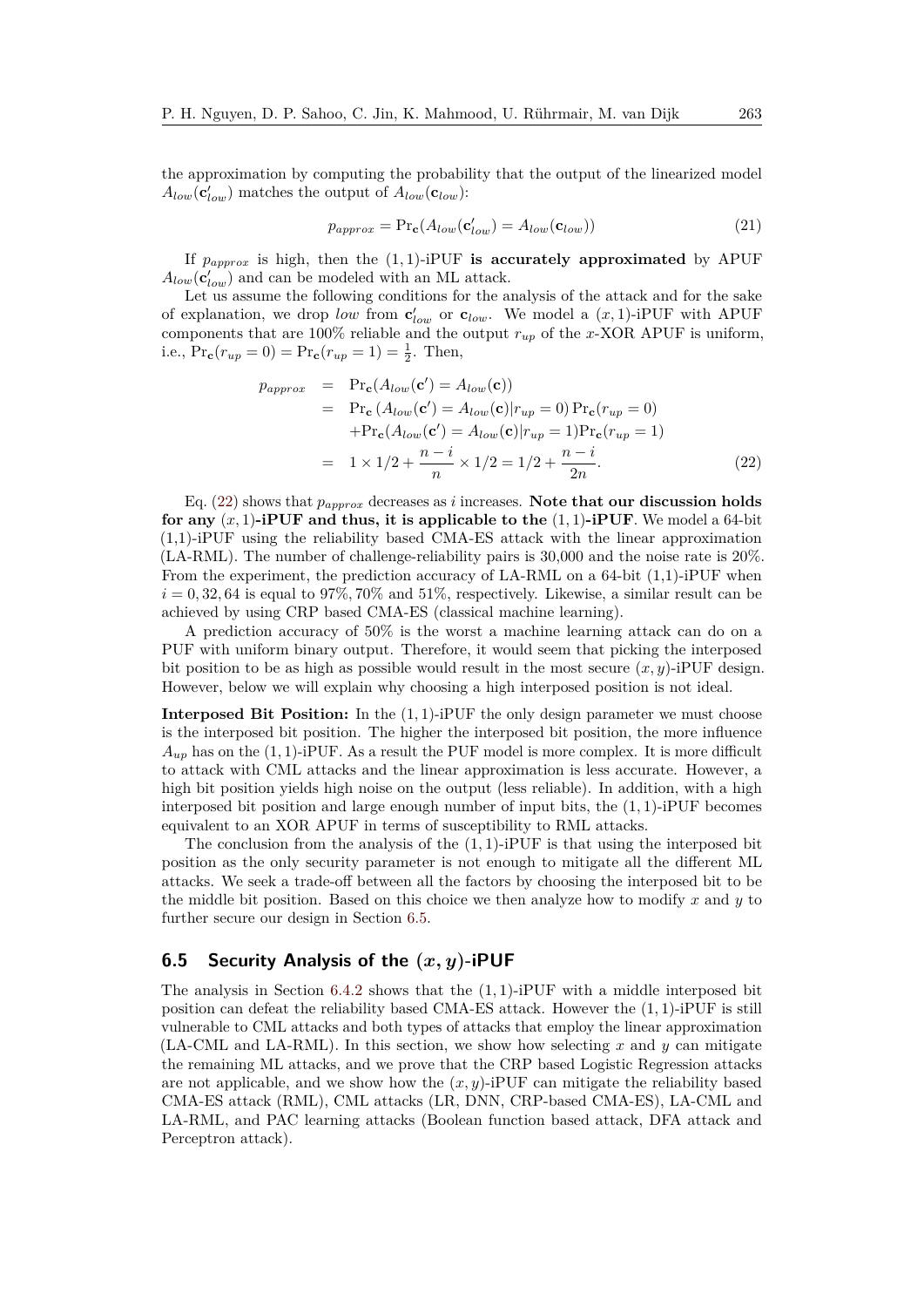**Reliability based CMA-ES Attack:** The security argument for the (1*,* 1)-iPUF in Section [6.4.2](#page-18-0) also applies to the  $(x, y)$ -iPUF. Using challenge-reliability pairs and CMA-ES, an adversary cannot build models for the *x* component APUFs in the *x*-XOR APUF. This is due to the unequal contribution of noise on the output between the *x*-XOR APUFs and the *y*-XOR APUFs (see Section [7.1](#page-26-1) for a detailed reliability analysis). Also an adversary cannot build models for the *y* component APUFs in the *y*-XOR APUF as *r<sup>x</sup>* (at the interposed bit position) is not known. Therefore, we consider the  $(x, y)$ -iPUF to be secure against the reliability based CMA-ES attack.

**Classical Machine Learning Attacks:** There is no known way the APUF components of the  $(x, y)$ -iPUF can be modeled individually. As a result, the only way to attack an  $(x, y)$ -iPUF is by modeling all the  $(x + y)$  component APUFs simultaneously using classical machine learning, e.g., neural network or CRP based CMA-ES. Rührmair *et al.* [\[RSS](#page-46-3)<sup>+</sup>10] showed that the more APUFs that influence (contribute) to the output of an XOR APUF, the more difficult the PUF is to model using CML methods. In other words, increasing *x* in an *x*-XOR APUF can mitigate CML attacks. In Theorem [4,](#page-16-0) we prove that if the interpose position of  $r_x$  is *i* then the  $(x, y)$ -iPUF is equivalent to a  $(y + p_x x)$ -XOR APUF where:

$$
p_r = \frac{1 - (1 - 2p)^y}{2}
$$
 and  $p = \frac{i}{n}$ .

If  $i = n$  and *y* is odd, then  $p_r = 1$  and  $(x, y)$ -iPUF is equivalent to  $(x + y)$ -XOR APUF in terms of security because of  $(x + y)$  APUFs contributing to every challenge-response pair. If  $i = 0$ , then  $p_r = 0$  and  $(x, y)$ -iPUF is equivalent to a y-XOR PUF. In terms of difficulty of modeling with classical machine learning methods (i.e. CRP based CMA-ES), the  $(x, y)$ -iPUF with parameter *i* is approximately equivalent to a  $(y + p_r x)$ -XOR PUF. We experimentally verify this claim in Section [8.2](#page-29-2) (see Figures [2](#page-17-1) and [5\)](#page-36-0). As a result, we can use the same strategy employed in the XOR APUF design [\[RSS](#page-46-3)<sup>+</sup>10] and increase *x* and  $y$  in an  $(x, y)$ -iPUF to mitigate classical machine learning attacks. It is also worth noting the analysis to determine the number of APUFs that contribute in an iPUF can be used to derive further iPUF properties such as uniformity, uniqueness and reliability.

**LA-RML.** Reliability based CMA-ES applied to an (*x, y*)-iPUF after linearly approximating it as a *y*-XOR APUF learns one single component APUF of the *y*-XOR APUF. In the linear approximation we substitute  $r_x$  from the upper *x*-XOR APUF by 0 and feed 0 into the lower *y*-XOR APUF. If we denote the single component APUF which we try to learn using CMA-ES by  $A_{low}$ , then, for the challenge interposed with  $r_x$ , the output of  $A_{low}$  is the output of an  $(x, 1)$ -iPUF. I.e., we attempt to learn a model for  $A_{low}$  from a linear approximation of an  $(x, 1)$ -iPUF. From Eq.[\(22\)](#page-20-1) with interpose bit position in the middle we infer that the model at best predicts  $A_{low}$  with  $p_{approx} = 75\%$  accuracy. Reliability based CMA-ES learns models for each of the component APUFs of the lower *y*-XOR APUF, each with at most 75% accuracy. This shows that the maximum accuracy of the learned approximated *y*-XOR APUF is at most

$$
p_{learn}^{XOR} = \sum_{j=0,j \text{ is even}}^{y} {y \choose j} (1 - p_{approx})^{j} p_{approx}^{y-j}
$$
  
= 
$$
\frac{1 + (2p_{approx} - 1)^{y}}{2} = \frac{1}{2} + \frac{1}{2^{y+1}}.
$$

This shows that  $p_{learn}^{XOR}$  is close to  $1/2$  for *y* large enough and this implies that the learned model for the linearly approximated *y*-XOR APUF does not contain predictive value<sup>[5](#page-21-0)</sup>.

<span id="page-21-0"></span><sup>5</sup>We can compare the model's output with the iPUF's output and attempt to find out whether this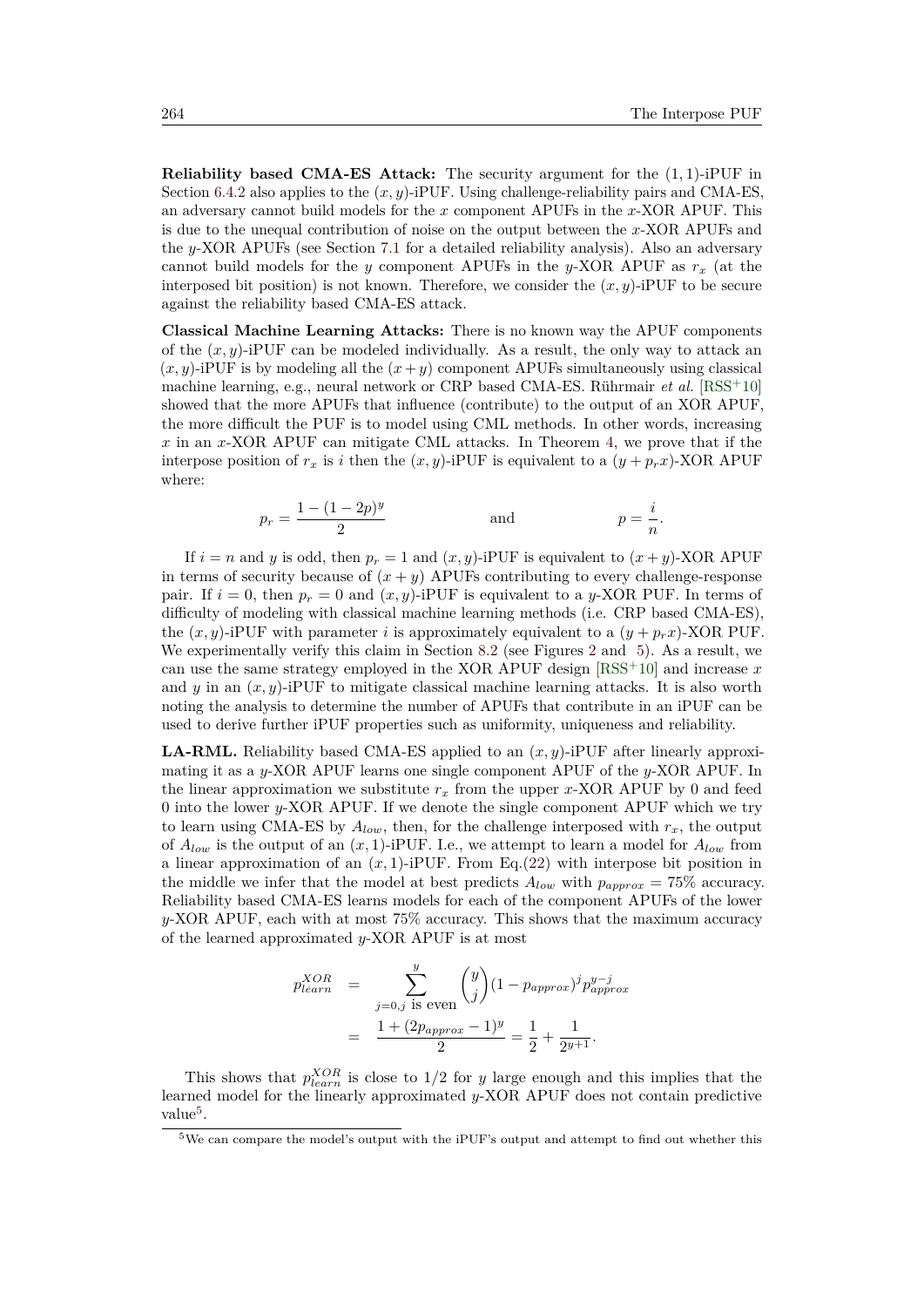If  $y \ge 3$ , then  $p_{learn}^{XOR} \le 56.25\%$ . We launched the LA-RML attack on a 64-bit (3,3)iPUF. In this experiment the noise rate for each APUF was 20%. The prediction accuracy of the final model was around 50% (confirming the theoretical upper bound) when 200,000 challenge-reliability pairs were used in the training phase (see Table [4\)](#page-29-1).

**LA-CML.** In the case of linearly approximating the (*x, y*)-iPUF as a *y*-XOR APUF and applying classical ML, we know that learning a model for even a noise-free 64 bit *y*-XOR APUF is currently not practical for  $y \ge 10$  if LR is used and not practical for even smaller *y* if CRP based CMA-ES is used. However, even if the iPUF itself is 100% reliable, a *reliable* CRP of the iPUF may be a *noisy* CRP of the linearly approximated *y*-XOR APUF. By combining Eq.[\(15\)](#page-15-2) with the derivation leading to Eq.[\(22\)](#page-20-1), the accuracy  $p_{approx}^{XOR}$  of the linearly approximated *y*-XOR APUF itself is given by

$$
p_{approx}^{XOR} = 1 \times 1/2 + p' \times 1/2,
$$

where

$$
p' = \sum_{j=0,j \text{ is even}}^{y} \binom{y}{j} \left(\frac{i}{n}\right)^j \left(\frac{n-i}{n}\right)^{y-j} = \frac{1 + (1 - \frac{2i}{n})^y}{2}.
$$

After substituting  $p'$  we obtain

$$
p_{approx}^{XOR} = \frac{3}{4} + \frac{1}{4}(1 - \frac{2i}{n})^y.
$$

If the interposed bit is at the middle position (i.e.  $i = \frac{n}{2}$ ), then  $p_{approx}^{XOR}$  is 75%. This implies that the noise rate of the linearly approximated *y*-XOR APUF given by the CRPs from the iPUF is 25%. For this reason CML should be even more difficult: We performed the LA-CML attack using CRP based CMA-ES on a **reliable** 64-bit (3,3)-iPUF. The prediction accuracy of the model is around 50% when 200,000 CRPs are used in the training phase (see Table [4\)](#page-29-1).

**Logistic Regression Attack on the iPUF:** In the analysis of the security of the iPUF against classical ML attacks, we **do not specifically** consider the type of machine learning attack, i.e., deep neural network, Logistic Regression, or CRP based CMA-ES. We prove that the Logistic Regression attacks can at best learn a linear approximated model of the iPUF and therefore reduce to LA-RML or LA-CML.

Basically, CRP based Logistic Regression works more efficiently than CRP based CMA-ES when the searching space is large. For example, in [\[TB15\]](#page-47-4), using Logistic Regression we can successfully model 4-XOR APUF with 15,000 CRPs only while using CMA-ES we cannot have a good model for 4-XOR APUF with 200,000 CRPs (see Figure [2\)](#page-17-1). Hence, it is important to know if there exists any possible Logistic Regression based attacks on the iPUF or not. We show that the answer to this question is **NO** by analyzing Logistic Regression (LR).

In the upper *x*-XOR APUF of the iPUF, since there are *x n*-bit APUF instances, we denote  $\mathbf{w}^x = (\mathbf{w}_1^x, \dots, \mathbf{w}_x^x)$  as the model of the *x*-XOR APUF. Further we denote  $\mathbf{w}_i^x = (\mathbf{w}_i^x[0], \dots, \mathbf{w}_i^x[n])$  as the  $(n+1)$  dimensional vectors and the models of the APUFs in the *x*-XOR APUF,  $i = 1, \ldots, x$ . Similarly,  $\mathbf{w}^y = (\mathbf{w}^y_1, \ldots, \mathbf{w}^y_y)$  is the model of the *y*-XOR APUF of the iPUF and  $\mathbf{w}_i^y$  are  $(n+2)$  dimensional vectors and the models of APUFs in the *y*-XOR APUF. In order to enable derivative based ML attacks, we follow the approach proposed in [\[RSS](#page-46-3)<sup>+</sup>10, [Söl09\]](#page-47-3) (this is the Logistic Regression ML attack on an *x*-XOR APUF), i.e. we approximate the discrete output  $r_x$  and  $r_y$  by a continuous

teaches something about *rx*. Due to the XOR in the lower *y*-XOR APUF, the outputs of individual component APUFs are masked so that little can be learned about  $r_x$ . For small  $y = 1$ , we are able to learn some information about *rx* from comparing the model's output with the iPUF's actual output; this can then be used to learn about the upper *x*-XOR APUF.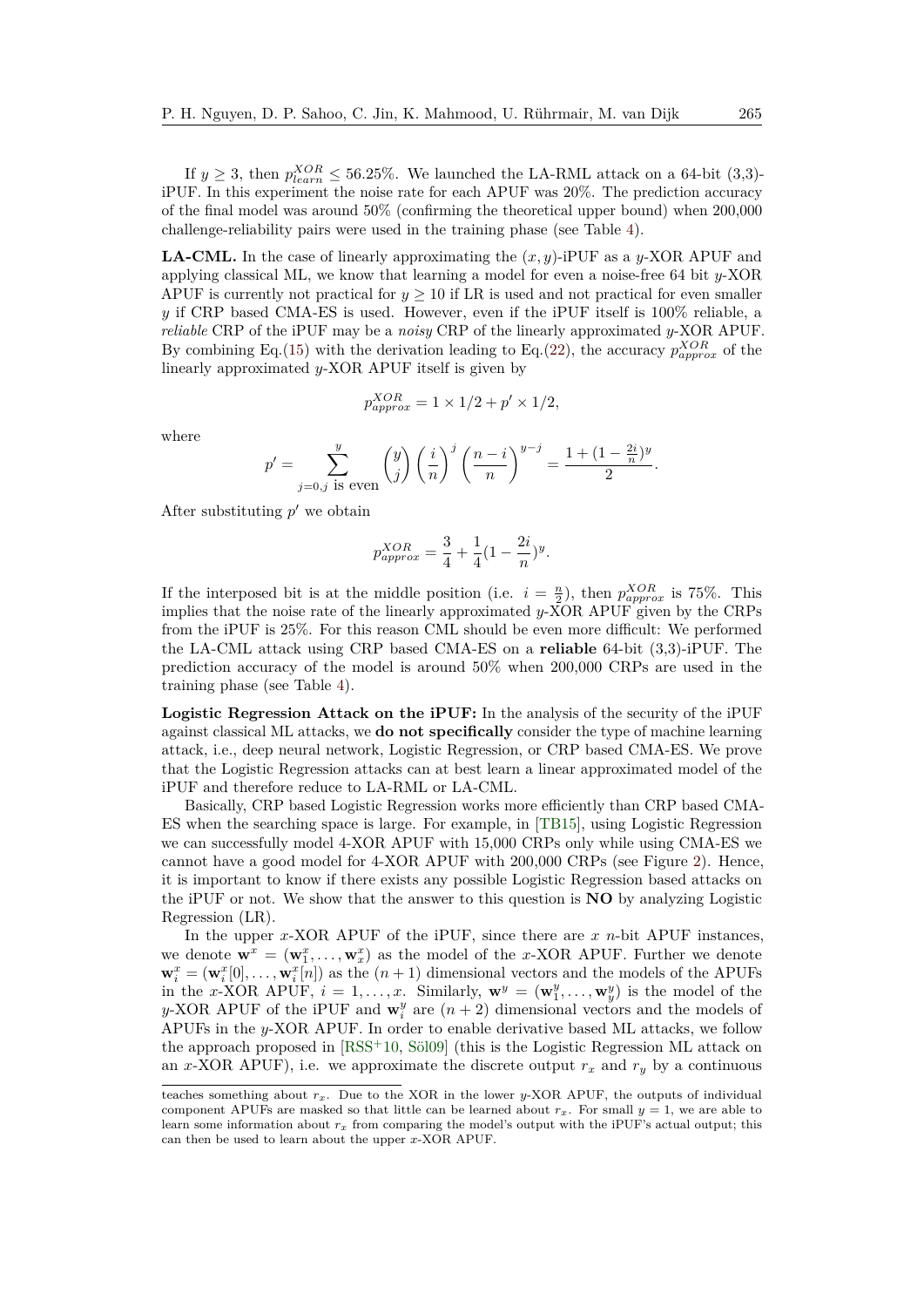function sigmoid  $\sigma(\cdot)$  where  $\sigma(x) = \frac{1}{1+\exp(-x)}$ . More precisely, we define the following functions (here  $\Psi(\mathbf{c}, \hat{r}_x)$  denotes  $\Psi(.)$  applied to challenge **c** interposed with  $\hat{r}_x$ ):

$$
\begin{aligned} \Delta_x &= g_x(\mathbf{w}^x, \mathbf{c}) = \prod_{i=1}^x \langle \mathbf{w}_i^x, \Psi(\mathbf{c}) \rangle, \\ r_x &= \delta(\Delta_x) = \delta(g_x(\mathbf{w}^x, \mathbf{c})), \\ \hat{r}_x &= \delta(\Delta_x) + e(\Delta_x) = \delta(g_x(\mathbf{w}^x, \mathbf{c})) + e(g_x(\mathbf{w}^x, \mathbf{c})), \\ \Delta_y &= g_y(\mathbf{w}^y, \mathbf{c}, \hat{r}_x) = \prod_{i=1}^y \langle \mathbf{w}_i^y, \Psi(\mathbf{c}, \hat{r}_x) \rangle, \\ \hat{r}_y &= \sigma(\Delta_y) = \sigma(g_y(\mathbf{w}^x, \mathbf{c}, \hat{r}_y)), \end{aligned}
$$

where  $\delta(x)$  is the step function, i.e.,  $\delta(x) = 1$  if  $x > 0$ , and  $\delta(x) = 0$  otherwise, and *e* is a certain error function chosen by the adversary. The function  $\delta$  has derivative of 0 everywhere except  $x = 0$  (where the derivative is  $\infty$ ) and  $e(x)$  has derivative everywhere. Since in practice  $\Delta_x$  is never exactly equal to 0, we may assume that the derivative of  $\delta$  in  $\Delta_x$  is always equal to 0.

In order to find the optimal solution of  $\mathbf{w} = (\mathbf{w}^x, \mathbf{w}^y)$  (i.e. the model for the  $(x, y)$ iPUF) from a randomly generated model **w**, we define the following function as described in [\[RSS](#page-46-3)<sup>+</sup>10, [Söl09\]](#page-47-3):

$$
l = -\frac{1}{N} \sum_{(\mathbf{c}_i, r_i), i = 1, ..., N} \ln(\sigma(\Delta_y)^{r_i} (1 - \sigma(\Delta_y))^{1 - r_i})
$$

where  $\{(\mathbf{c}_1, r_1), \ldots, (\mathbf{c}_N, r_N)\}\)$  are the challenge-response pairs of the iPUF in the training set. After that, we need to compute the gradient of *l* in order to find the optimal solution, i.e., we need to compute

$$
\nabla l = (\frac{\partial l}{\partial \mathbf{w}_{1}^{x}[0]}, \dots, \frac{\partial l}{\partial \mathbf{w}_{1}^{x}[n]}, \dots, \frac{\partial l}{\partial \mathbf{w}_{x}^{x}[0]}, \dots, \frac{\partial l}{\partial \mathbf{w}_{x}^{x}[n]}, \dots, \frac{\partial l}{\partial \mathbf{w}_{x}^{y}[n]}, \dots, \frac{\partial l}{\partial \mathbf{w}_{y}^{y}[0]}, \dots, \frac{\partial l}{\partial \mathbf{w}_{y}^{y}[n]})
$$

After that we will update  $\mathbf{w} = \mathbf{w} - \eta \nabla l$  where  $\eta$  is the learning stepsize. By updating like this many times, we hope that the algorithm will converge to an optimal solution **w**<sup>∗</sup> . Now, we focus on the calculation *∂l ∂***w***<sup>x</sup> i* [*j*] which is equal to:

$$
= \partial \left(-\frac{1}{N} \sum_{(\mathbf{c}_i,r_i),i=1,\dots,N} \ln(\sigma(\Delta_y)^{r_i} (1-\sigma(\Delta_y))^{1-r_i})\right) / \partial \mathbf{w}_i^x[j]
$$
  

$$
= -\frac{1}{N} \sum_{(\mathbf{c}_i,r_i),i=1,\dots,N} [r_i(1-\sigma(\Delta_y)) - (1-r_i)\sigma(\Delta_y)] \frac{\partial \Delta_y}{\partial \mathbf{w}_i^x[j]}.
$$

We have

$$
\frac{\partial \Delta_y}{\partial \mathbf{w}_i^x[j]} = \frac{\partial g_y}{\partial \mathbf{w}_i^x[j]} = \frac{\partial g_y}{\partial [\delta(\Delta_x) + e(\Delta_x)]} \frac{\partial [\delta(\Delta_x) + e(\Delta_x)]}{\partial \mathbf{w}_i^x[j]}
$$

$$
= \frac{\partial g_y}{\partial [\delta(\Delta_x) + e(\Delta_x)]} \frac{\partial e(\Delta_x)}{\partial \Delta_x} \frac{\partial \Delta_x}{\partial \mathbf{w}_i^x[j]}
$$

(since  $\delta'(\Delta_x) = 0$  as explained above).

But if we consider using the linear approximation with this attack where we fix  $\hat{r}_x = 0 + e(\Delta_x)$ , then we also have the same result, i.e.,

$$
\frac{\partial \Delta_y}{\partial \mathbf{w}_i^x[j]} = \frac{\partial g_y}{\partial [\delta(\Delta_x) + e(\Delta_x)]} \frac{\partial e(\Delta_x)}{\partial \Delta_x} \frac{\partial \Delta_x}{\partial \mathbf{w}_i^x[j]},
$$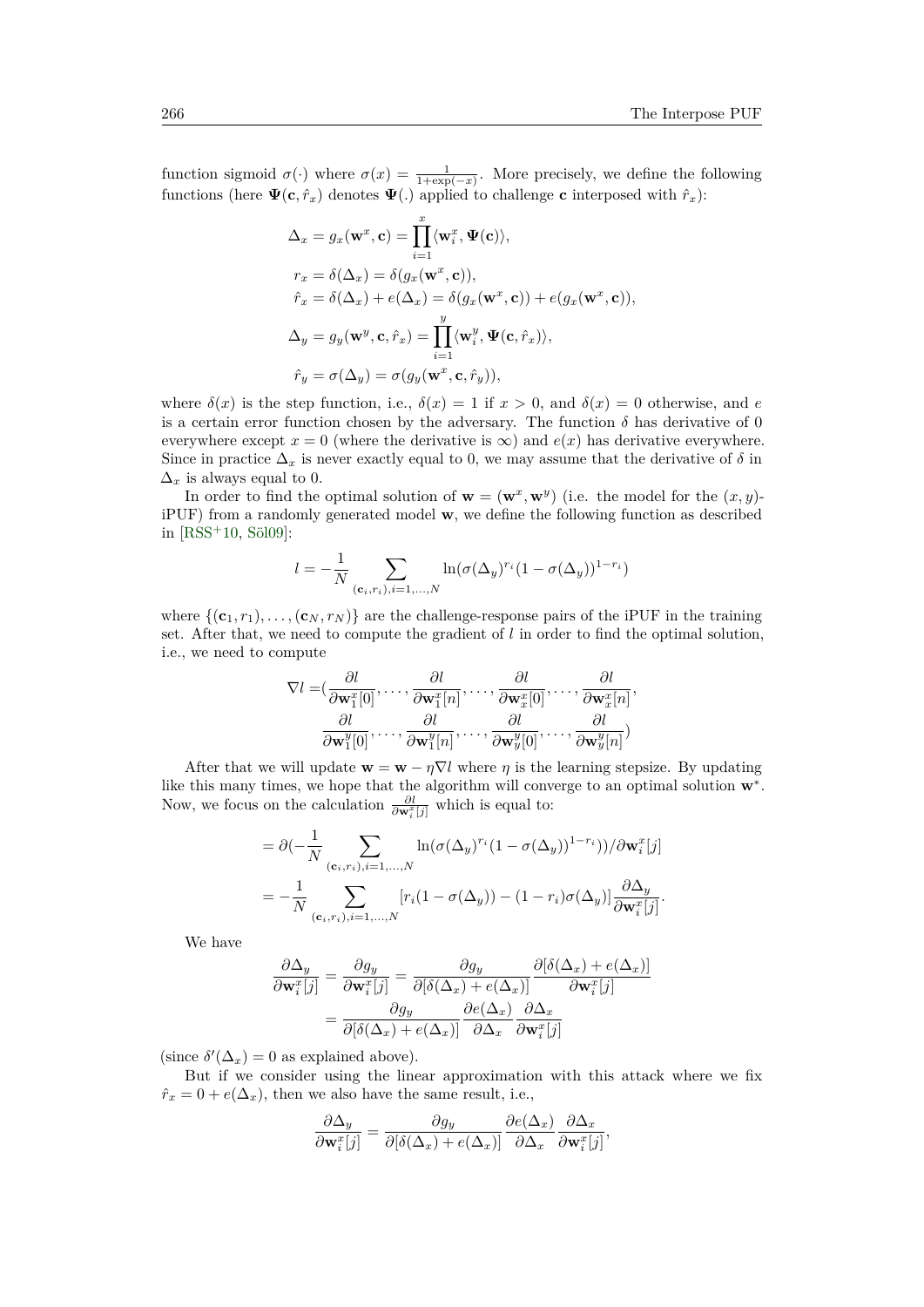since  $\Delta_x$  is exactly equal to 0 with probability 0 and outside  $\Delta_x = 0$ ,  $\delta(\Delta_x)$  has derivative  $\Omega$ .

This fact implies that we cannot distinguish the partial derivative of the iPUF from that of the linear approximated model of the iPUF. From this analysis, we conclude that Logistic Regression attacks are equivalent to Logistic Regression attacks that use the linear approximation. Due to this fact, the iPUF can mitigate Logistic Regression attacks just like it can mitigate attacks that use the linear approximation by choosing  $y \geq 3$ .

We already proved that the  $(x, y)$ -iPUF with the interposed bit position in the middle is equivalent to a  $(y + \frac{x}{2})$ -XOR APUF in terms of general security. From Inequality [\(5\)](#page-7-1), we can now argue that  $y + \frac{x}{2} < 10$  in order to defeat derivative free modeling attacks on a  $(y + \frac{x}{2})$ -XOR APUF: The number 10 is reported in [\[TB15\]](#page-47-4), where it is shown that if  $y + \frac{x}{2} = 10$ , then the state-of-the art derivative based machine learning attacks are infeasible on a  $(y + \frac{x}{2})$ -XOR APUF. This means that iPUFs require less APUF components than an XOR APUF to be secure. As a result, iPUFs are better in terms of security, reliability and hardware overhead compared to XOR APUFs.

**Deep Neural Network Attacks on the iPUF:** To the best of our knowledge, there is no theory which can tell us the lower bound of the number of required CRPs for using deep neural networks to attack iPUFs. Instead, we leverage the relationship between XOR APUFs and iPUFs we previously developed to map this problem to attacking XOR APUFs using deep neural networks. In this attack, the deep neural networks need to learn the structure of the XOR APUFs (no specific mathematical model is assumed). Essentially, this means deep neural networks use a **black box learning** approach. However, Logistic Regression use a precise mathematical model of the XOR APUF. This means LR is more powerful for attacking XOR APUFs as compared to deep neural networks. Hence, if we use choose  $x, y$  such that  $(y + \frac{x}{2})$ -XOR APUF is secure against Logistic Regression attacks, then we know that the  $(x, y)$ -iPUF with the interpose bit in the middle is also secure against deep neural network attacks. For example, we can choose  $x = 2$ ,  $y = 9$ (such that  $y + \frac{x}{2} = 10$ ), interpose bit  $i = 32$ , and challenge length  $n = 64$ , knowing that 64-bit 10-XOR APUF is secure against Logistic Regression attack in practice [\[TB15\]](#page-47-4). The detailed experimental results for deep neural network attacks on XOR APUFs can be found in Section [8.2.2.](#page-30-0)

**(CRP-based) CMA-ES Attacks on the iPUF:** CMA-ES as a derivative-free optimization method, is always less efficient than a derivative-based optimization method, like Logistic Regression. This is because the derivative tells the best direction towards the optimal solution. So far there is no theory for the lower bound on the number of required CRPs for using CMA-ES to model iPUFs or XOR APUFs. Hence, we use the same methodology as we discuss for deep neural networks above. Furthermore, comparing CRP-based CMA-ES to Logistic Regression, experimentally (see Section [8\)](#page-28-0) we can see that in general Logistic Regression can model an XOR APUF with higher accuracy using less CRPs than CRP-based CMA-ES. Therefore, the (*x, y*)-iPUF can be secured against the CRP-based CMA-ES attacks by setting  $x, y$  such that  $(y + \frac{x}{2})$ -XOR APUFs are resilient against Logistic Regression.

**PAC-Learning Attacks on the iPUF:** In [\[GTS15,](#page-44-5) [GTS16,](#page-44-6) [GTFS16\]](#page-44-7), the authors proposed two novel modeling attacks for the PAC learning problem. PAC learning attacks can be divided into three categories: Boolean functions based attack [\[GTFS16\]](#page-44-7), Perceptron attack [\[GTS15\]](#page-44-5), and Deterministic Finite Automata (DFA) attack [\[GTS16\]](#page-44-6).

The attack described in [\[GTFS16\]](#page-44-7) does not work for the iPUF because of the following reason. As described in [\[GTFS16\]](#page-44-7), assume that if the PUF has *k* number of *influential bits* (or average sensitivity) (see Section 2.2 and Theorem 3 in [\[GTFS16\]](#page-44-7) for the detailed definition), then this PUF can be  $\epsilon$ -approximated by another Boolean function *h* depending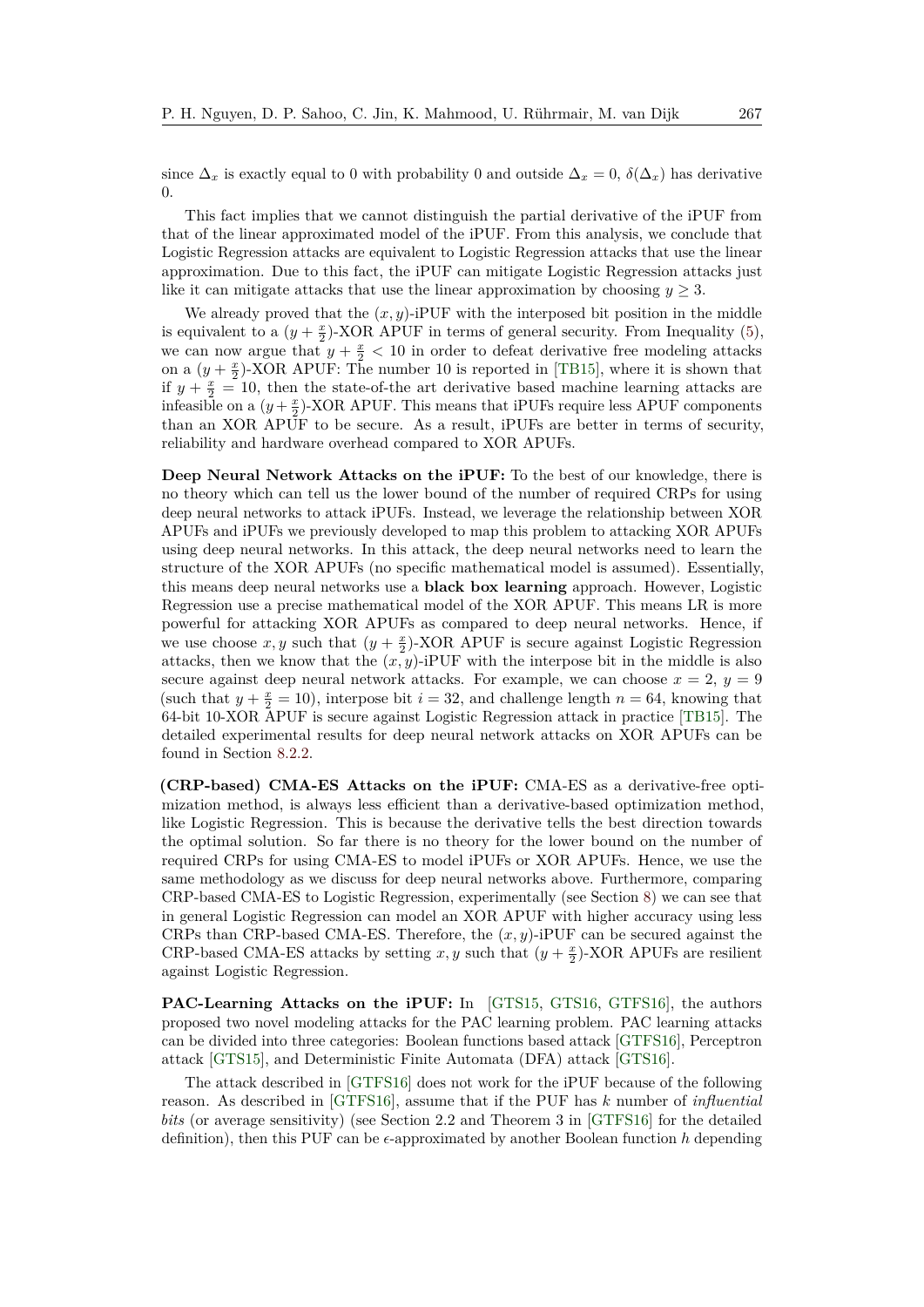on only a constant number of Boolean variables *K*, where

$$
K = e^{\frac{k}{\epsilon} \times (2 + \sqrt{\frac{2\epsilon \log_2(4k/\epsilon)}{k}})} > e^{\frac{2k}{\epsilon}}.
$$

We notice the definition of *influence of variable i* in Section 2.2 in [\[GTFS16\]](#page-44-7) is equivalent to the definition of SAC in Section [7.](#page-26-0) As shown in [\[GTFS16\]](#page-44-7), for a *n*-bit  $(x, y)$ -iPUF with interposed position  $j$ ,  $k$  can be computed as follows:

$$
k = \sum_{i=0, i \neq j}^{n} p_i \stackrel{Eq.(28)}{=} \sum_{i=0, i \neq j}^{n} \left\{ \frac{1 + (1 - 2\frac{i}{n})^x}{2} \frac{1 - (1 - 2\frac{i}{n+1})^y}{2} + \frac{1 - (1 - 2\frac{i}{n})^x}{2} \frac{1 - (1 - 2\frac{i}{n})^y}{2} \right\}.
$$

For 64-bit  $(3,3)$ -iPUF with interpose position  $j = 31, k = 25.2$ . Hence, even if we consider a very weak approximated function *h* with  $\epsilon = 0.5$ , then  $K = e^{25.2 \times 2/0.5} > e^{100} >$  $2^{100}$ . However, Theorem 3 in [\[GTFS16\]](#page-44-7) tells us that if *K* is small then we can model the PUF and it does not confirm that we cannot approximate the iPUF by a Boolean function. To show the resistance against the attack described in Theorem 4 in [\[GTFS16\]](#page-44-7), we need to do one more step, i.e., we apply  $\tilde{k}$ -junta testing [\[Bea14\]](#page-44-13) for our iPUF. The ˜*k*-junta testing we implemented follows [\[Bea14\]](#page-44-13) and it is fully explained in Appendix [A.4.](#page-42-1) We applied this test<sup>[6](#page-25-0)</sup> with  $\tilde{k} = 63$  and  $\epsilon = 0.2$  to the most simple version of an iPUF, i.e., 64-bit  $(1,1)$ -iPUF, in simulation. Since  $k$ -junta testing is a randomized test with a certain correct probability, we ran the test for 100 times. It consistently outputs that it is not a 63-junta after 100 runs. Let us analyze our confidence in this result below.

Let  $1 - p$  denote the probability such that the outcome O of a  $\tilde{k}$ -junta test correctly matches the ground truth *T*. Suppose we perform  $m$  times a  $\tilde{k}$ -junta test leading to an output pattern with  $m - y$  "No" and  $y$  "Yes" outcomes. Since ground truth is either all outcomes are "No" or all outcomes are "Yes", we know that, conditioned on the output pattern, the  $k$ -junta tests either correctly matches ground truth *T* a total of  $m - y$  times (where  $O = T$  equals "No") and incorrectly matches T a total of *y* times (where O equals "Yes") or correctly matches ground truth *T* a total of *y* times (where  $O = T$  equals "Yes") and incorrectly matches *T* a total of  $m - y$  times (where *O* equals "No"). This gives

$$
Pr(T = "No" | \text{output pattern}) = \frac{p^y (1-p)^{m-y}}{p^y (1-p)^{m-y} + p^{m-y} (1-p)^y} = \frac{1}{1 + \left(\frac{p}{1-p}\right)^{m-2y}}.
$$

Since  $\tilde{k}$ -junta testing has the property  $p \leq 1/3$ , we have  $p/(1-p) \leq 1/2$ , hence,

$$
Pr(T = "No" | \text{output pattern}) \ge \frac{1}{1 + 2^{-(m-2y)}} \ge 1 - 2^{-(m-2y)}.
$$

In our execution of  $\vec{k}$ -junta testing we used  $m = 100$  and observed  $y = 0$ . Conditioned on this observation we conclude that *T* equals "No" with probability  $\geq 1 - 2^{-100}$  based on the derived formula.

This result can be explained intuitively because the influence of any challenge bit *i* (or SAC property of *i*) is larger than 0 in an iPUF (see Section [7.2](#page-27-0) for theoretical analysis of SAC of iPUF, and see Figure [6](#page-37-0) for its experimental validation). In other words, it means that every challenge bit has a contribution to the final response of an iPUF. Since the computed  $\tilde{k} = 64$ , the time complexity for the attack used in [\[GTFS16\]](#page-44-7) on

<span id="page-25-0"></span> $6\epsilon$  measures the modeling inaccuracy of the given function by any  $\tilde{k}$ -junta, and it is taken from the range between 0 and 1. By setting  $\epsilon = 0.2$ , in the  $\tilde{k}$ -junta test, we are testing whether there exists a  $\tilde{k}$ -junta that can model the given function with at least 80% accuracy.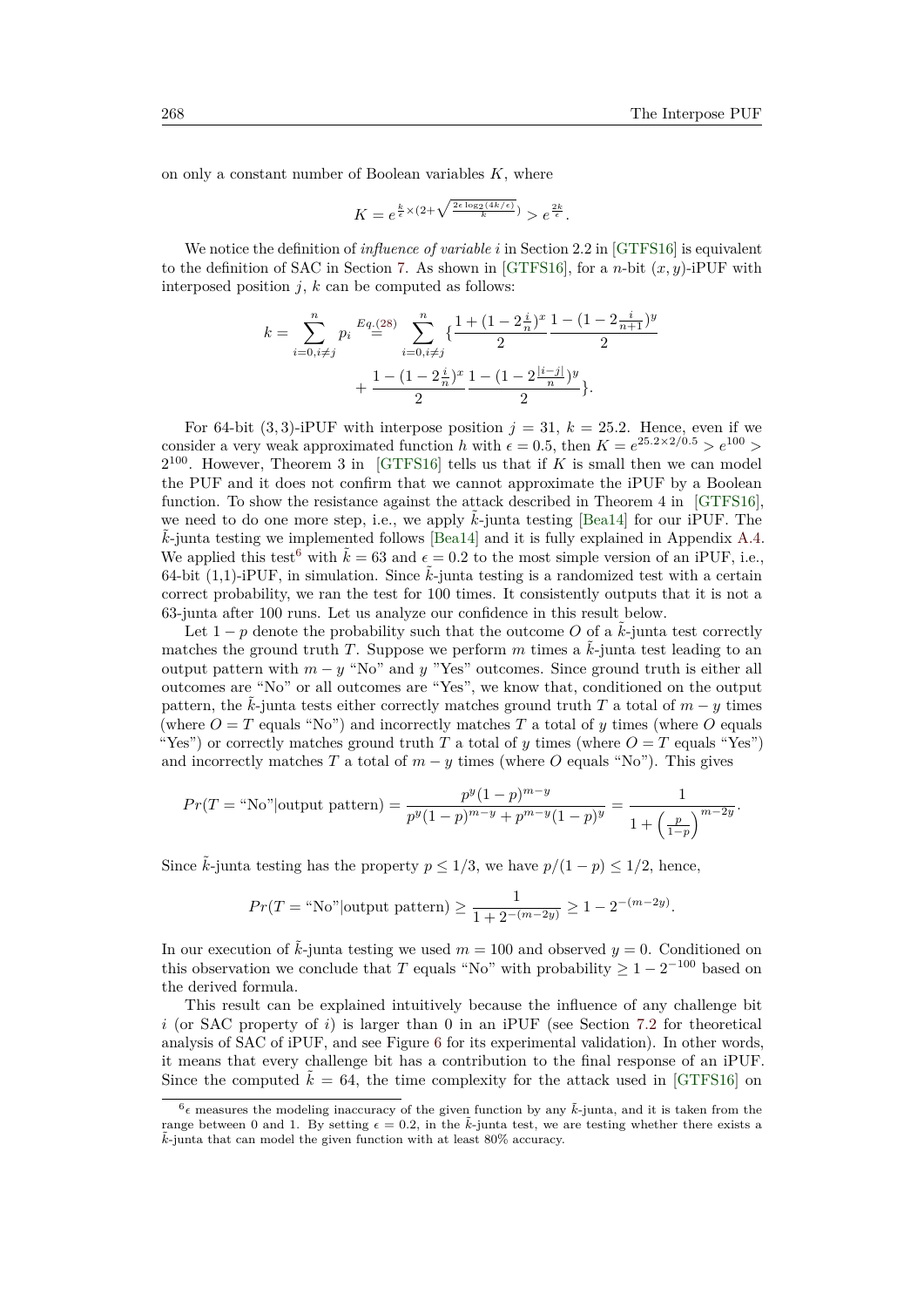64-bit (1,1)-iPUF will be  $\mathcal{O}(64^{64})$  which makes the attack infeasible (see the discussion in Theorem 4 in  $[GTFS16]$ . Moreover, we performed  $k$ -junta testing with the same setup for (1,1)-iPUF on 64-bit 2-XOR APUF and APUF, and the results turn out to be 64, which is consistent with the SAC property analysis of XOR APUFs and APUFs in [\[MKP09,](#page-45-8) [DGSV14,](#page-44-12) [NSCM16\]](#page-46-8).

If we compare the LR attack on XOR APUF in [\[RSS](#page-46-3)<sup>+</sup>10, [TB15\]](#page-47-4) with the Perceptron attack on XOR APUF in [\[GTS15\]](#page-44-5) or with the DFA attack on XOR APUF in [\[GTS16\]](#page-44-6) (DFA attack is demonstrated on APUFs, but [\[GTS16\]](#page-44-6) also claims that it is possible to attack XOR APUFs with some modifications), we can see that the LR algorithm is much more powerful. The reasons are LR algorithm has a much smaller searching space, uses the XOR APUF mathematical model, and uses information of the gradient in an optimization process. As shown in Section [6.3,](#page-15-0) the  $(x, y)$ -iPUF is equivalent to the  $(y + x/2)$ -XOR APUF under classical ML. Therefore, the attacks in [\[GTS15,](#page-44-5) [GTS16\]](#page-44-6) do not work for the iPUF when *x* and *y* are properly chosen.

## <span id="page-26-0"></span>**7 Reliability Analysis and Strict Avalanche Criterion of**  $(x, y)$ **-iPUF**

## <span id="page-26-1"></span>**7.1 Reliability of the (***x, y***)-iPUF**

We develop a formula for computing the noise of the *x*-XOR APUF where the noise rate of all APUFs are the same, i.e., all APUFs have a noise rate of  $\beta, 0 \leq \beta \leq 1$ . Let  $\beta_x$  be the noise rate of the *x*-XOR APUF. For a given challenge **c**, if there is an odd number of noisy APUF responses, then XOR APUF's output is noisy. Hence,

$$
\beta_x = \sum_{j=0,j \text{ is odd}}^{x} {x \choose j} \beta^j (1-\beta)^{x-j} \n= \frac{1 - (1 - 2\beta)^x}{2}.
$$
\n(23)

Now, we compute the unreliability (i.e. the noise) of the (*x, y*)-iPUF. We consider the following two cases.

**Case I: The output of the** *x***-XOR APUF is reliable.** This event occurs with probability  $1 - \beta_x$ , in which case the noise rate of the output of the iPUF denoted as  $\beta_I$  is equal to the noise rate of the *y*-XOR APUF denoted as  $\beta_y$ , i.e.,

<span id="page-26-2"></span>
$$
\beta_I = \beta_y = \frac{1 - (1 - 2\beta)^y}{2}.
$$
\n(24)

**Case II: The output of the** *x***-XOR APUF is unreliable.** This event occurs with probability  $\beta_x$ . In this case (see Section [6.4.1\)](#page-18-1), each APUF in the *y*-XOR APUF will have noise  $\beta' = \beta(1 - \frac{i}{n}) + (1 - \beta)\frac{i}{n} = \beta + (1 - 2\beta)\frac{i}{n}$ . Hence in this case, the noise rate of the iPUF, denoted as  $\beta_{II}$ , is equal to the noise rate of the *y*-XOR APUF where all APUFs have the noise rate  $\beta'$ , i.e.,

$$
\beta_{II} = \frac{1 - (1 - 2\beta')^y}{2} = \frac{1 - (1 - 2(\beta + (1 - 2\beta)\frac{i}{n}))^y}{2}
$$

$$
= \frac{1 - (1 - 2\beta)^y (1 - 2\frac{i}{n})^y}{2} \ E_{q}\underline{(-2)} \frac{1 - (1 - 2\beta_y)(1 - 2\frac{i}{n})^y}{2}.
$$
(25)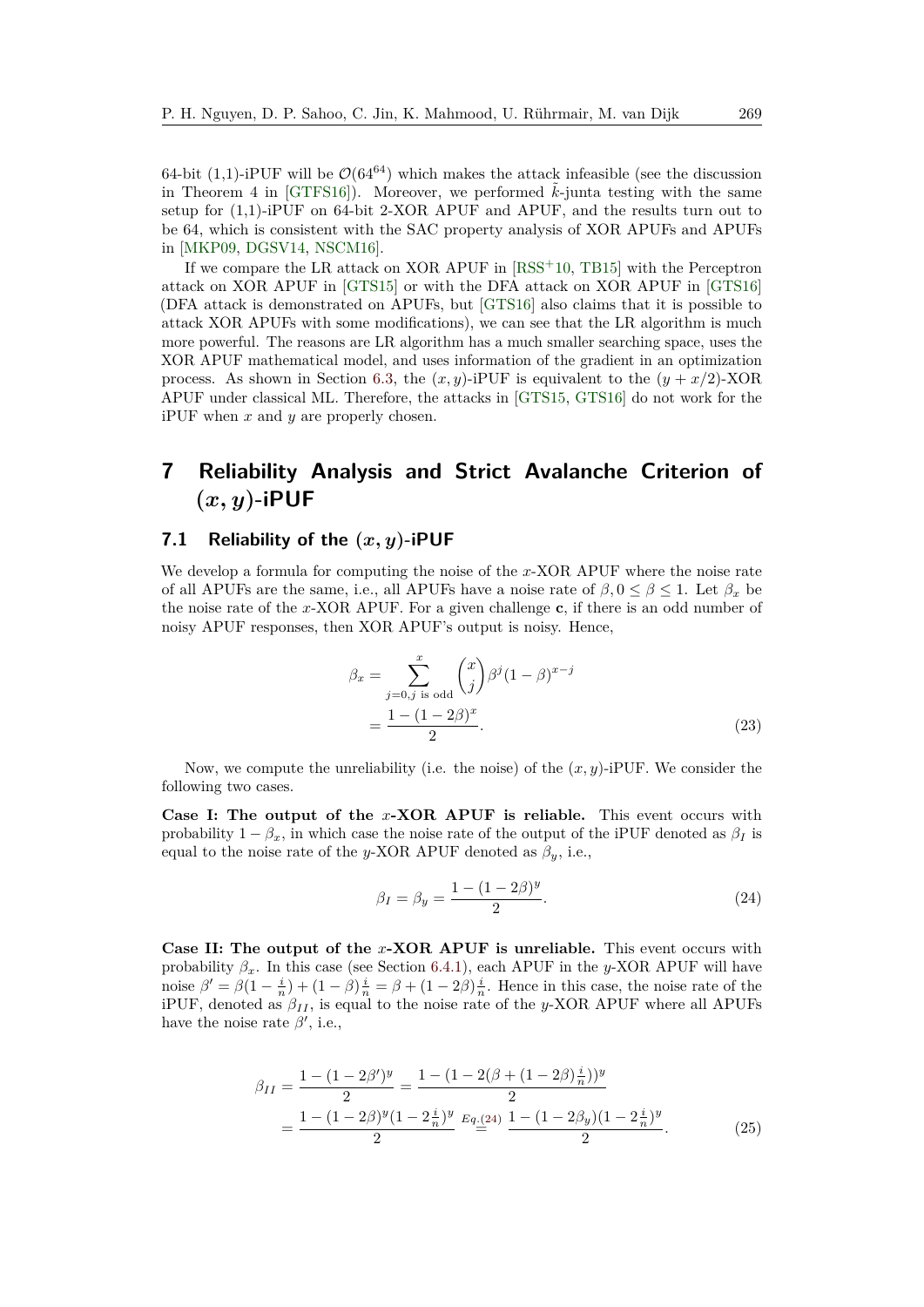Therefore, the noise rate of the  $(x, y)$ -iPUF, denoted as  $\beta_{iPUF}$ , is equal to

<span id="page-27-1"></span>
$$
\beta_{iPUF} = (1 - \beta_x)\beta_I + \beta_x\beta_{II} = \beta_y + \beta_x(\beta_{II} - \beta_y) \n= \beta_y + \beta_x(\frac{1 - (1 - 2\beta_y)(1 - 2\frac{i}{n})^y}{2} - \beta_y) \n= \beta_y + \frac{\beta_x}{2}(1 - 2\beta_y)(1 - (1 - \frac{2i}{n})^y).
$$
\n(26)

The following examples confirm the correctness of Eq.[\(26\)](#page-27-1). If  $i = 0$ , then we have  $\beta_{iPUF} = \beta_y$ . When  $i = 0$ , the  $(x, y)$ -iPUF is basically equivalent to the *y*-XOR APUF. Therefore, the calculated result  $\beta_{iPUF} = \beta_y$  is confirmed.

If  $i = n$  and *y* is odd, then from Eq.[\(26\)](#page-27-1),  $\beta_{iPUF} = \beta_x + \beta_y - 2\beta_x\beta_y = \beta_x(1 - \beta_y) +$  $\beta_y(1-\beta_x) = \beta_{(x+y)-XOR\text{ APUF}}$ . We know that when  $i = n$  and *y* is odd, the  $(x, y)$ -iPUF is exactly the  $(x + y)$ -XOR APUF. Hence, the calculated result  $\beta_i_{PUF} = \beta_{(x+y)-XOR}$  APUF is confirmed.

### <span id="page-27-0"></span>**7.2 Strict Avalanche Criterion of (***x, y***)-iPUF**

The SAC property is an important security feature as discussed in [\[MKP09,](#page-45-8) [DGSV14,](#page-44-12) [NSCM16\]](#page-46-8). Here we analyze the SAC property of the (*x, y*)-iPUF. Assume that the output *r<sup>x</sup>* of the *x*-XOR APUF is interposed at position *j* in the challenge to the *y*-XOR APUF,  $j = 0, 1, \ldots, n$ . We would like to compute the probability that flipping a bit in the input results in the flipping of the output bit of the  $(x, y)$ -iPUF. This analysis for the  $(x, y)$ -iPUF is similar to the analysis we did for the APUF in Section [6.2:](#page-15-1)

$$
p_i = \Pr_c(r_{c[i]=0} \neq r_{c[i]=1}), i = 0, 1, \dots, n-1
$$
\n(27)

where  $r_{c[i]=0}$  and  $r_{c[i]=1}$  are the output of the  $(x, y)$ -iPUF when bit  $\mathbf{c}[i] = 0$  and  $\mathbf{c}[i] = 1$ , respectively, while all the other challenge bits are same. To compute  $p_i$ , we consider the following two cases:

**Case I. c**[*i*] **flips,**  $r_x$  **does not flip,**  $r$  **flips.** In this case, we flip challenge bit **c**[*i*] but the output  $r_x$  of the *x*-XOR APUF does not flip and the  $(x, y)$ -iPUF's output *r* flips (i.e.,  $r_{c[i]=0} \neq r_{c[i]=1}$ ). From the analysis in Section [6.2,](#page-15-1) we know that if the challenge bit **c**[*i*] flips, then the output of an APUF in an *x*-XOR APUF will flip with expected probability  $p = \frac{i}{n}$  and thus, the output of *x*-XOR APUF will flip with an expected probability  $p_x = \frac{1-(1-2p)^x}{2}$  $\frac{(x-2p)^x}{2}$ . In other words,  $r_x$  will not flip with a probability  $\bar{p}_x = 1 - p_x = \frac{1 + (1-2p)^x}{2}$  $\frac{-2p}{2}$ . When  $r_x$  is not flipped due to  $\mathbf{c}[i]$  flipping, the output of an APUF in the *y*-XOR APUF will be flipped by flipping **c**[*i*] with a probability  $p' = \frac{i}{n+1}$ . Thus the probability that  $r_x$ does not flip (and  $r$  flips) when flipping  $c[i]$  is equal to:

$$
p_I = \frac{1 + (1 - 2p)^x}{2} \cdot \frac{1 - (1 - 2p')^y}{2}.
$$

**Case II.**  $c[i]$  **flips,**  $r_x$  **flips and**  $r$  **flips.** If  $r_x$  flips because  $c[i]$  flips, then there are two flipping challenge bits at position *i* and *j* in the input challenge to the *y*-XOR APUF. In this case, the output of an APUF in the *y*-XOR APUF will be flipped with a probability  $p'' = \frac{|i-j|}{n+1}$ . The computation for *p*<sup>"</sup> is beyond the scope of this paper but a detailed derivation of it can be found in [\[NSCM16\]](#page-46-8). Thus the output *r* will flip with a probability

$$
p_{II} = \frac{1 - (1 - 2p)^x}{2} \cdot \frac{1 - (1 - 2p'')^y}{2}
$$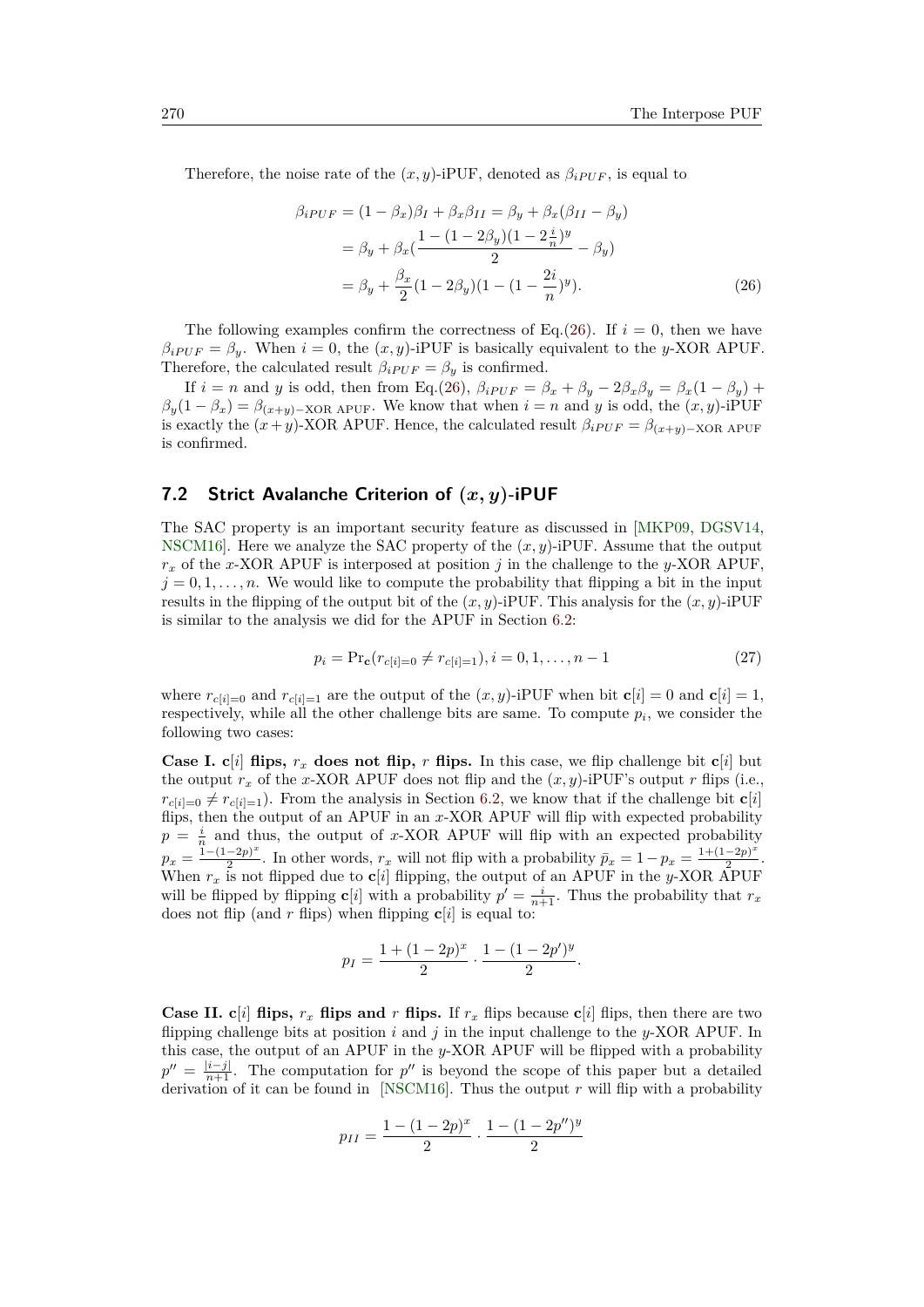<span id="page-28-2"></span>

**Figure 3:** SAC property of 64-bit (3,3)-iPUF with theoretical and simulation data.

Therefore, we have

<span id="page-28-1"></span>
$$
p_i = p_I + p_{II}
$$
\n
$$
= \frac{1 + (1 - 2p)^x}{2} \cdot \frac{1 - (1 - 2p')^y}{2}
$$
\n
$$
+ \frac{1 - (1 - 2p)^x}{2} \cdot \frac{1 - (1 - 2p'')^y}{2}
$$
\n
$$
= \frac{1 + (1 - 2\frac{i}{n})^x}{2} \cdot \frac{1 - (1 - 2\frac{i}{n+1})^y}{2}
$$
\n
$$
+ \frac{1 - (1 - 2\frac{i}{n})^x}{2} \cdot \frac{1 - (1 - 2\frac{|i - j|}{n})^y}{2}
$$
\n(28)

We experimentally verify our calculations for the SAC property of the (3*,* 3)-iPUF and the result is described in Fig [3.](#page-28-2) The simulation of the SAC property is computed by using 20,000 pairs of CRP for computing each *p<sup>i</sup>* .

## <span id="page-28-0"></span>**8 Simulation Results**

We provide simulation results in this section to support the major security and reliability claims made regarding the iPUF.

### **8.1 Experimental Verification of the Classical Machine Learning Hierarchy**

In this section we experimentally verify Theorem [1](#page-6-1) regarding the efficiency of different classical machine learning attacks. Recall that we stated LR is more efficient in attacking an XOR APUF than CMA-ES and Deep Neural Networks. To provide empirical evidences of this we ran the following experiment: We ran these three attacks on a 4-XOR APUF with various numbers of CRPs as shown in Table [3.](#page-29-0)

We ran CRP-based CMA-ES with 200,000 CRPs (Figure [2\)](#page-17-1) and 500,000,000 CRPs (Section [8.2.2\)](#page-30-0). Regardless of the two possible CRPs numbers used, CRP based CMA-ES had a prediction accuracy of around 50%, clearly showing that the attack fails. When we use a deep neural network with 30,000 CRPs the highest accuracy we can achieve after 10 runs is 94% which is significantly better than CRP based CMA-ES with a smaller number of CRPs. Lastly in Table [3](#page-29-0) we run the LR attack which is the most efficient of all the classical attacks tested here. LR attacks requires only 12,000 CRPs to achieve a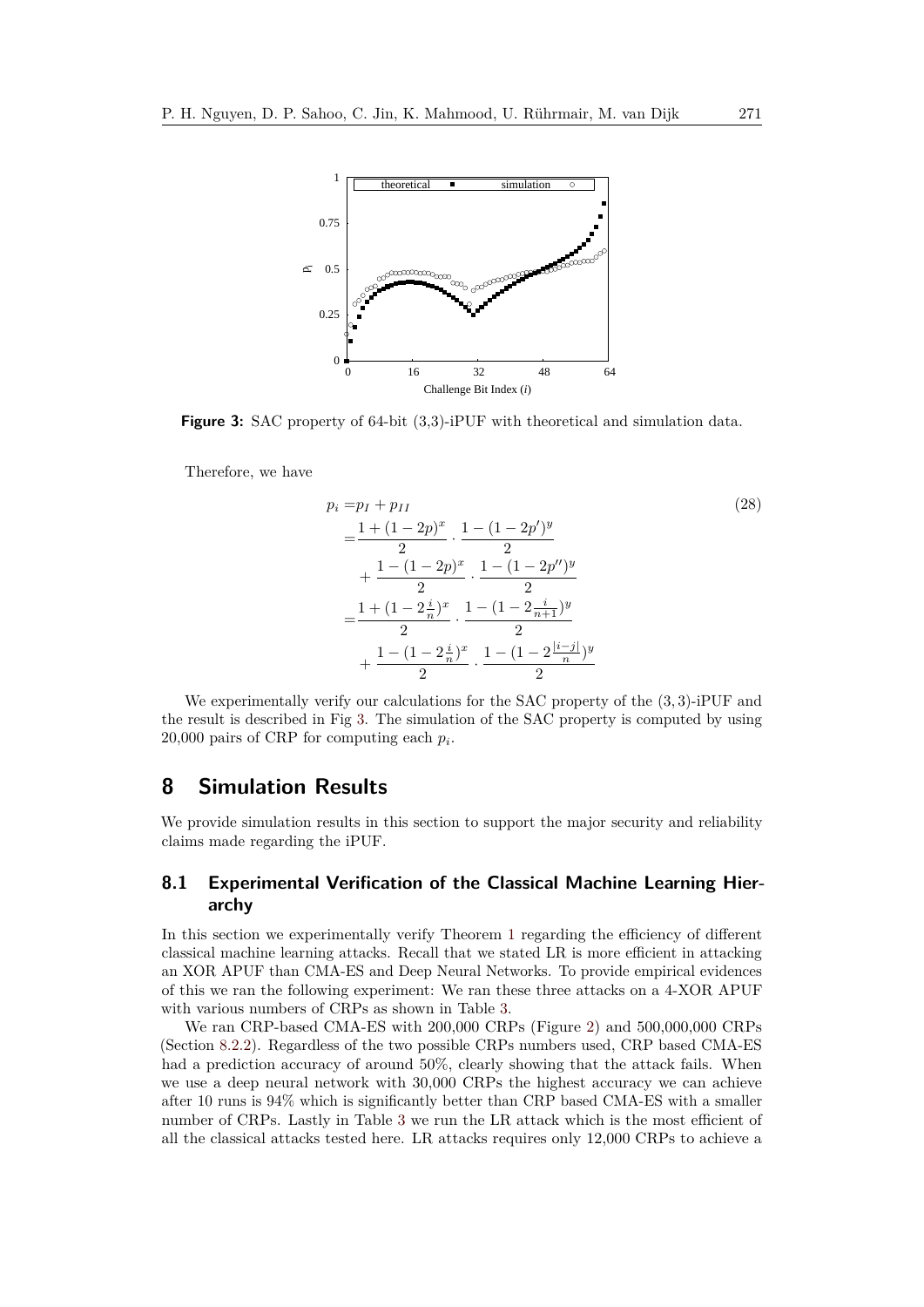<span id="page-29-0"></span>**Table 3:** Prediction accuracy of different algorithms using the same amount of CRPs for training.

| $\rm \#CRPs$ | LR.    | <b>DNN</b> | CMA-ES |
|--------------|--------|------------|--------|
| 12.000       | 98%    | 55%        | 50%    |
| 30,000       | $99\%$ | $94\%$     | 50%    |

**Table 4:** Vulnerability of different PUF designs to machine learning attacks. CML=Classical Machine Learning attack, RML=Reliability based Machine Learning attack, LA-RML=Linear Approximation Reliability based Machine Learning attack, LA-CML=Linear Approximation Classical Machine Learning attack.

<span id="page-29-1"></span>

|        |                        |                          | PUF Design                |                   |
|--------|------------------------|--------------------------|---------------------------|-------------------|
|        |                        | 6-XOR APUF               | $(1,1)$ -i $\mathrm{PUF}$ | $(3,3)$ -iPUF     |
|        | CML                    | $50.2\%$ (X)             | $82.4\%$ ( $\checkmark$ ) | $52.9\%$ (X)      |
| Attack | RML                    | 84.0\% $\sqrt{\sqrt{ }}$ | N/A(X)                    | $N/A$ $(X)$       |
|        | $_{\rm LA\text{-}CML}$ | N/A(X)                   | $74.0\%$ (                | 49.0\% ( $\chi$ ) |
|        | $_{\rm LA\text{-}RML}$ | $\rm N/A$ (X)            | 73.0%                     | 48.0\% ( $\chi$ ) |

† Attack fails

‡ Attack works

prediction accuracy of around  $99\%$  [\[RSS](#page-46-3)<sup>+</sup>10]. Thus, from these experimental results we can empirically show that LR is the most efficient attack on XOR APUFs, followed by deep neural networks. The least efficient classical machine learning attack is CRP based CMA-ES.

### <span id="page-29-2"></span>**8.2 iPUF Security**

#### **8.2.1 Simulated Machine Learning Attacks On iPUF and XOR APUF**

To compare the vulnerabilities of the XOR APUF and various iPUF configurations to machine learning attacks we used the following setup: We simulated a 64-bit 6-XOR APUF, a 64-bit (1*,* 1)-iPUF and a 64-bit (3*,* 3)-iPUF using Matlab. Note that, all the iPUFs have the interposed bit in the middle position.

The APUF components that make up each PUF design use weights that follow a normal distribution with  $\mu = 0$  and  $\sigma = 0.05$ . The noise for each weight follows a normal distribution  $\mathcal{N}(0, \sigma_{\text{noise}}^2)$ . The distribution of each weight is therefore  $\mathcal{N}(0, \sigma^2 + \sigma_{\text{noise}}^2)$ . In our simulations, we used the following relation between  $\sigma$  and  $\sigma_{\text{noise}}$  to control the reliability levels:  $\sigma_{\text{noise}} = \gamma \sigma$ , where  $0 \leq \gamma \leq 1$ . For  $\gamma = 0$ , a PUF instance is 100% reliable. Note that this model does not include the noise introduced by the arbiter circuit itself, but it still properly serves our analysis purpose. The reason is that in practice, the hardware footprint of a switch and an arbiter are roughly same. Hence, the noise introduced by an arbiter circuit is very small compared with all the noises introduced by all switches in an APUF because there are multiple switches but only one arbiter in an APUF. Also, this simulation method is widely used in literature and it has been have observed that this method matches what occurs in practice [\[Bec15,](#page-44-4) [DV13\]](#page-44-3).

On each respective PUF design we run three different machine learning attacks (two in the case of the XOR APUF). We perform a classical machine learning attack (denoted as CML in Table [4\)](#page-29-1), the reliability based CMA-ES attack (denoted as RML in Table [4\)](#page-29-1) and the linear approximation to the classical and reliability based machine learning attack (denoted as LA-CML and LA-RML in Table [4](#page-29-1) ).

Each attack in Table [4](#page-29-1) is performed using CMA-ES to optimize the mathematical model for 1000 iterations. Each attack uses 200,000 CRPs for training (or 200,000 challenge reliability pairs in the case of the reliability attacks). The accuracy of the attack is computed based on a testing dataset of 2000 CRPs. We compute the accuracies reported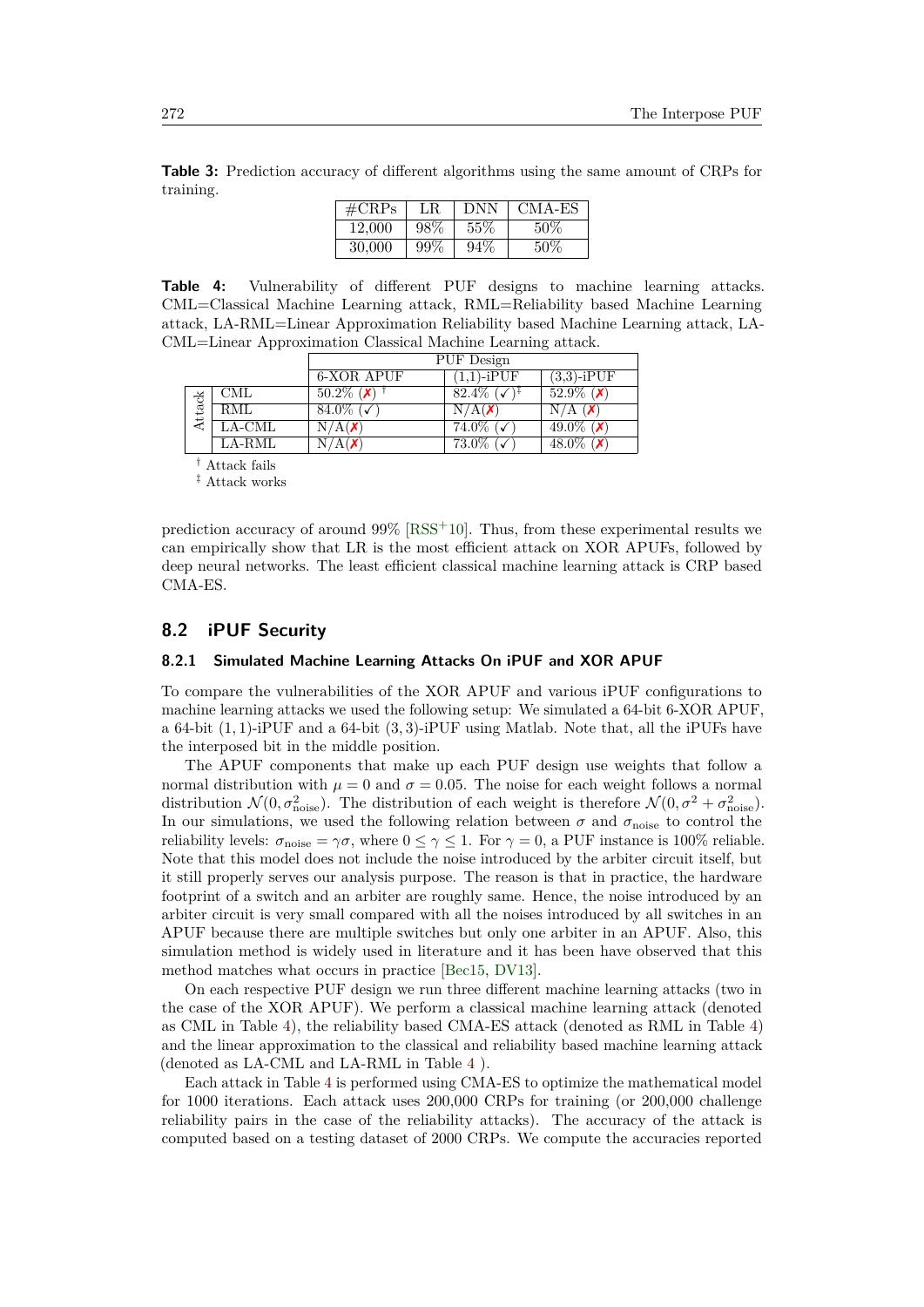in Table [4](#page-29-1) by running each attack 10 times and taking the average. Note the accuracy of best-working attacks is not much different from the average one (1% or 2% difference).

The security of the 6-XOR APUF is shown in Table [4](#page-29-1) in the first column. It is clear that an XOR APUF using a large number of APUF components (in this case 6) can mitigate classical machine learning attacks, given the amount of training data provided in this setup. However, the 6-XOR APUF is still highly vulnerable to reliability-based ML attacks. This result is demonstrated in Table [4](#page-29-1) as the reliability based CMA-ES attack achieves an average accuracy of 84% on this PUF design. Note that we do not run any attacks on the 6-XOR APUF that use the linear approximation because these types of attacks are specific to the iPUF.

The resilience of the (1*,* 1)-iPUF to classical machine learning, LA-CML and LA-RML is shown in column two of Table [4.](#page-29-1) We note the following: As hypothesized, the (1*,* 1)-iPUF is vulnerable to classical machine learning due to its low model complexity. However, the linear approximation reliability based CMA-ES attack (LA-RML) works on the (1*,* 1)-iPUF which may seem unexpected given our previous claims. Recall that in general the reliability based CMA-ES attack cannot be performed on any iPUF design (hence the X in entry for the reliability-based ML attack for the (1*,* 1)-iPUF). This is because the input to the *y*-XOR APUF is unknown and therefore  $\Delta$  cannot be computed. However, in our LA-RML attack on the (1*,* 1)-iPUF and (3*,* 3)-iPUF we do not use the original formulation of the reliability based CMA-ES attack. To make the attack work on iPUF configurations we assume the interposed bit to be 0. By doing this we can now compute  $\Delta$  and treat the  $(1,1)$ -iPUF as a single APUF. In section [6.5](#page-20-0) we showed that for the  $(x,1)$ -iPUF using any ML technique with the linear approximation would have an upper bounded model accuracy of 75%. The model accuracy produced by the LA-RML and LA-CML on the (1*,* 1)-iPUF in Table [4](#page-29-1) closely matches our theoretical upper bound.

The security of the (3*,* 3)-iPUF against classical machine learning, LA-CML and LA-RML is shown in the third column of Table [4.](#page-29-1) It can clearly be seen that all attacks fail to produce an accurate model of the (3*,* 3)-iPUF. Due to the high model complexity, the (3*,* 3) iPUF is not vulnerable to the classical machine learning attack, just like the 6-XOR APUF. Just like for the (1*,* 1)-iPUF, the reliability based CMA-ES attack cannot be performed on the (3*,* 3)-iPUF. When we run the linear approximation reliability based CMA-ES attack, due to the higher *y*, the accuracy of the model generated by any method that uses the linear approximation is theoretically upper bounded at 75% (See Eq. [\(22\)](#page-20-1)). This coincides with the low accuracy of the model generated by both the linear approximation reliability based CMA-ES attack and the linear approximation CRP based CMA-ES. Overall our experimental results for this section support our claim that the  $(x, y)$ -iPUF with proper parameter choices is secure against all current state-of-the-art of machine learning attacks.

#### <span id="page-30-0"></span>**8.2.2 Some Notes on** *x***-XOR APUF**

Under state-of-the-art classical ML, the *x*-XOR APUF must resist Logistic Regression attacks, deep neural network attacks and CRP-based CMA-ES attacks. However, the iPUF only needs to mitigate deep neural network attacks and CRP-based CMA-ES attacks (since Logistic Regression attack is not possible). In this section we present experiments to determine  $y + x/2$  in an  $(y + x/2)$ -XOR that resists both aforementioned attacks. Based on these results we can use the equivalence proof developed earlier to determine the corresponding (*x, y*)-iPUF parameters.

We ran CRP-based CMA-ES attacks and deep neural network attack experiments to determine the minimum value of  $y + x/2$  to create a secure PUF design. We ran CRP based CMA-ES for 2,000 iterations using 500,000,000 CRPs for training and 2,000 CRPs for testing. In this experiment we run a parallelized version of CMA-ES in C**#** using an Intel Xeon E5-2680 14 core machine with 128 GB of RAM. In this setup the maximum number of CRPs we can use is limited by the RAM (storing the CRPs in a byte data array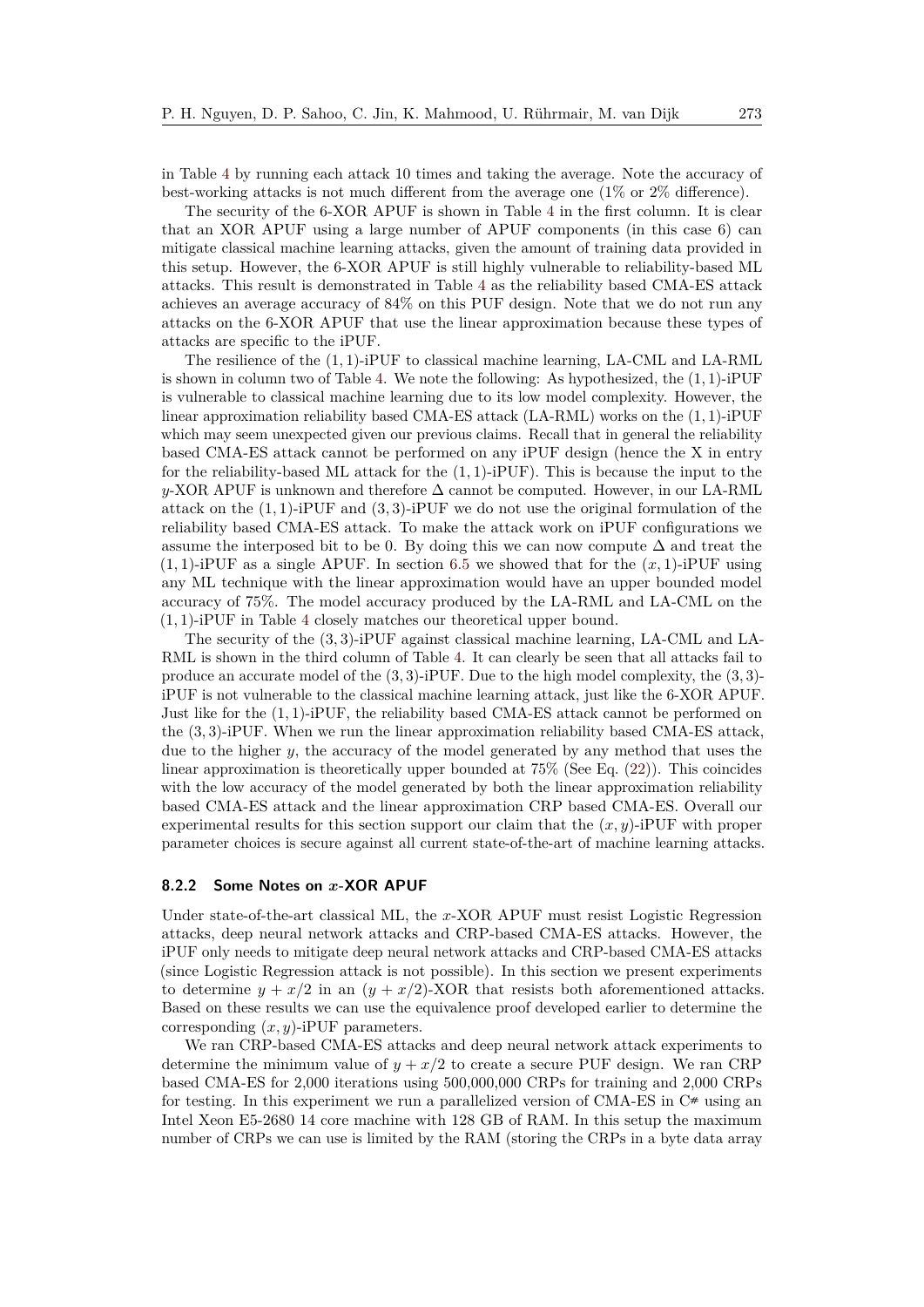<span id="page-31-1"></span>

| XOR number | <b>Bit Number</b> |       |       |  |  |
|------------|-------------------|-------|-------|--|--|
|            | 64                | 128   | 256   |  |  |
| 5          | 0.987             | 0.986 | 0.975 |  |  |
|            | 0.976             | 0.977 | 0.533 |  |  |
|            | 0.976             | 0.491 |       |  |  |
|            | 0.513             |       |       |  |  |
|            | 0.502             |       |       |  |  |

**Table 5:** Modeling accuracy using a Deep Neural Network

The result is not available.

in C**#**). On a 128 bit 4-XOR APUF the average accuracy for 10 attack runs on the testing set was 51*.*77%.

In deep neural network attacks, the adversary uses the challenge transformation mapping (see Eq.  $(1)$ ) and a deep neural network for the attack (contrary to the pure black box attack which only employs the deep neural network without the challenge transformation mapping). The first study on how to implement deep neural network attacks on APUF based designs including iPUF (for small *x* and *y*) was done by Pranesh et.al [\[SBC19,](#page-46-9) [SBC18\]](#page-46-10). For our deep neural network experiments we created a feed forward neural network. Our neural network structure is as follows: 3 hidden layers with 100, 60 and 20 neurons respectively, and a Softmax layer on the output. For the neurons in the hidden layers, we used a sigmoid activation function. Our network is trained by minimizing the cross-entropy loss function using the optimization technique ADAM [\[KB14\]](#page-45-9). We trained our network for 20 epochs using 2,000,000 CRPs (with a batch size of 128) and use 2,000 CRPs for testing.

In our computational setup we use an Intel Xeon E5-2680 14 core machine to generate the CRPs and corresponding responses in parallel in  $C^*$ . We then load this data into TensorFlow in Python and train the neural network using an Nvidia Titan V GPU. In our setup the data generation and network training are run efficiently through CPU parallelization in C**#** and GPU parallelization in Python respectively. However, transferring the CRP data between C**#** and Python creates a bottleneck that limits the amount of data we can load in a feasible amount of time to 2,000,000 CRPs. Re-coding of the neural network in  $C^*$  using Microsoft's Cognitive Toolkit is needed to go beyond 2,000,000 CRPs.

For our neural network implementation please refer to our open source code publicly available on Github. Using the neural network configuration and training data described above, we are unable to model  $> 8$ -XOR APUF with 64 bits,  $> 7$ -XOR APUF with 128 bits and  $> 6$ -XOR APUF with 256 bits given 2,000,000 CRPs. For the full neural network attack results please see Table [5.](#page-31-1)

### <span id="page-31-0"></span>**8.3 Enhanced Reliability Based CMA-ES Attack On APUF**

When modeling both APUF and XOR APUF designs, the original reliability based CMA-ES attack can be improved by using more precise fitness functions (see Section [4.2\)](#page-9-0). This is significant because due to the improved modeling offered by  $(R_{\text{cdf}}, R'_{\text{cdf}})$  and  $(R_{\text{absolute}}, R'_{\text{absolute}})$ , the reliability based CMA-ES attack can now work with less training data, where before the original attack would fail. When sufficient training data is available, the proposed fitness functions give more accurate models than the original fitness function. Table [6](#page-32-1) depicts the modeling accuracy of the reliability based CMA-ES attack on a 64-bit APUF. In this set of simulations  $\sigma_{\text{noise}} = \sigma/10$ , giving the APUF a reliability of around 96 − 97%. From Table [6,](#page-32-1) it is evident that the reliability based CMA-ES attack using our proposed model  $(R_{\text{absolute}}, R'_{\text{absolute}})$  and  $(R_{\text{cdf}}, R'_{\text{cdf}})$  outperforms the reliability based CMA-ES attack using the original model  $(R_{original}, R'_{original})$  as proposed in [\[Bec15\]](#page-44-4). This is due to both proposed models using the proper reliability ranges. In addition,  $(R_{\text{cdf}}, R'_{\text{cdf}})$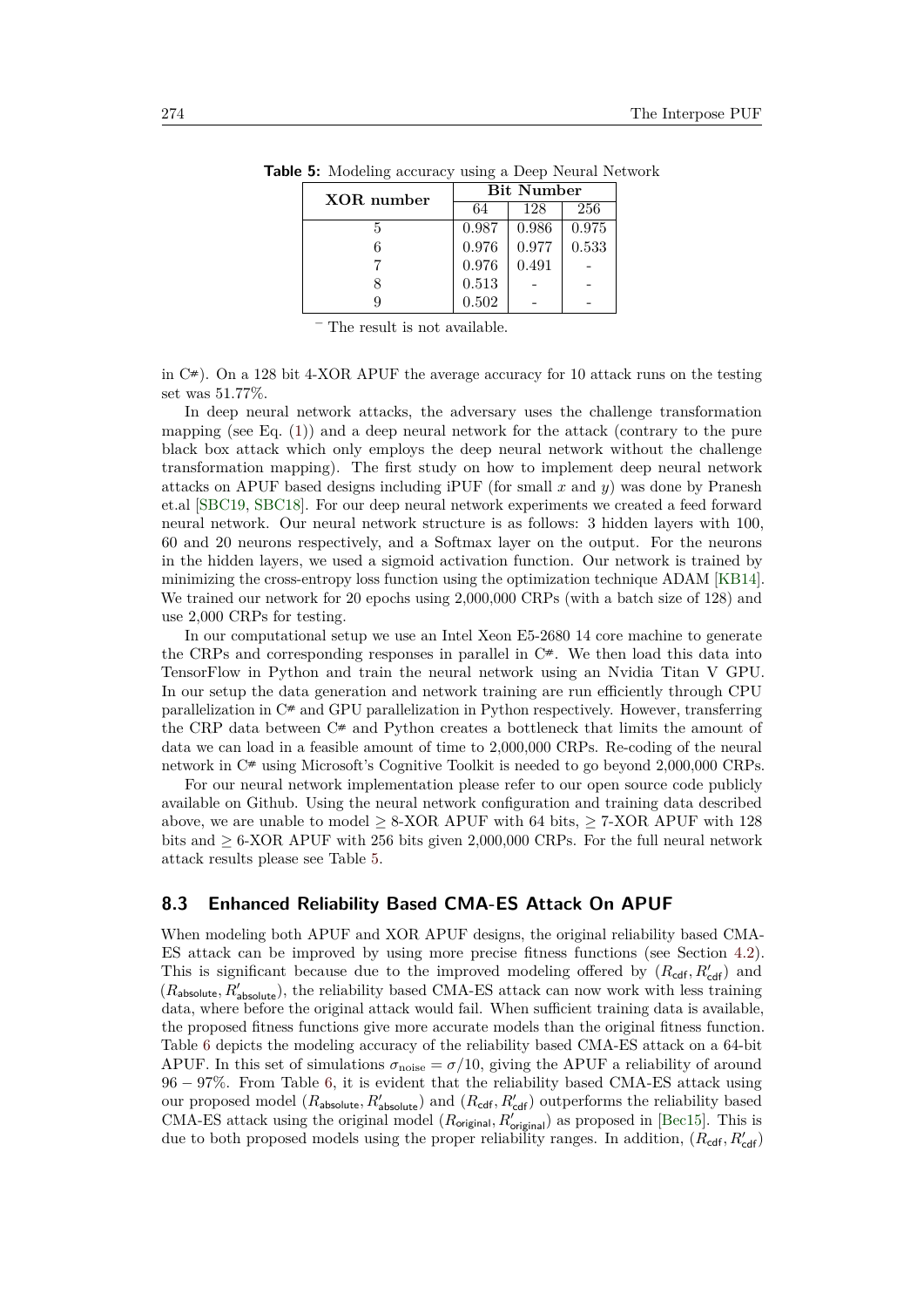<span id="page-32-1"></span>

| $N^{\dagger}$ | Modeling Accuracy $(\%)$                                        |                                                   |                                         |  |  |  |
|---------------|-----------------------------------------------------------------|---------------------------------------------------|-----------------------------------------|--|--|--|
|               | $\langle R_{\mathsf{original}}, R'_{\mathsf{original}} \rangle$ | $\overline{R_{\sf absolute}}, R'_{\sf absolute})$ | $(R_{\mathsf{cdf}}, R_{\mathsf{cdf}}')$ |  |  |  |
| 600           | 60.33                                                           | 78.27                                             | 96.02                                   |  |  |  |
| 1500          | 69.60                                                           | 96.64                                             | 97.80                                   |  |  |  |
| 3000          | 97.49                                                           | 97.65                                             | 98.38                                   |  |  |  |
| 6000          | 97.85                                                           | 97.98                                             | 98.40                                   |  |  |  |

**Table 6:** A comparison of 64-bit APUF's modeling accuracy using CMA-ES

† No. of CRPs is used to train a model.

**Table 7:** Modeling results of 4-XOR APUF using CMA-ES and different reliability models

<span id="page-32-2"></span>

| Model                                 | $N^{\dagger}$                             |                         | Modeling Acc. $(\%)$     |                      |                |                           | $Frequency^*$  |           |       |
|---------------------------------------|-------------------------------------------|-------------------------|--------------------------|----------------------|----------------|---------------------------|----------------|-----------|-------|
| setup                                 |                                           | $A_0$                   | $A_1$                    | $A_2$                | $A_3$          | $A_0$                     | A <sub>1</sub> | $A_2$     | $A_3$ |
| $\left(R_{o.},R_{o.}^{\prime}\right)$ | $10 \times 10^3$                          | 65.10                   | 66.17                    | 67.40                | 68.96          | $\theta$                  |                | $\theta$  | 0     |
|                                       | $20 \times 10^3$                          | 98.08                   | 97.91                    | 98.23                | 98.33          |                           | 4              | 3         |       |
|                                       | $30 \times 10^3$                          | 98.27                   | 98.06                    | 98.27                | 98.39          | 19                        | 10             | 6         | 3     |
|                                       | $50 \times 10^3$                          | 98.31                   | 98.16                    | 98.37                | 98.44          | 39                        | 20             | 17        | 10    |
| $R_a^\prime)$                         | $10 \times 10^3$                          | 97.53                   | 97.09                    | 97.10                | 95.24          | 22                        | 24             | 31        | 8     |
|                                       | $20 \times 10^3$                          | 97.86                   | 97.75                    | 97.74                | 97.78          | 24                        | 29             | 29        | 17    |
| $(R_{a.},$                            | $30 \times 10^3$                          | 98.08                   | 97.89                    | 98.02                | 98.12          | 47                        | 27             | 20        | 6     |
| $\sim$ $\sim$ $\sim$                  | $50 \times 10^3$<br>$2.075$ $\rightarrow$ | 98.17<br>$\blacksquare$ | 98.06<br>$1 + 1 + 1 + 1$ | 98.23<br><b>TIME</b> | 98.27<br>1.770 | 50<br>$1 + 2 + 3 + 3 = 1$ | 29             | 16<br>. . | 5     |

† No. of CRPs is used to train an APUF as well as 4-XOR APUF models.  $\star$  No. of correct models (prediction accuracy  $> 90\%$ ) for  $A_i$  out of 100 runs of CMA-ES.

outperforms  $(R_{\text{absolute}}, R'_{\text{absolute}})$  as both the response polarity and reliability information are considered in  $(R_{\text{cdf}}, R'_{\text{cdf}})$ .

### <span id="page-32-0"></span>**8.4 Enhanced Reliability Based CMA-ES Attack On XOR APUF**

To demonstrate the improvement  $(R_{\text{absolute}}, R'_{\text{absolute}})$  offers, we simulated a 4-XOR APUF and ran the reliability based CMA-ES attack 100 times using both  $(R_{\text{absolute}}, R_{\text{absolute}}')$ and  $(R_{\text{original}}, R'_{\text{original}})$ . In this simulation each APUF has a  $\sigma_{\text{noise}} = \sigma/10$ , giving it a reliability of around 96 − 97%. The results of this simulation are shown in Table [7.](#page-32-2) We report two aspects in Table [7:](#page-32-2) i) modeling accuracy and ii) frequency of the correct APUF models (a correct model has a prediction accuracy greater than 90%). From the results of Table [7](#page-32-2) it is clear that  $(R_{\text{absolute}}, R'_{\text{absolute}})$  is able to generate more correct APUF models than  $(R_{\text{original}}, R'_{\text{original}})$ . Note that in the case where  $N = 10 \times 10^3$ , CMA-ES using  $(R_{\text{absolute}}, R'_{\text{absolute}})$  can successfully model all the APUF components but  $(R_{\text{original}}, R'_{\text{original}})$ fails to build any correct APUF models. Our enhancement to the CMA-ES attack results in a more efficient modeling of an XOR APUF.

### **8.5 Reliability Simulation of the iPUF and XOR APUF**

To compare the reliability of the  $(x, y)$ -iPUF to the  $(x + y)$ -XOR APUF we simulated a  $(x + y)$ -XOR APUF,  $(x, y)$ -iPUF, x-XOR APUF and a y-XOR APUF for  $x = 20$ , and  $y = 2$  and  $y = 3$ . In the simulation, we have 64-bit APUFs, each with a noise rate defined by setting  $\sigma_{\text{noise}} = 0.05\sigma$ . To estimate the reliability, we evaluated each PUF design with 10,000 randomly generated challenges. Each challenge is measured 11 times to determine whether it is noisy or not. If the repeatability of a challenge is 100%, we say it is reliable; otherwise, it is a noisy challenge. The reliability of a PUF is estimated as the fraction of reliable challenges.

We varied the interpose position *i* of the iPUF from 0 to 64. For each interpose position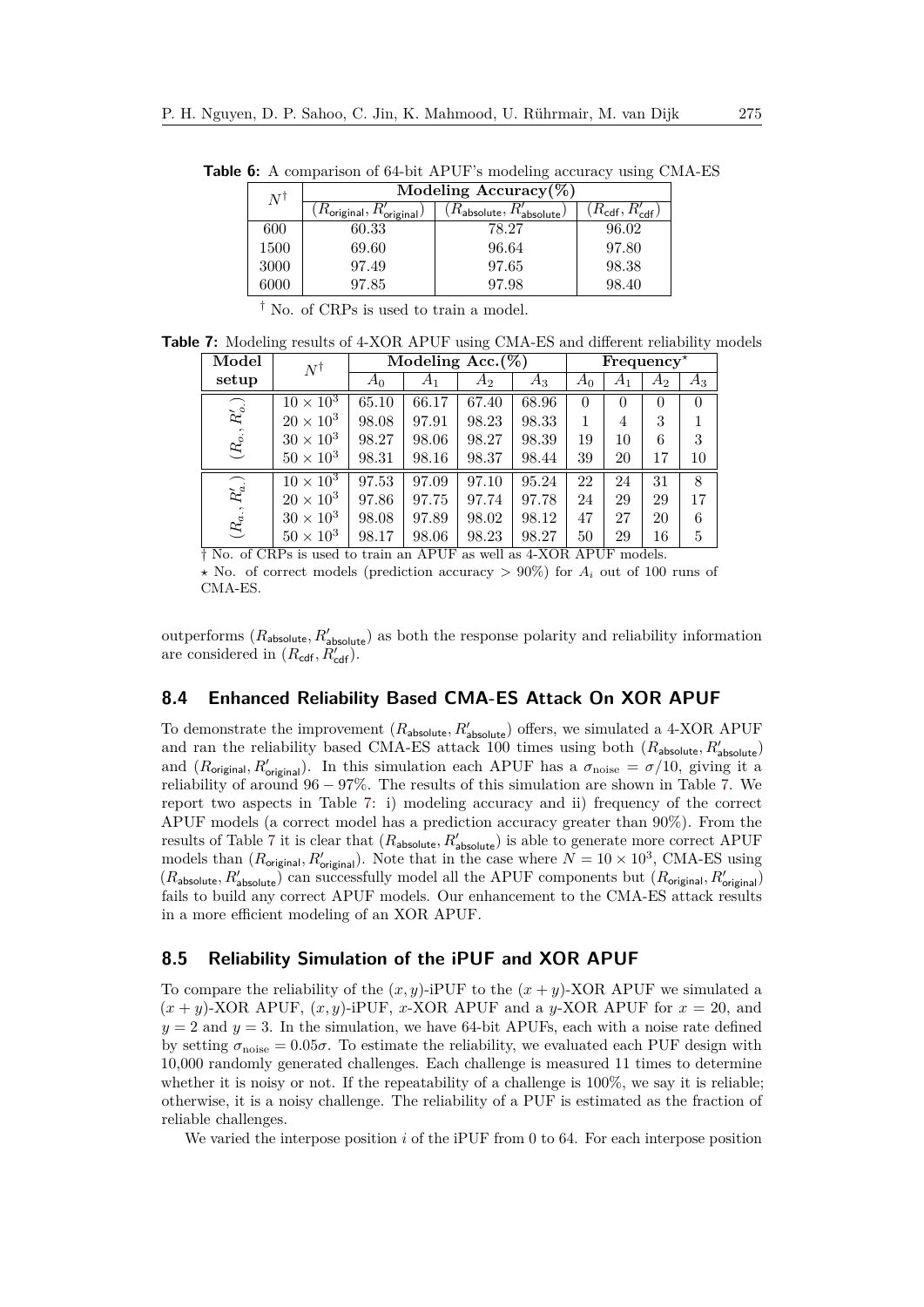<span id="page-33-2"></span><span id="page-33-1"></span>

<span id="page-33-3"></span>**Figure 4:** Noise rate of (x+y)-XOR APUF, (x,y)-iPUF, x-XOR APUF and y-XOR APUF when the noise rate of each APUF is around 0*.*05.

we measured the reliability of the  $(x, y)$ -iPUF. In the same figure we also plot the reliability of the  $(x + y)$ -XOR APUF, *x*-XOR APUF and *y*-XOR APUF. The simulated results are presented in Figure [4.](#page-33-1)

Figures [4a](#page-33-2) and [4b](#page-33-3) show that the noise rate of the  $(x + y)$ -XOR APUF and the *x*-XOR APUF are close to each other as the value of *y* is very small compared to the value of *x* (i.e.  $y = 2$  or  $y = 3$ ). The noise rate of the *y*-XOR APUF is very small compared to the  $(x + y)$ -XOR APUF and the *x*-XOR APUF. The noise rate of the  $(x, 3)$ -iPUF increases when the interpose bit position increases from 0 to 64. However, the noise rate of the  $(x, 2)$ -iPUF reaches the maximum value at interpose position 32. This is due to the parity of *y* (see Eq. [\(17\)](#page-16-3)). The noise rate of the  $(x, 3)$ -iPUF is equal to half of the noise rate of the  $(x + 3)$ -XOR APUF when *i* is in the middle position. The experiments confirm our findings related to reliability in Section [7.](#page-26-0)

## <span id="page-33-0"></span>**9 iPUF Implementation**

In order to validate our iPUF security and reliability claims, we implemented our proposed iPUF designs on an FPGA board. In this section, we describe the FPGA implementation details and related experimental results. We also discuss the limitations of FPGA based APUFs on composite PUF (XOR APUF and iPUF) security.

**Good Implementation and Bad Implementation.** Having a theoretical secure design is not enough. Besides a secure design, one also needs a proper implementation that meets the assumptions used in the security analysis of the design. The *hidden* assumption used in the security analysis of the iPUF is that we have *good* APUF instances, i.e., all the weights  $\mathbf{w}[i]$  (see Eq. [1\)](#page-4-2) of the APUFs are sampled from the same distribution  $\mathcal{N}(0, \sigma^2)$ . Failure of this condition in a practical APUF implementation would reduce or severely damage the security of the iPUF. In this section, we will show that badly implemented APUFs lead to a vulnerable iPUF which can be broken by the reliability-based CMA-ES attack. We show that a properly implemented iPUF defeats the reliability-based CMA-ES attack.

### <span id="page-33-5"></span>**9.1 iPUF Implementation Details**

In our iPUF design we implemented every stage (switch) of each APUF by using a Look-Up Table  $(LUT)^7$  $(LUT)^7$  on a Digilent Nexys 4 DDR board with Xilinx Artix-7 embedded [\[Dig16\]](#page-44-14).

<span id="page-33-4"></span><sup>&</sup>lt;sup>7</sup>In particular on our board, each stage is implemented by a 6-input 2-output LUT, where the two outputs serve as the outputs of upper and lower paths and only three inputs are used as the inputs of upper and lower paths and the challenge bit. We notice that Programmable Delay Line (PDL) is a widely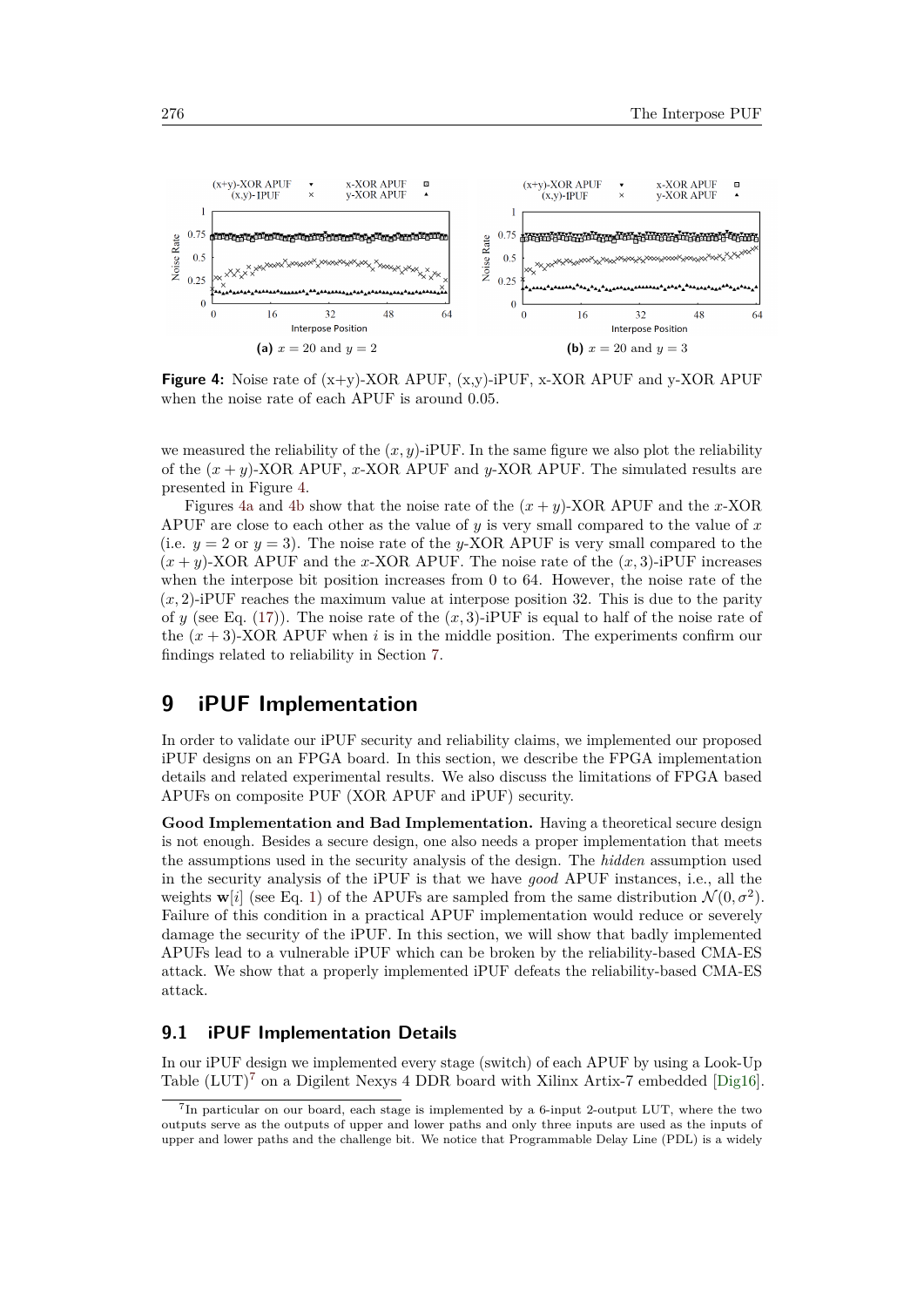The LUTs are chained together and the final output is collected by a flip-flop serving as an arbiter. The main issue in implementing any iPUF design is to make sure that the response *rup* of the upper layer XOR APUF is ready when the interposed position of the lower layer XOR APUF is evaluated. To solve this issue, we added one more signal from the upper layer XOR APUF to inform the control circuitry when  $r_{up}$  is ready. Once the signal is received the lower layer XOR APUF evaluates its input.

Desirable statistical properties of a PUF include uniqueness, reliability and uniformity. It has been experimentally verified that uniqueness is a serious issue when implementing FPGA based APUFs [\[MGS11,](#page-45-10) [HYKS10\]](#page-45-11). The main reason implementing unique APUFs on FPGAs is problematic [\[MYIS14,](#page-46-11) [MGS11\]](#page-45-10) is because the designers are not allowed to precisely control the routing between each LUT. The delay difference induced by routing is much larger than the delay difference introduced by process variation. Thus, the behavior of one APUF on an FPGA is largely determined by the placement and routing of the LUTs. Controlling the routing between the LUTs maintains the balance of the length of the two competing paths.

In practice, in order to keep the balance between the delays of two competing paths, usually one switch chain is kept in one column of slices on an FPGA. However, in our APUF implementation on a Digilent Nexys 4 DDR with Xilinx Artix-7 embedded [\[Dig16\]](#page-44-14) there are four LUTs in each slice of the FPGA. Due to the configuration on this hardware, a choice must be made on how to connect the LUTs inside a slice or between two adjacent slices to form the switch chain. Since the behavior of each APUF is dominated by the routing difference between the two paths, each switch chain must be placed differently for each APUF, in order to create unique APUFs. Note this design strategy only alleviates the uniqueness issue on a single FPGA. If the same bitstream is used to program different FPGAs, the difference between the same APUFs on different FPGAs will be very small. Thus, this is not a general design strategy to improve the uniqueness of APUFs on FPGA, but it is sufficient for us to conduct our experiments.

We have two different ways to place the switch chains: (1) Random placement [**Bad Implementation**: we randomly select one LUT in each slice and then connect them together. (2) Pattern placement [**Good Implementation**]: we place the switches according to a pre-defined pattern. For example, we only use LUT A and LUT B in every slice.

According to our experiments, each design strategy has advantages and disadvantages. For the random placement design strategy, the advantage of this method is that it gives us many options to build unique APUFs. Here we define two APUFs as being non-unique when their responses are the same for more than  $60\%$  of the challenges<sup>[8](#page-34-0)</sup>. Initially, we generated 100 different switch chains using random placement. After extensive evaluation, we selected 23 placements of the APUFs, which can provide APUFs with good uniformity (50.2% - 61.6%) and good uniqueness/inter-hamming distance (39.5% - 59.0%). The noise rate of these APUFs under room temperature is between 0.66% and 1.25%. However, with good statistic properties, comes a security weakness in the APUFs. Since the routing between each adjacent switches is randomly selected, there are a few delays that are significantly larger than the other delays. This effectively introduces a few significant weights in the weight vector (see Eq. [1\)](#page-4-2) of this APUF. As a result the difficulty of all machine learning attacks is reduced since only these significant weights need to be precisely modeled (instead of having to precisely learn all the weights). *This gives a bad PUF implementation and therefore it can now be broken by ML attacks.* We built the model of individual APUFs to understand the distribution of weights. The standard deviation of the weights of the APUFs created by random placement ranges from 4.23 to 7.48. As

used technique to implement APUFs [\[MKD10\]](#page-45-12), but we did not choose to use it due to the poor uniqueness of PDL-based APUFs according to a recent study [\[SCM15\]](#page-46-12).

<span id="page-34-0"></span><sup>8</sup>For FPGA implemented APUFs, 60% uniqueness is considered sufficiently close on its ideal value 50%, due to the difficulty of controlling the routing between LUTs. As it is shown in our experiments, only 23 out of 100 can satisfy this requirement. Our results are in agreement with [\[SCM15\]](#page-46-12).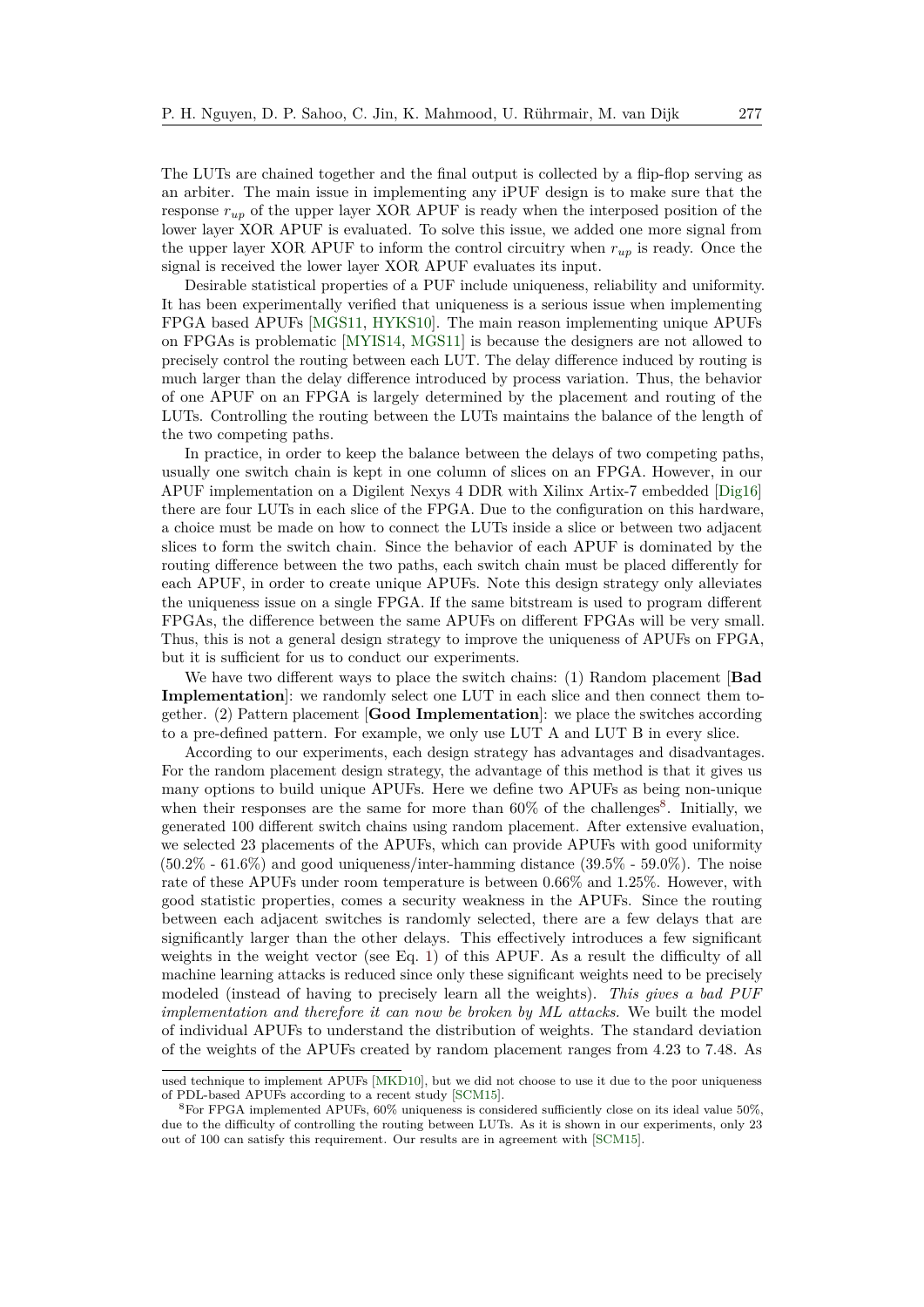|         | $\text{\#CRPs}$ used in one | Overall Noise Rate | Average Prediction |
|---------|-----------------------------|--------------------|--------------------|
|         | attack                      |                    | Accuracy           |
| $2-XOR$ | 50,000                      | $1.44\%$           | 98.22\%            |
| 3-XOR   | 90,000                      | 2.38%              | 96.38%             |
| 4-XOR   | 140,000                     | 2.92%              | 96.15%             |
| 5-XOR   | 200,000                     | 3.80%              | 96.62%             |
| 6-XOR   | 260,000                     | 4.47%              | 91.58%*            |

<span id="page-35-1"></span>**Table 8:** Results of reliability based machine learning attack on XOR APUFs with real measurements from the FPGA.

\*Note that the attack on 6-XOR APUF only recovered 5 out of 6 models. The attacks on 2,3,4,5 XOR APUFs successfully recovered all the models.

we will explain shortly, the standard deviation is much smaller for the pattern placement design strategy, but this method has its own drawbacks.

For the pattern placement design strategy, there are a very limited number of patterns we can generate and some APUFs formed by different placement patterns are not unique. After exhaustively trying 11 patterns<sup>[9](#page-35-0)</sup>, we found only 4 placement patterns that can generate 4 unique APUFs. The uniqueness limitation of this design strategy gives us very few options to form an iPUF design with more than 4 APUFs in total. However, the pattern placement design strategy does not have the same security weakness as the random placement design strategy. *This is a good PUF and the PUF is secure against ML attacks*. We also built the model of individual APUFs to understand the distribution of weights in this design. The standard deviation of the weights of the APUFs created by pattern placement ranges from 1.11 to 3.77. Using this design strategy we do not observe the same effect of only a few influential weights (unlike in the random placement design strategy).

Since the design strategy will largely influence the experimental results that we will present later, we will clearly state how the APUFs are generated for each experiment.

### **9.2 Experimental Results**

**Reliability-Based Machine Learning Attack on XOR APUFs:** First, we repeated the enhanced reliability based CMA-ES attack in Section [8.4](#page-32-0) on XOR APUFs to validate the effectiveness of our attack. In this experiment, we selected 6 unique APUFs created by random placement to form a 6-XOR APUF on the FPGA. We then measured 300,000 CRPs with each CRP measurement repeated 11 times to get 300,000 challenge reliability pairs. The number of challenge reliability pairs used for one CMA-ES attack and the modeling results after 100 runs of CMA-ES are presented in Table [8.](#page-35-1)

**Reliability-Based Machine Learning Attack on iPUFs:** To show the machine learning resistance of the iPUF to the enhanced reliability-based CMA-ES attack, we perform the attack on a (1,1)-iPUF. We do not test this attack on iPUF designs with more APUF components because our security against reliability-based machine learning attacks does not depend on the number of APUF components.

We used two APUFs created by pattern placement [**Good Implementation**] to form a (1,1)-iPUF with an interposed position exactly in the middle in the lower APUF. We measured 200,000 CRPs with each CRP measurement repeated 11 times to get the challenge reliability measurements. We then sampled a subset of 90,000 challenge reliability pairs out of the 200,000 challenge reliability pairs to run the reliability-based CMA-ES attack. CMA-ES was not able to converge to the upper APUF after 10 runs. This validated our

<span id="page-35-0"></span><sup>9</sup>Since there are only four LUTs (A, B, C, and D) in a slice, we can only construct 11 different patterns: 1 pattern that uses all four LUTs in each slices, 6 patterns that uses a combination of two LUTs in each slices (AB, AC, AD, BC, BD, and CD), 4 patterns that uses one LUTs in each slices (A, B, C, and D).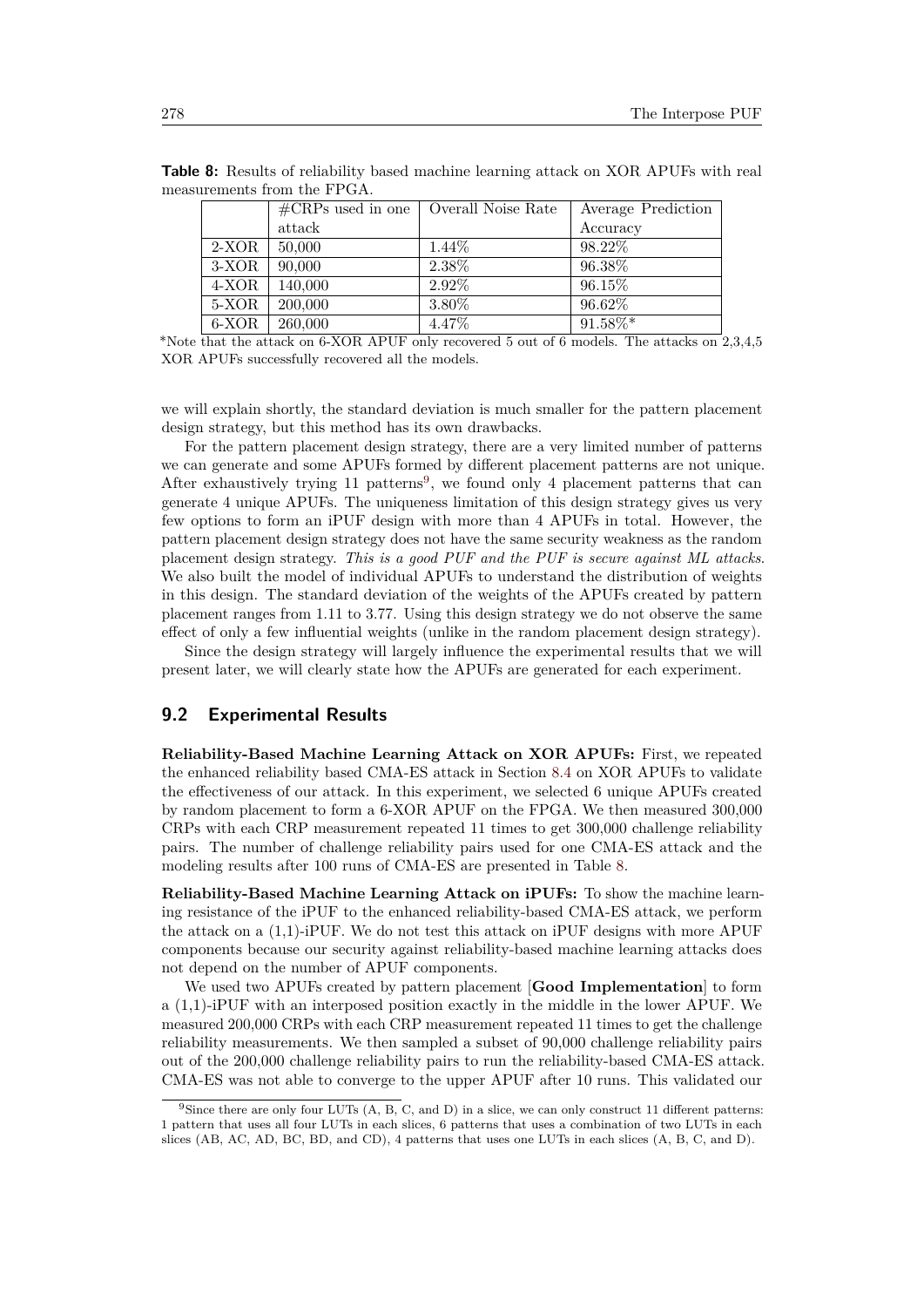<span id="page-36-0"></span>

**Figure 5:** Results of CRP based CMA-ES attacks on APUF (1-XP), *x*-XOR APUFs  $(x-XP)$  and  $((x, y))$ -iPUFs  $((x, y)$ -IP).

security claim that the iPUF structure can prevent reliability based machine learning attacks. Unfortunately, due to the uniqueness issue of pattern placed APUFs, we were not able to test the security of the  $(3,3)$ -iPUF as we did in our experimental simulations. We also observed that if the component APUFs are created by random placement [**Bad Implementation**], CMA-ES was able to break it. We give a detailed analysis of this phenomenon in Section [9.3.](#page-37-1) We want to clarify the fact that the reliability-based CMA-ES attack can break the iPUF because of the **improper implementation in the case of random placement**, i.e., **not because of any design flaws of the iPUF**.

**Classical Machine Learning Attacks on XOR APUFs and iPUFs:** In this subsection we conduct experiments to verify the claim that the model complexity of an  $(x, y)$ -iPUF is similar to that of a  $(y+\frac{x}{2})$ -XOR APUF. In this experiment we generate component APUFs using the random placement design strategy to construct iPUFs and XOR APUFs.

We measured 200,000 CRPs for each XOR APUF and iPUF. We then used CRP based CMA-ES to optimize each model given the 200,000 CRPs. To further reduce the influence of noisy CRPs in this attack, for each CRP we did a majority voting from 11 repeated measurements. We ran CRP based CMA-ES on this training dataset 10 times to avoid the possible failure introduced by the probabilistic nature of the algorithm. The results are shown in Figure [5.](#page-36-0)

**Strict Avalanche Property:** We also tested SAC property of an implemented (3,3) iPUF, where each component APUF is generated by random placement (see Section [9.1\)](#page-33-5). The shape is shown in Figure [6,](#page-37-0) which is similar to Figure [3.](#page-28-2)

**Reliability of the iPUF with respect to Interposed Position:** We selected 22 and 23 unique component APUFs to construct a (20,2)-iPUF and a (20,3)-iPUF respectively on the FPGA. We evaluated how the noise rate was affected by changing the interposed positions in the lower XOR APUFs. We tested 5 different interposed bit positions (0, 16, 32, 48, 64). The noise rate of the (20,2)-iPUF and the (20,3)-iPUF with respect to interposed position are shown in Figure [7.](#page-37-2) This follows the same trend as the simulation result in Figure [4.](#page-33-1) Note that the reliability is equal to (1-noise rate) or (100% − noise rate) in percentage.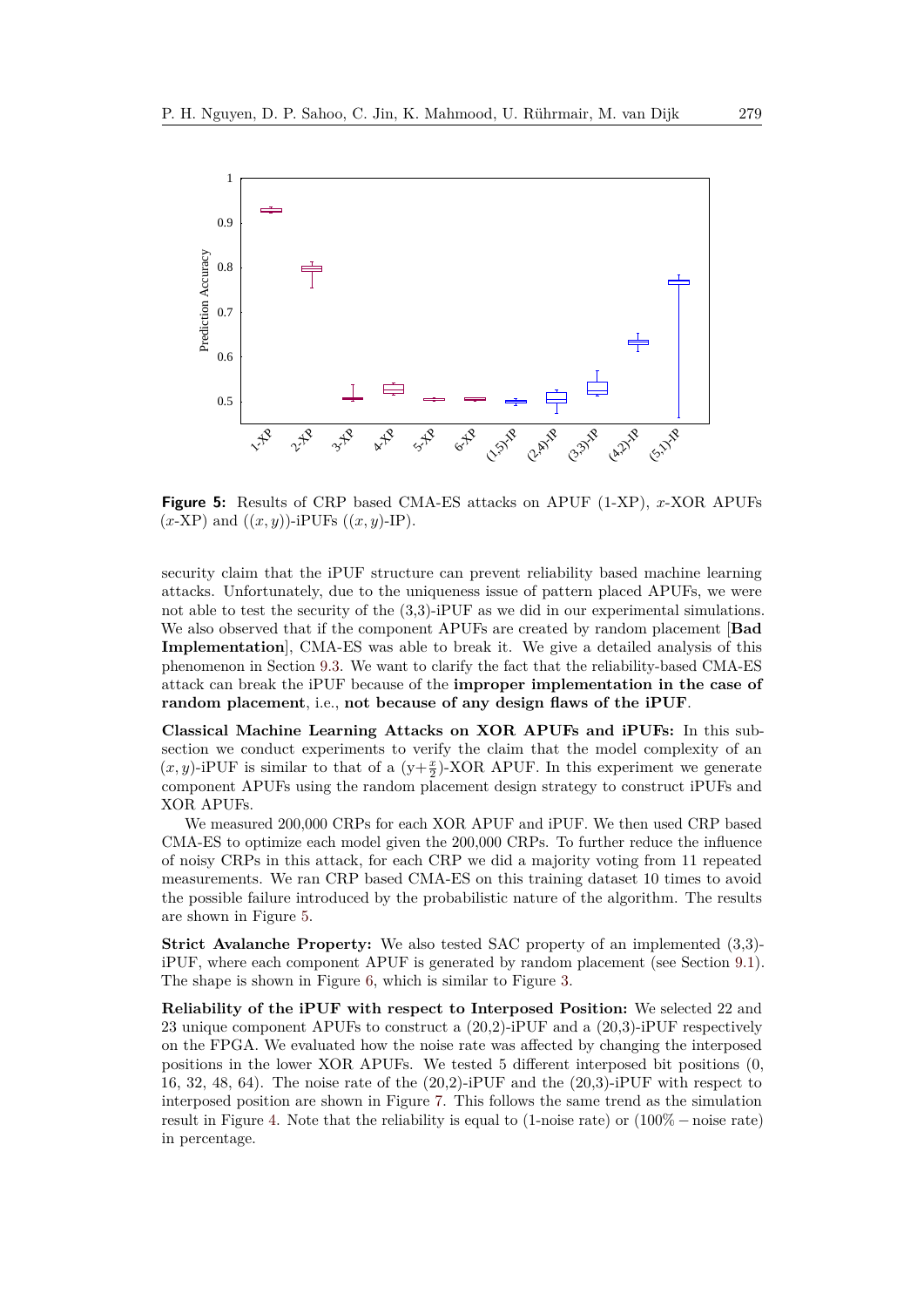<span id="page-37-0"></span>

**Figure 6:** SAC property of the 64-bit (3,3)-iPUF with real data.

<span id="page-37-2"></span>

**Figure 7:** Reliability with respect to different interpose position.

**Reliability of iPUF under Temperature Variation:** We used a (3*,* 3)-iPUF for reliability testing under temperature variation, where each APUF is created by random placement, and has good uniformity and uniqueness. We measured 1,000 CRPs from this iPUF under 25 degree Celsius as the reference CRPs. We then measured the same 1,000 CRPs again under 70 degrees and 0 degrees Celsius. The error rate introduced by 70 degrees and 0 degrees Celsius is 2.1% and 1.4%, respectively.

### <span id="page-37-1"></span>**9.3 Security Issue Introduced by Careless Implementation**

We also used two APUFs created by random placement to form a  $(1,1)$ -iPUF with an interposed position exactly in the middle in the lower APUF. Again, we measured 200,000 CRPs with each CRP measurement repeated 11 times to get the challenge reliability measurements. We then sampled a subset of 90,000 challenge reliability pairs out of the 200,000 challenge reliability pairs to run the reliability-based CMA-ES attack. CMA-ES was able to converge to the model of the upper APUF with 96.6% accuracy. According to our previous analysis and simulation results, only the model of the lower APUF should be built with up to 75% accuracy (i.e., the reliability-based machine learning attack on a (1,1)-iPUF is equivalent to the linear approximation reliability-based CMA-ES). When CMA-ES converged to the model of the lower APUF, the accuracy was upper bounded by 75%, which confirms our theoretical analysis.

When we discovered the phenomenon of biased weights in the APUFs generated by random placement, we further investigated why this implementation affects the security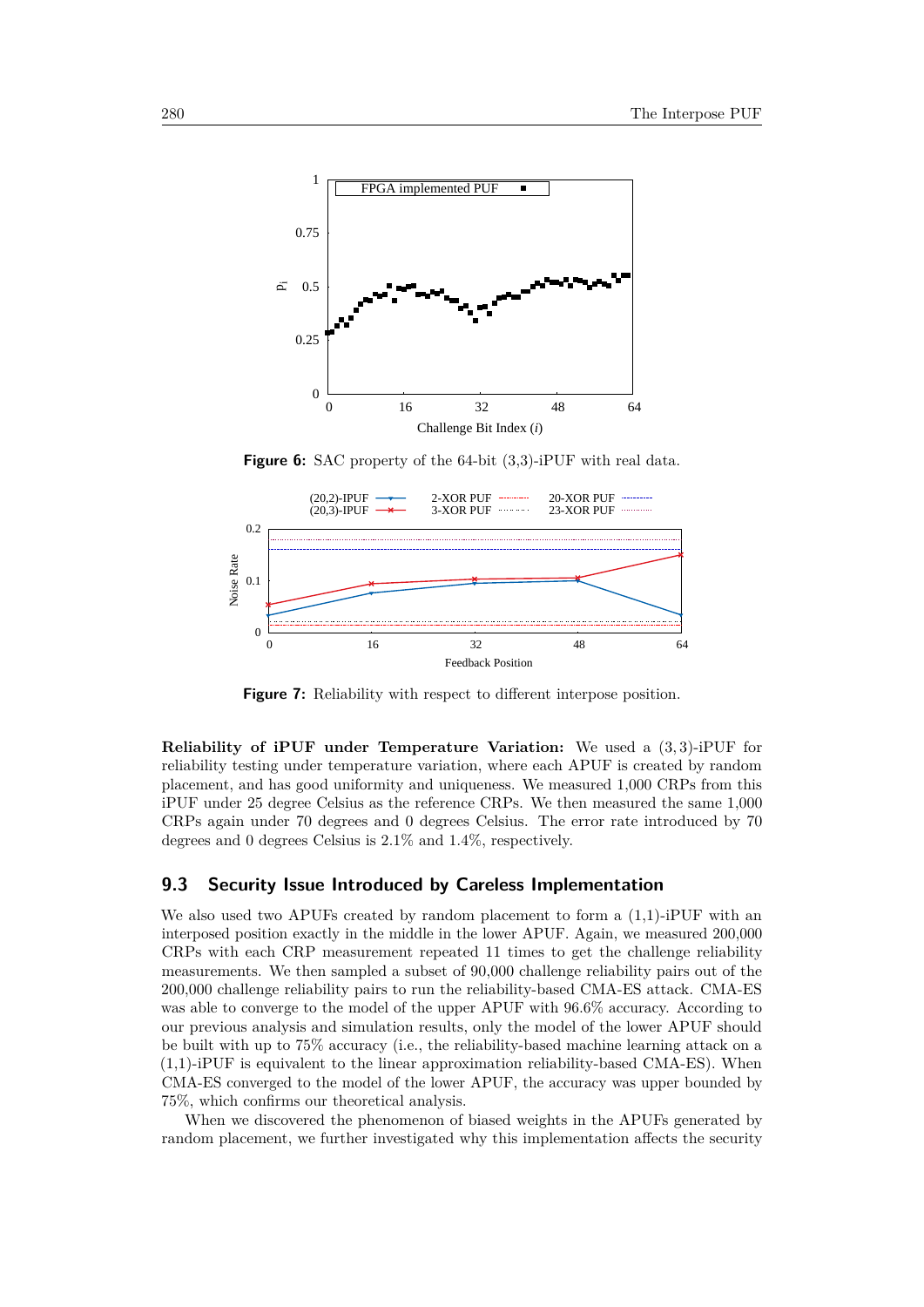<span id="page-38-0"></span>**Table 9:** Results of the enhanced reliability-based CMA-ES attack on a  $(1,1)$ -iPUF with biased weights.

|    | <b>SAC</b> | Upper | Lower | Failed |
|----|------------|-------|-------|--------|
|    | 0.39       |       | 10    |        |
|    | 0.58       |       |       |        |
| 12 | 0.54       |       |       |        |
| 16 | 0.32       |       |       |        |
| 20 | 0.41       |       |       |        |

<span id="page-38-1"></span>

**Figure 8:** The weight distribution of the lower APUF in a  $(1,1)$ -iPUF where the number of large weights (*>* 3) is constrained to 4.

of iPUFs. We created APUF models with biased weights, such that the distribution that generates the large weights is  $\mathcal{N}(0,6)$ , while the standard weights are drawn from  $\mathcal{N}(0,1)$ . We also precisely controlled the number of large weights in the second half (the half which is closer to the output) of the lower APUF. We simulated  $(1,1)$ -iPUFs with 4, 8, 12, 16, and 20 dominating weights. On each type of iPUF we performed the enhanced reliability-based CMA-ES attack 10 times. The results are shown in Table [9.](#page-38-0)

From Table [9,](#page-38-0) we can see that the SAC value of the middle bit of the lower APUF will affect its security. The SAC value is computed by the probability that a bit flip in the middle challenge bit of the lower APUF will flip the final output bit. The larger the SAC value is, the higher the chance that the reliability information of the upper APUF will be exposed to adversaries. This leads to a successful attack on the upper APUF with higher probability. Ideally, the SAC value of the middle bit should be 50%, but due to the biased distribution in the weights on FPGAs, the SAC value can be possibly higher than normal. From the computed SAC values, the reliability-based CMA-ES attack **is supposed to not** converge to the **upper** APUF because they are good enough to prevent the attack according to our analysis in Section [6.4.](#page-17-2) However, the attack still works very well when the number of dominating weights is 8 or 12.

**Security Analysis.** We can explain this fact as follows. The interposed bit at the middle splits the lower APUF into two parts: the flipping part which is closer to the 0-th challenge bit and the non-flipping part which is closer to the output of iPUF. For the sake of explanation, we assume that all small weights are equal to 0. The motivation of assuming this is that if the biased weights are significant larger than the small weights, we can ignore all the small weights. We assume that there are *k* biased weights in the flipping part and *m* biased weights in the non-flipping part. Moreover, the biased weights follow a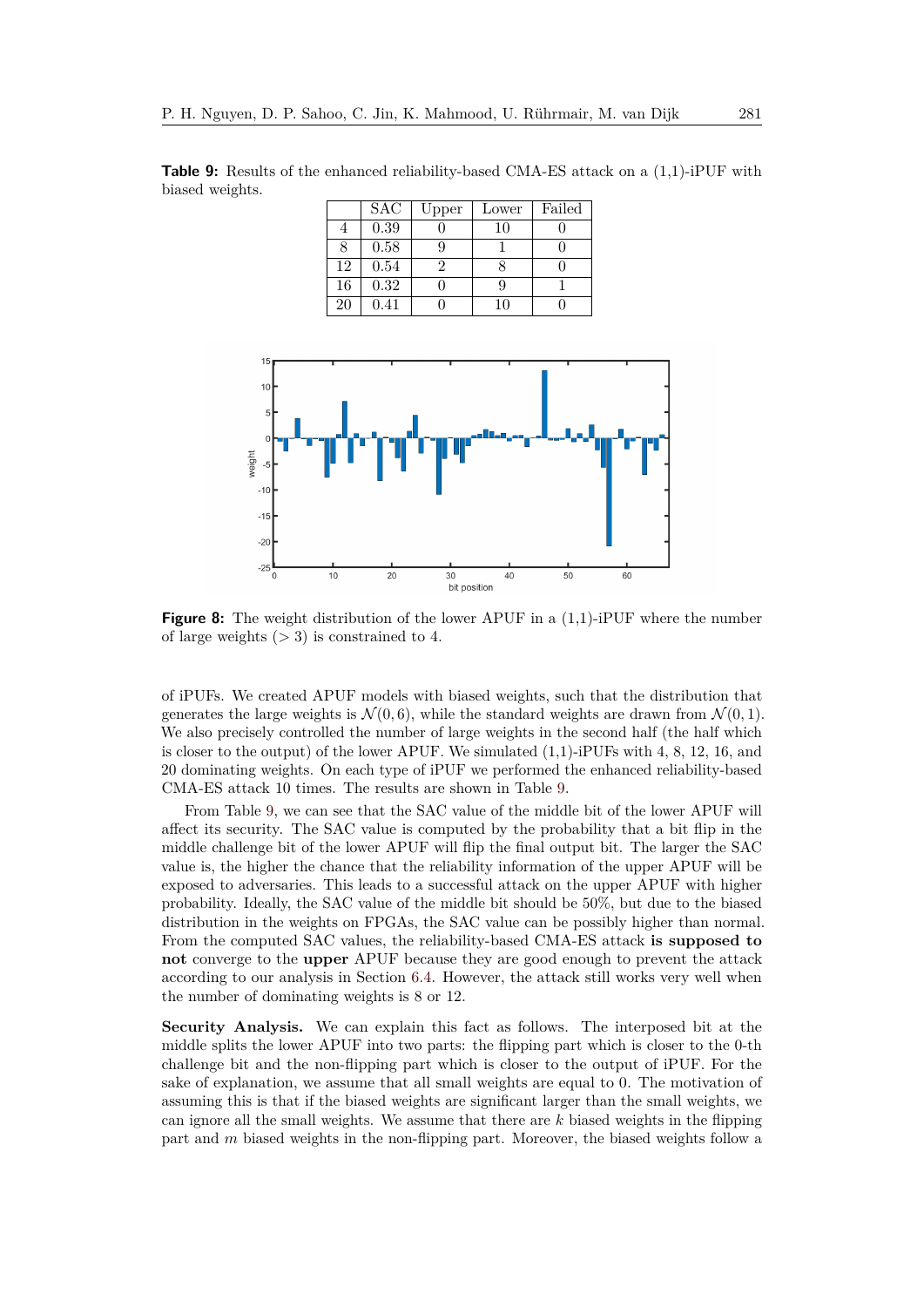normal distribution  $\mathcal{N}(0, \sigma_b^2)$ . From Equation [\(13\)](#page-15-3), we can write

 $\Delta = (1 - 2c[n/2]) \times \Delta_{Flipping} + \Delta_{Non-Flipping}$ 

where  $\Delta_{Flipping} = \sum_{i=0}^{n/2} \mathbf{w}[i] \frac{\mathbf{\Psi}[i]}{(1-2\mathbf{c}[n/2])}$  and  $\Delta_{Non-Flipping} = \sum_{i=n/2+1}^{n} \mathbf{w}[i] \mathbf{\Psi}[i]$ . Since we have  $k + m$  biased weights,  $\Delta_{Flipping}$  and  $\Delta_{Non-Flipping}$  only depend on  $k$  and  $m$ weights, respectively. This implies  $\Delta_{Flipping}$  and  $\Delta_{Non-Flipping}$  follow normal distributions  $\mathcal{N}(0, k\sigma_b^2)$  and  $\mathcal{N}(0, m\sigma_b^2)$ , respectively. We know that, for a given challenge **c**, the output of the lower APUF would flip by flipping challenge bit  $\mathbf{c}[n/2]$  when  $|\Delta_{Non-Flipping}| <$  $|\Delta_{Flipping}|$ . It is obvious that the smaller  $|\Delta_{Non-Flipping}|$  (let's say  $\langle e \rangle$ , the higher the chance the output will be flipped. Since  $\Delta_{Non-Flipping} \sim \mathcal{N}(0, m\sigma_b^2)$ ,

$$
\Pr(|\Delta_{Non-Flipping}| < e) = \Phi(\frac{e}{\sqrt{m\sigma_b}}) - \Phi(\frac{-e}{\sqrt{m\sigma_b}}) \\
= 2\Phi(\frac{e}{\sqrt{m\sigma_b}}) - 1.
$$

If *m* increases, then  $Pr(|\Delta_{Non-Flipping}| < e)$  decreases for any given small positive number *e*. This implies that the leakage of information is reduced when increasing *m*. This explains why the number of convergences to the upper APUF for the case  $m = 8$  is larger than for when  $m = 12$ . Of course, when  $m$  is large enough, the attack does not work. In our simulation, we just need *m* to be larger than 16 to prevent the attack. In our simulation, we noticed that when  $m = 4$ , the attack does not work. The weights of lower APUF when  $m = 4$  is described in Figure [8.](#page-38-1) We give the following possible reasoning. In the non-flipping part, there are two significant large weights and the second largest weight among the two is much smaller  $(< 13$ ) than the largest one  $(\approx 23)$ . Moreover, both of them are much bigger than the remaining weights. The smallest value of  $|\Delta_{Non-Flipping}|$  is 10 and largest value is 36. This implies that  $|\Delta_{Non-Flippinq}|$  is always larger than  $|\Delta_{Flippinq}|$ . It means that the leakage of the output of the upper APUF is very small and thus, the attack does not work. Actually in this case, the SAC property for  $m = 4$  is 0.39 which is smaller than ideal SAC of 0*.*5.

**Discussion.** *What if the biased delay value is at the interposed stages of the lower y-XOR APUFs in an iPUF?*

We will discuss this situation in two cases: (a) Suppose that the delay values at the interposed stages of the lower *y*-XOR APUFs are very small comparing with the other delay values, then the delay introduced by the interposed stages are very small, but the response of the upper *x*-XOR APUF still affects the final response of *y*-XOR APUF. This is because the challenge bit decides whether to swap the accumulated delay values of all the stages in front of the interposed stage, and this still introduces a large impact to the final response of *y*-XOR APUF and the iPUF as a whole. (b) The second case is if the interposed stages have a very large delay that is comparable with the accumulated delay of all the other stages in the *y*-XOR APUF. In this case then the final response of the iPUF will be largely influenced by the *x*-XOR APUF and it will be defeated by the reliability-based CMA-ES attack.

To comment on the possibility of this event, we note that it is extremely rare that the delay values at the interposed stages of every single APUF in the *y*-XOR APUF are larger than the accumulated delays of all the other stages in a good implementation. Thus, this will not be a concern in terms of security for a correctly implemented iPUF.

## <span id="page-39-0"></span>**10 Conclusion**

In this paper, we develop three main contributions. First, we comprehensively analyzed the reliability-based CMA-ES attack to understand how it works and how to enhance it.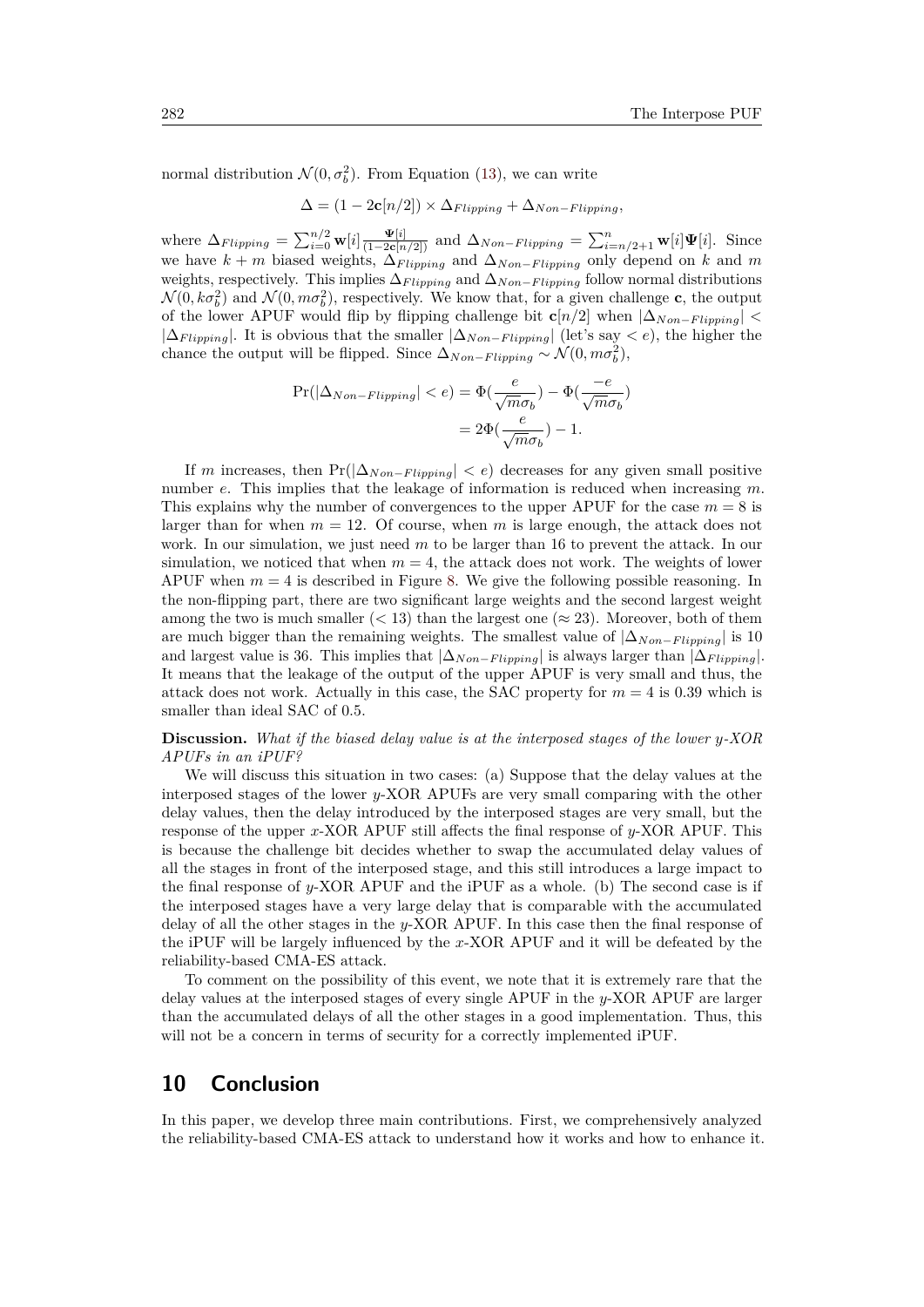Second we propose a new PUF design, the (*x, y*)-iPUF. We prove through theory and experimentation that the iPUF is not vulnerable to the strongest known reliability-based machine learning attack (reliability-based CMA-ES) and the strongest known classical machine learning attack (Logistic Regression). Our final contribution is publicly available source code for all our iPUF, XOR APUF and APUF attack simulations written in Matlab and  $C^*$ . We also provide source code for the FPGA implementation of the XOR APUF and iPUF. All codes for this paper can be found in DA PUF Library on Github. Since the iPUF has more advantages in terms of security, reliability and hardware overhead compared to the XOR APUF, **it implies that the iPUF can be considered a standard design or primitive replacement for the XOR APUF**. As a next step, we propose to implement the iPUF in ASIC (Application Specific Integrated Circuit) in order to overcome the uniqueness problem encountered in FPGA implementations.

## **Acknowledgments**

This project was supported in part by the AFOSR MURI under award number FA9550- 14-1-0351. Ulrich Rührmair gratefully acknowledges funding by the PICOLA project of the German Bundesministerium für Bildung und Forschung (BMBF).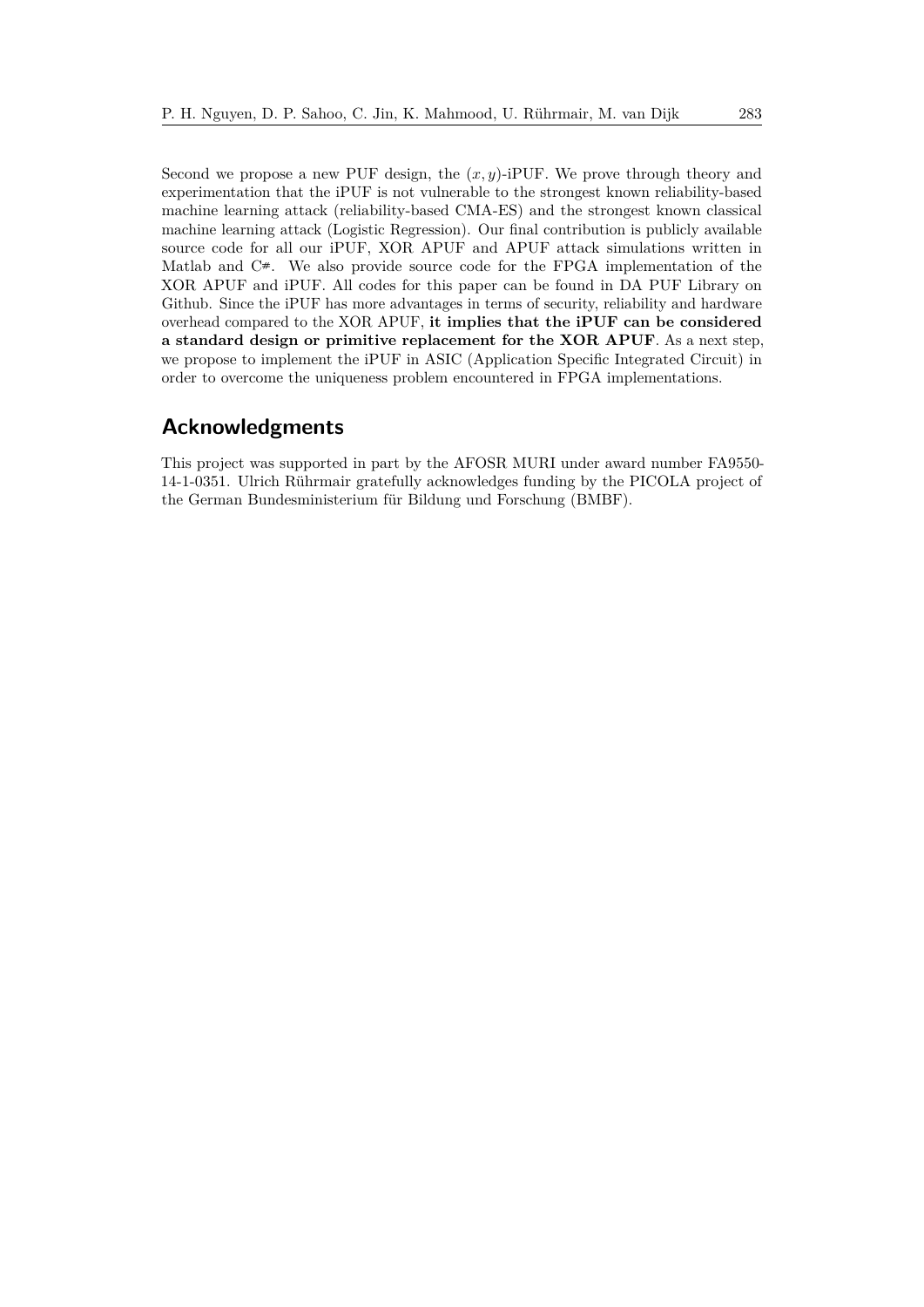## **A Appendix**

### <span id="page-41-2"></span><span id="page-41-0"></span>**A.1 The Arbiter PUF and its XORed Versions**



**Figure 9:** Arbiter PUF.

We briefly introduce the design of Arbiter PUFs (APUFs) and the reader is referred to [\[GCvDD02\]](#page-44-0) for further details. The design of an APUF is depicted in Figure [9.](#page-41-2) It is a delay-based silicon PUF with *n*-bit challenge  $\mathbf{c} = (\mathbf{c}[0], \mathbf{c}[1], \ldots, \mathbf{c}[n-1])$  that extracts random variation in silicon in terms of the delay difference of two symmetrically laid out parallel delay lines. Ideally, the nominal delay difference between these path pairs should be 0, but this does not happen due to uncontrollable random variation in the manufacturing process that introduces random offset between the two path delays. In general, an *n*-bit APUF comprises of *n* switches connected serially to build two distinct, but symmetrical paths. The arbiter which is located at the end of the two paths is used to decide which path is faster. The challenge bits  $\mathbf{c}[0], \mathbf{c}[1], \ldots, \mathbf{c}[n-1]$  are used as the control input of path-swapping switches that eventually results in two paths and input stimulus runs through these two paths. The arbiter declares which path wins the race in the form of a 0 or 1 response. Typically, the response of an APUF is defined by

> $r =$  $\int 1$ , if the signal at the upper path runs faster 0*,* otherwise*.*

<span id="page-41-3"></span>The most important feature of this design is its small hardware overhead, i.e. the hardware overhead of an *n*-bit APUF is linearly proportional to the number of challenge bits *n*.



**Figure 10:** *x*-XOR APUF.

Due to the existence of a linear additive delay model of the APUF, see Eq.  $(1)$ , a modeling attack is applicable  $[LLG+0.5, RSS+10]$  $[LLG+0.5, RSS+10]$  $[LLG+0.5, RSS+10]$  $[LLG+0.5, RSS+10]$ . In [\[SD07\]](#page-46-2), the authors proposed the design of an *x*-XOR APUF which enjoys better modeling resistance. Figure [10](#page-41-3) describes the design of an *x*-XOR APUF.

### <span id="page-41-1"></span>**A.2 Analysis of Influence of Challenge Bit c[***j***] on the Response r in the APUF**

In this section, we explain

$$
\Pr_{\mathbf{c}}(r_{\mathbf{c}[j]=0} = r_{\mathbf{c}[j]=1}) \approx \frac{(n-j)}{n}, j = 0, \dots, n-1.
$$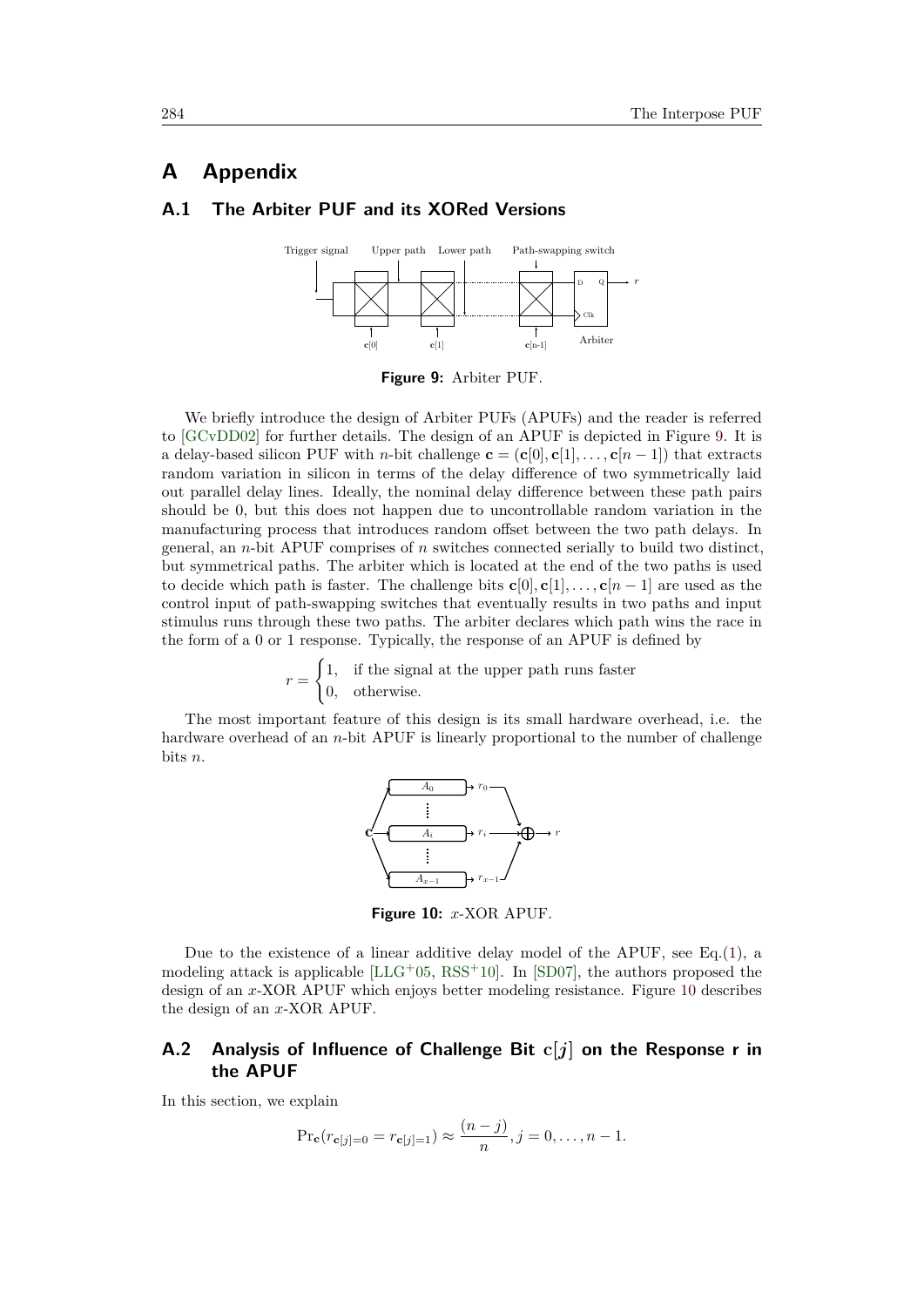Let us examine under which conditions  $r_{\mathbf{c}[j]=0}$  will equal  $r_{\mathbf{c}[j]=1}$ . Assume for a specific challenge **c** we fix all bits (except for  $c[j]$ ) and the output *r* is 0 regardless of the value of **c**[*j*]. This means  $\Delta_{\mathbf{c}[j]=0} = \Delta_{Flipping} + \Delta_{Non-Flipping} > 0$  when  $\mathbf{c}[j] = 0$  and  $\Delta_{\mathbf{c}[i]=1} = -\Delta_{Flipping} + \Delta_{Non-Flipping} > 0$  when  $\mathbf{c}[j] = 1$ . From this example, it is easy to derive that  $r_{\mathbf{c}[j]=0} = r_{\mathbf{c}[j]=1}$  if and only if  $|\Delta_{Flipping}| \leq |\Delta_{Non-Flipping}|$  so that:

$$
\Pr_{\mathbf{c}}(r_{\mathbf{c}[j]=0} = r_{\mathbf{c}[j]=1}) = \Pr(|\Delta_{Flipping}| \le |\Delta_{Non-Flipping}|). \tag{29}
$$

We follow existing PUF literature [\[Lim04,](#page-45-6) [LP14\]](#page-45-13) and assume that when generating an instance of an APUF all  $\mathbf{w}_i$  are sampled from the same normal distribution  $\mathcal{N}(0, \sigma^2)$ and hence,  $\Delta_{Flipping} \sim \mathcal{N}(0, (j+1) \times \sigma^2)$  and  $\Delta_{Non-Flipping} \sim \mathcal{N}(0, (n-j) \times \sigma^2)$ . Thus  $\Pr{\bf c}(r_{\bf c}[j]=0 = r_{\bf c}[j]=1)$  is equal to:

<span id="page-42-2"></span>
$$
= \Pr(|\Delta_{Flipping}| \le |\Delta_{Non-Flipping}|)
$$
\n
$$
= 4 \times \int_0^\infty \phi_{0,(n-j)\sigma^2}(u)\Phi_{0,(j+1)\sigma^2}(-u) du,
$$
\n(30)

where  $\phi_{\mu,\sigma^2}(\cdot)$  and  $\Phi_{\mu,\sigma^2}$  are the probability distribution function and cumulative distribution function of a normal distribution  $\mathcal{N}(\mu, \sigma^2)$ , respectively. Experimentally it has been shown [\[MKP09,](#page-45-8) [DGSV14,](#page-44-12) [NSCM16\]](#page-46-8) that Eq. [\(30\)](#page-42-2) can be approximated as:

$$
\Pr_{\mathbf{c}}(r_{\mathbf{c}[j]=0} = r_{\mathbf{c}[j]=1}) \approx \frac{(n-j)}{n}, j = 0, \dots, n-1.
$$

## <span id="page-42-0"></span>**A.3 MPUF's Vulnerability**

MPUF was introduced in [\[SMCN18\]](#page-47-2) but it is also not secure against the reliability-based CMA-ES attack (see Algorithm 1 in Section 5 in [\[SMCN18\]](#page-47-2)). To make the MPUF more robust against the reliability-based CMA-ES attack, the authors propose rMPUF (see Figure 3 in [\[SMCN18\]](#page-47-2)). The rMPUF can be broken by using a modified version of Algorithm 1 and the reliability-based CMA-ES attack as well. Note that the notation *A<sup>s</sup>* is proposed in Figure 3 in [\[SMCN18\]](#page-47-2). First we learn the APUF *A<sup>s</sup>* on the multiplexer closest to the output using the reliability-based CMA-ES attack (this PUF has more noisy CRPs in the dataset, so the reliability-based CMA-ES attack is more likely to converge to this model). Next we use our learned model to determine which CRPs are reliable for *As*. Using these *A<sup>s</sup>* reliable CRPs we create a new dataset for the rMPUF and run the reliability-based CMA-ES attack on the new dataset to learn the next PUF closest to the output (since the new dataset only has CRPs that are reliable for *A<sup>s</sup>* we know that the reliability-based CMA-ES attack will most likely converge to the next nosiest PUF). We can repeat this process until we have learned all the APUFs in the rMPUF. It is important to note that this attack works on the rMPUF, this attack does not work on the iPUF because we cannot learn any of the APUFs in the iPUF. Clearly, this approach cannot be applied to iPUF because it requires the reliability-based CMA-ES attack to learn at least one APUF component in every step.

### <span id="page-42-1"></span>**A.4** *k***˜-junta Test**

To test the number of influential inputs in a given function,  $\vec{k}$ -junta test is usually applied to the function. The concept of  $\tilde{k}$ -junta is defined as follows:

**Definition 3.**  $[\tilde{k}$ -junta] A function  $f : \Omega^n \to Z$  is a  $\tilde{k}$ -junta iff there is a subset  $J \subseteq [n]$ with  $|J| \leq \tilde{k}$  and function  $g : \Omega^J \to Z$  such that for all  $x \in \Omega^n$ ,  $f(x) = g(x_J)$  where  $x_J = (x_{j1}, ..., x_{j\tilde{k}})$  for  $J = \{j_1, ..., j_{\tilde{k}}\}.$ 

The *k*-junta test [\[Bea14\]](#page-44-13) algorithm can help us determine whether a given function f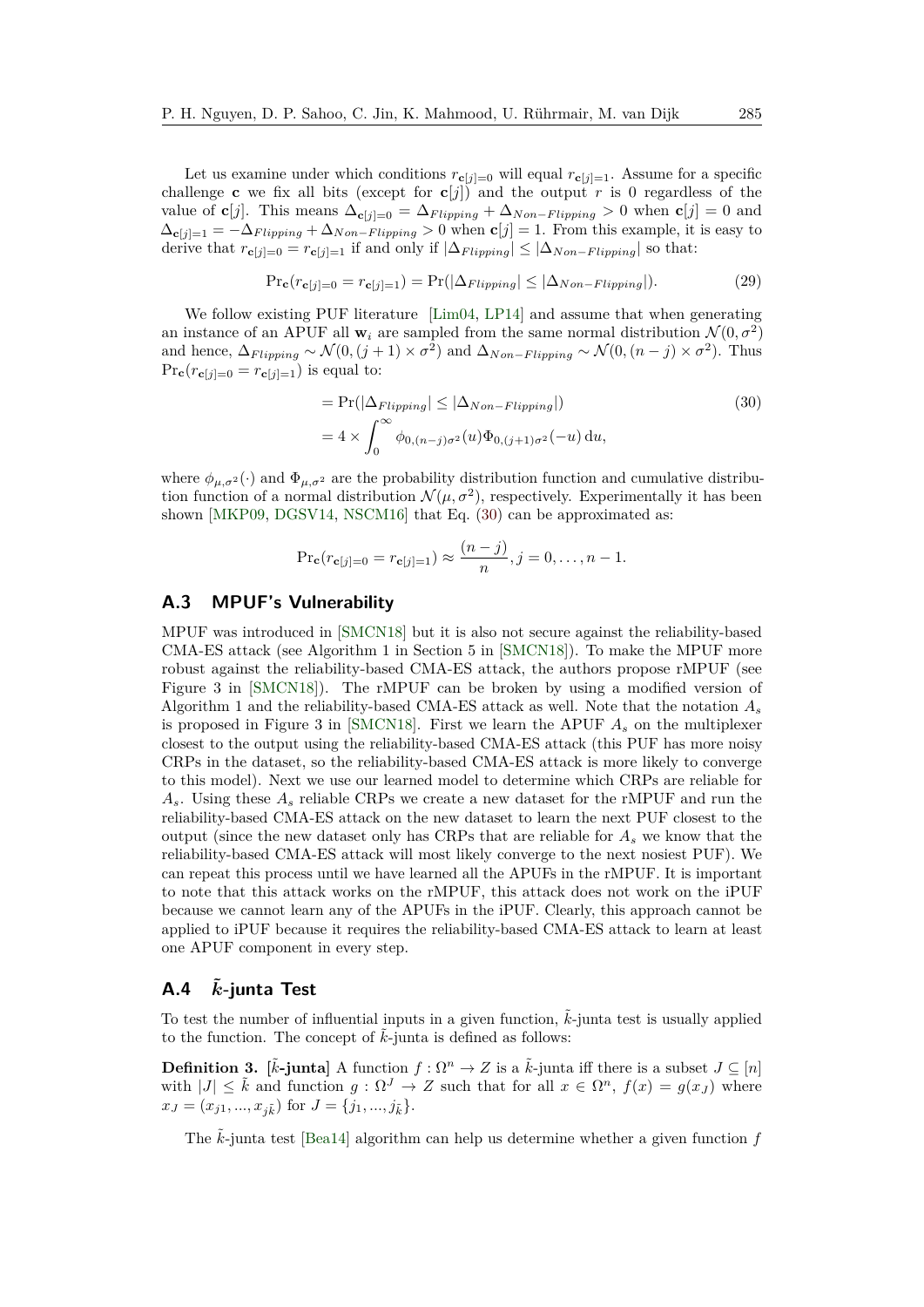- $f$  is a  $\tilde{k}$ -junta, or
- $f$  is  $\epsilon$ -far from any  $\tilde{k}$ -junta, where we say two functions  $f$  and  $g$  are  $\epsilon$ -far under a certain distribution  $\mu$  iff  $P_{x \sim \mu}[f(x) \neq g(x)] > \epsilon$ .

The algorithm of  $\tilde{k}$ -junta test works as follows [\[Bea14\]](#page-44-13):

**Algorithm 1**  $\tilde{k}$ -junta test [\[Bea14\]](#page-44-13)

1: **procedure**  $J\text{UNTATEST}(f, \tilde{k}, \epsilon)$ 2:  $s \leftarrow (\tilde{k}/\epsilon)^{O(1)}$ 3:  $t \leftarrow 12(\tilde{k} + 1)/\epsilon$ 4: Randomly partition  $[n]$  in *s* sets  $I_1, ..., I_s$ ; i.e., choose a random  $h : [n] \rightarrow [s]$  and let  $I_j = \{i | h(i) = j\}.$ 5:  $\tilde{S} \leftarrow [n]$ 6:  $l \leftarrow 0$ 7: **for**  $r \leftarrow 1$  to  $t$  **do** 8: Choose  $x, y$  independently from  $\Omega^n$ 9:  $y_{\bar{s}} \leftarrow x_{\bar{s}}$ 10: **if**  $f(x) \neq f(y)$  then 11: Use binary search on  $[s]$  to find a set  $I_j$  such that  $I_j$  contains an influential variable 12: Remove *I<sup>j</sup>* from *S* 13:  $l \leftarrow l + 1$ 14: **if**  $l > \tilde{k}$  **then** 15: Output "Not a  $\tilde{k}$ -junta" and halt 16: **end if** 17: **end if** 18: **end for** 19: Output " $\tilde{k}$ -junta" 20: **end procedure**

Since it only generates output with probability  $>\frac{2}{3}$ , in practice we have to run this test repeatedly to gain a higher confidence in the result.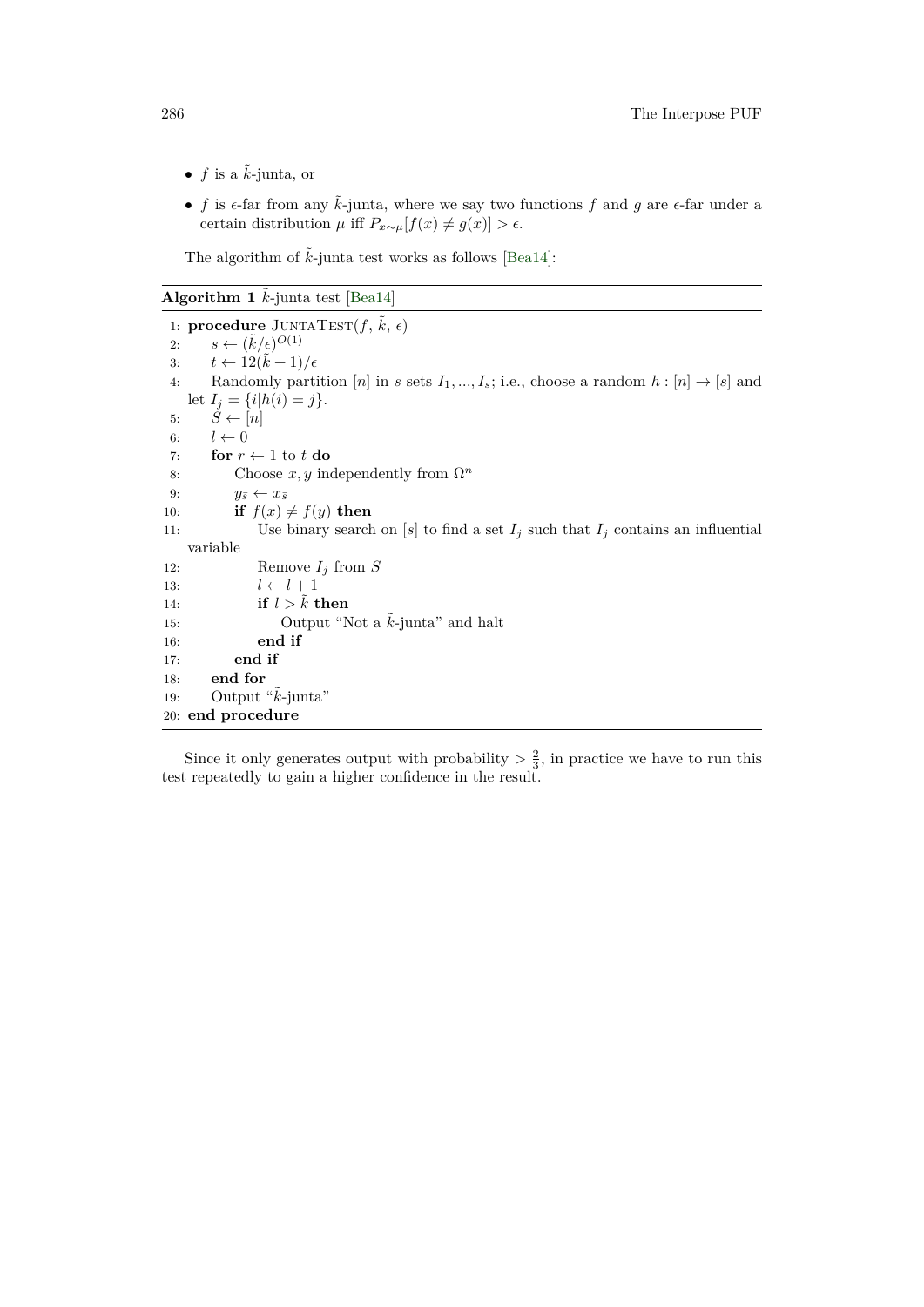## **References**

- <span id="page-44-13"></span>[Bea14] Paul Beame. Lecture 16: Property Testing of Functions, Junta Testing, 2014. [https://courses.cs.washington.edu/courses/cse522/14sp/](https://courses.cs.washington.edu/courses/cse522/14sp/lectures/lect16.pdf) [lectures/lect16.pdf](https://courses.cs.washington.edu/courses/cse522/14sp/lectures/lect16.pdf).
- <span id="page-44-10"></span>[Bec14] Georg T. Becker. On the Pitfalls of using Arbiter-PUFs as Building Blocks. *IACR Cryptology ePrint Archive*, 2014:532, 2014.
- <span id="page-44-4"></span>[Bec15] Georg T. Becker. The Gap Between Promise and Reality: On the Insecurity of XOR Arbiter PUFs. In *Proc. of 17th International Workshop on Cryptographic Hardware and Embedded Systems ( CHES)*, 2015.
- <span id="page-44-1"></span>[BFSK11] Christina Brzuska, Marc Fischlin, Heike Schrauder, and Stefan Katzenbeisser. Physically Uncloneable Functions in the Universal Composition Framework. In Phillip Rogaway, editor, *CRYPTO*, pages 51–70. 2011.
- <span id="page-44-2"></span>[CCL<sup>+</sup>11] Qingqing Chen, G. Csaba, P. Lugli, U. Schlichtmann, and U. R ührmair. The Bistable Ring PUF: A new architecture for strong Physical Unclonable Functions. In *Proc. of IEEE International Symposium on Hardware-Oriented Security and Trust (HOST)*, pages 134 –141, june 2011.
- <span id="page-44-12"></span>[DGSV14] Jeroen Delvaux, Dawu Gu, Dries Schellekens, and Ingrid Verbauwhede. Secure Lightweight Entity Authentication with Strong PUFs: Mission Impossible? In *Proc. of 16th International Workshop on Cryptographic Hardware and Embedded Systems ( CHES)*, pages 451–475, 2014.
- <span id="page-44-14"></span>[Dig16] Digilent. Nexys 4 DDR Reference Manual, Apr. 2016. [Accessed Feb., 2018].
- <span id="page-44-11"></span>[DR02] Joan Daemen and Vincent Rijmen. *The Desigsn of Rijndael*. Springer-Verlag, Berlin, Heidelberg, 2002.
- <span id="page-44-9"></span>[DRS04] Yevgeniy Dodis, Leonid Reyzin, and Adam Smith. Fuzzy Extractors: How to Generate Strong Keys from Biometrics and Other Noisy Data. In Christian Cachin and Jan L. Camenisch, editor, *EUROCRYPT*, pages 523–540. 2004.
- <span id="page-44-3"></span>[DV13] J. Delvaux and I. Verbauwhede. Side Channel Modeling Attacks on 65nm Arbiter PUFs Exploiting CMOS Device Noise. In *IEEE 6th Int. Symposium on Hardware-Oriented Security and Trust* , 2013.
- <span id="page-44-8"></span>[GBC16] Ian Goodfellow, Yoshua Bengio, and Aaron Courville. *Deep Learning*. The MIT Press, 2016.
- <span id="page-44-0"></span>[GCvDD02] Blaise Gassend, Dwaine Clarke, Marten van Dijk, and Srinivas Devadas. Silicon physical random functions. In *ACM CCS*, 2002.
- <span id="page-44-7"></span>[GTFS16] Fatemeh Ganji, Shahin Tajik, Fabian Fäßler, and Jean-Pierre Seifert. Strong Machine Learning Attack against PUFs with No Mathematical Model. In *CHES*, pages 391–411. Springer Berlin Heidelberg, 2016.
- <span id="page-44-5"></span>[GTS15] Fatemeh Ganji, Shahin Tajik, and Jean-Pierre Seifert. Why attackers win: on the learnability of XOR arbiter PUFs. In *International Conference on Trust and Trustworthy Computing*, pages 22–39. Springer International Publishing, 2015.
- <span id="page-44-6"></span>[GTS16] Fatemeh Ganji, Shahin Tajik, and Jean-Pierre Seifert. PAC learning of arbiter PUFs. *Journal of Cryptographic Engineering*, 6(3):249–258, 2016.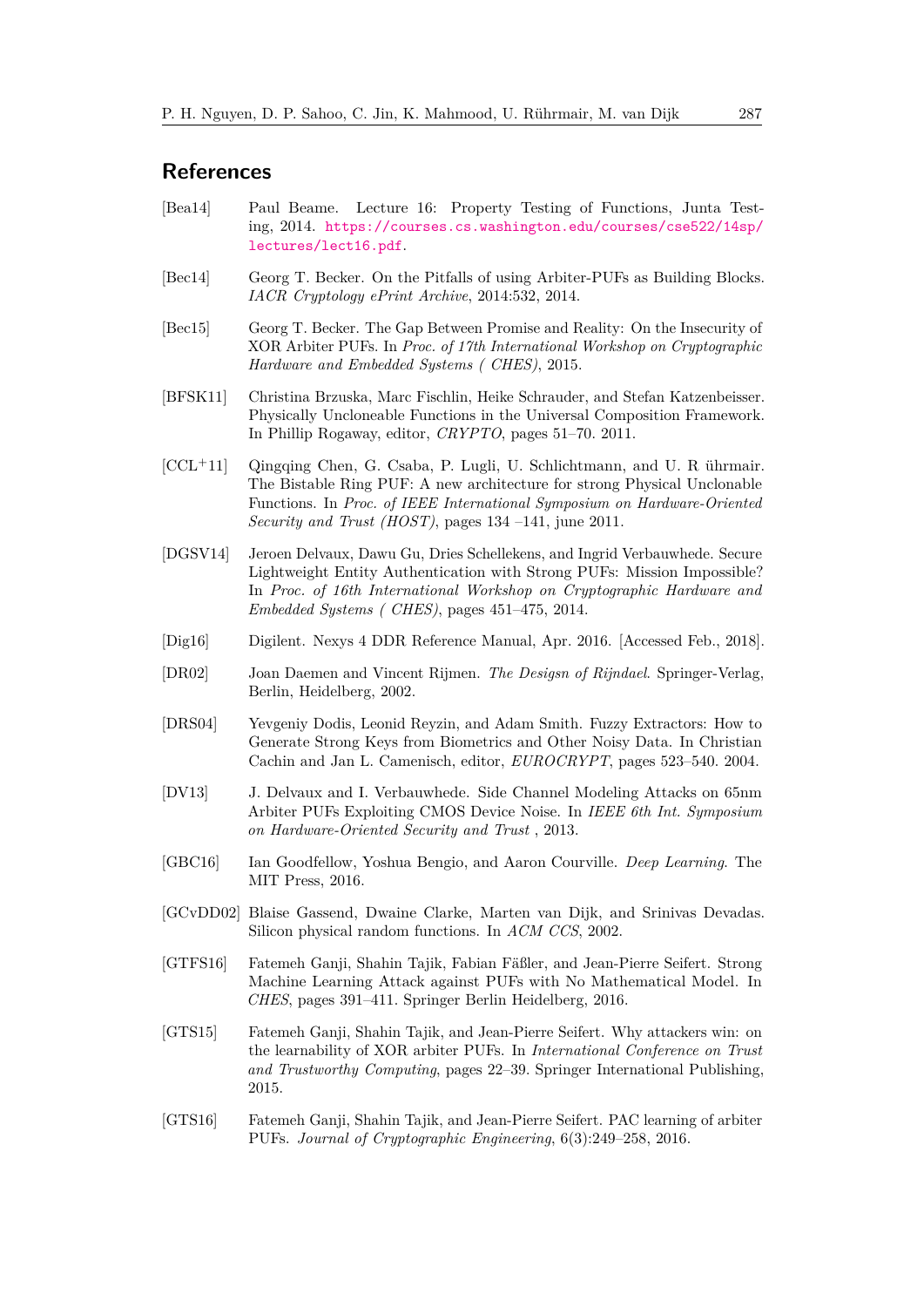- <span id="page-45-7"></span>[Han16] Nikolaus Hansen. The CMA Evolution Strategy: A Tutorial. *CoRR*, abs/1604.00772, 2016.
- <span id="page-45-1"></span>[HAP09] Ryan Helinski, Dhruva Acharyya, and Jim Plusquellic. A physical unclonable function defined using power distribution system equivalent resistance variations. In *Proc. of 46th Annual Design Automation Conference( DAC )*, pages 676–681, New York, NY, USA, 2009. ACM.
- <span id="page-45-4"></span>[HRvD<sup>+</sup>17] Charles Herder, Ling Ren, Marten van Dijk, Meng-Day Yu, and Srinivas Devadas. Trapdoor computational fuzzy extractors and stateless cryptographically-secure physical unclonable functions. *IEEE Transactions on Dependable and Secure Computing*, 14(1):65–82, 2017.
- <span id="page-45-11"></span>[HYKS10] Y. Hori, T. Yoshida, T. Katashita, and A. Satoh. Quantitative and Statistical Performance Evaluation of Arbiter Physical Unclonable Functions on FPGAs. In *Proceedings of International Conference on Reconfigurable Computing and FPGAs (ReConFig)*, pages 298 –303, dec. 2010.
- <span id="page-45-5"></span>[JHR<sup>+</sup>17] Chenglu Jin, Charles Herder, Ling Ren, Phuong Ha Nguyen, Benjamin Fuller, Srinivas Devadas, and Marten van Dijk. FPGA Implementation of a Cryptographically-Secure PUF Based on Learning Parity with Noise. *Cryptography*, 1(3):23, 2017.
- <span id="page-45-9"></span>[KB14] Diederik P. Kingma and Jimmy Ba. Adam: A Method for Stochastic Optimization. *CoRR*, abs/1412.6980, 2014.
- <span id="page-45-0"></span>[KGM<sup>+</sup>08] S.S. Kumar, J. Guajardo, R. Maes, G.-J. Schrijen, and P. Tuyls. Extended abstract: The butterfly PUF protecting IP on every FPGA. In *HOST*, pages 67–70, June 2008.
- <span id="page-45-6"></span>[Lim04] Daihyun Lim. Extracting Secret Keys from Integrated Circuits. Master's thesis, MIT, USA, 2004.
- <span id="page-45-2"></span>[LLG<sup>+</sup>05] Daihyun Lim, Jae W. Lee, Blaise Gassend, G. Edward Suh, Marten van Dijk, and Srini Devadas. Extracting secret keys from integrated circuits. *IEEE Transactions on Very Large Scale Integration (VLSI) Systems*, 13(10):1200– 1205, October 2005.
- <span id="page-45-13"></span>[LP14] Yingjie Lao and Keshab K. Parhi. Statistical Analysis of MUX-Based Physical Unclonable Functions. *IEEE Trans. on CAD of Integrated Circuits and Systems*, 33(5):649–662, 2014.
- <span id="page-45-10"></span>[MGS11] Abhranil Maiti, Vikash Gunreddy, and Patrick Schaumont. A Systematic Method to Evaluate and Compare the Performance of Physical Unclonable Functions. *IACR Cryptology ePrint Archive*, 2011:657, 2011.
- <span id="page-45-12"></span>[MKD10] Mehrdad Majzoobi, Farinaz Koushanfar, and Srinivas Devadas. Fpga puf using programmable delay lines. In *Information Forensics and Security (WIFS), 2010 IEEE International Workshop on*, pages 1–6. IEEE, 2010.
- <span id="page-45-3"></span>[MKP08] M. Majzoobi, F. Koushanfar, and M. Potkonjak. Testing Techniques for Hardware Security. In *Proc. of IEEE International Test Conference(ITC)*, pages 1–10, Oct. 2008.
- <span id="page-45-8"></span>[MKP09] Mehrdad Majzoobi, Farinaz Koushanfar, and Miodrag Potkonjak. Techniques for Design and Implementation of Secure Reconfigurable PUFs. *ACM Trans. Reconfigurable Technol. Syst.*, 2(1):1–33, 2009.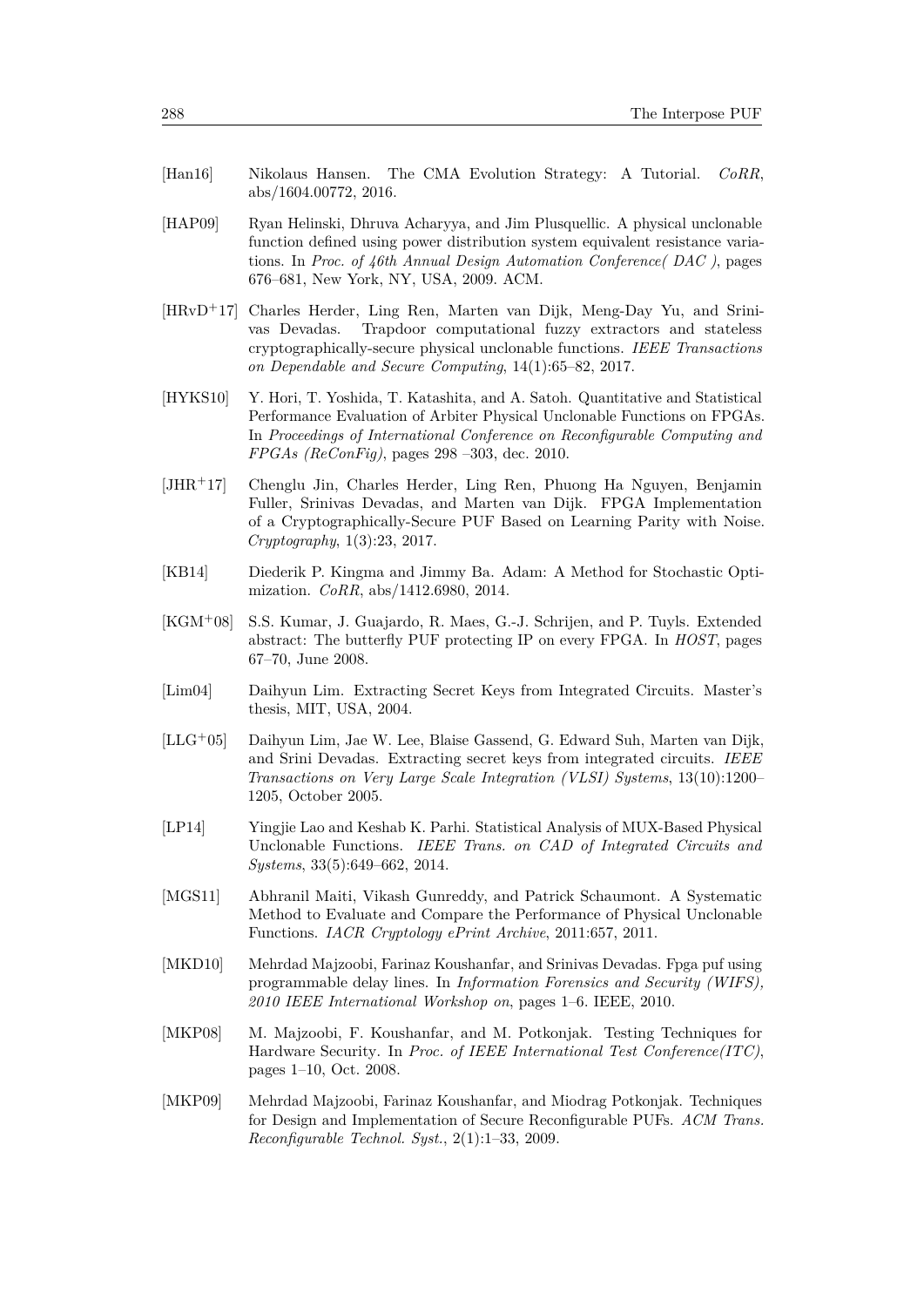- <span id="page-46-7"></span>[MOV96] A. Menezes, P.V. Oorschot, and S. Vanstone. *Handbook of Applied Cryptography*. CRC Press, Inc., 1996.
- <span id="page-46-0"></span>[MV10] Roel Maes and Ingrid Verbauwhede. Physically Unclonable Functions: A Study on the State of the Art and Future Research Directions. In Ahmad-Reza Sadeghi and David Naccache, editors, *Towards Hardware-Intrinsic Security*, Information Security and Cryptography, pages 3–37. Springer, Berlin Heidelberg, 2010.
- <span id="page-46-11"></span>[MYIS14] Takanori Machida, Dai Yamamoto, Mitsugu Iwamoto, and Kazuo Sakiyama. A New Mode of Operation for Arbiter PUF to Improve Uniqueness on FPGA. In *Proc. of Federated Conference on Computer Science and Information Systems (FedCSIS)*, pages 871–878, 2014.
- <span id="page-46-8"></span>[NSCM16] Phuong Ha Nguyen, Durga Prasad Sahoo, Rajat Subhra Chakraborty, and Debdeep Mukhopadhyay. Security Analysis of Arbiter PUF and Its Lightweight Compositions Under Predictability Test. *ACM TODAES*, 22(2):20, 2016.
- <span id="page-46-1"></span>[RJB<sup>+</sup>11] U. Rührmair, C. Jaeger, M. Bator, M. Stutzmann, P. Lugli, and G. Csaba. Applications of High-Capacity Crossbar Memories in Cryptography. *IEEE Transactions on Nanotechnology*, 10(3):489 –498, may 2011.
- <span id="page-46-3"></span>[RSS<sup>+</sup>10] Ulrich Rührmair, Frank Sehnke, Jan Sölter, Gideon Dror, Srinivas Devadas, and Jürgen Schmidhuber. Modeling attacks on physical unclonable functions. In *Proc. of 17th ACM conference on Computer and communications security(CCS)*, pages 237–249, New York, NY, USA, 2010. ACM.
- <span id="page-46-5"></span>[RXS<sup>+</sup>14] Ulrich Rührmair, Xiaolin Xu, Jan Sölter, Ahmed Mahmoud, Mehrdad Majzoobi, Farinaz Koushanfar, and Wayne P. Burleson. Efficient Power and Timing Side Channels for Physical Unclonable Functions. In *Proc. of 16th International Workshop on Cryptographic Hardware and Embedded Systems ( CHES)*, pages 476–492, 2014.
- <span id="page-46-10"></span>[SBC18] Pranesh Santikellur, Aritra Bhattacharyay, and Rajat Subhra Chakraborty. Github: Modeling of apuf compositions, 2018. [Accessed Aug., 2018].
- <span id="page-46-9"></span>[SBC19] Pranesh Santikellur, Aritra Bhattacharyay, and Rajat Subhra Chakraborty. Deep Learning based Model Building Attacks on Arbiter PUF Compositions. *IACR Cryptology ePrint Archive*, 2019:566, 2019.
- <span id="page-46-6"></span>[Sch16] M. Georg. Schroder. Logistic Regression A Self Learning Text. 2016.
- <span id="page-46-12"></span>[SCM15] Durga Prasad Sahoo, Rajat Subhra Chakraborty, and Debdeep Mukhopadhyay. Towards ideal arbiter puf design on xilinx fpga: A practitioner's perspective. In *Digital System Design (DSD), 2015 Euromicro Conference on*, pages 559–562. IEEE, 2015.
- <span id="page-46-2"></span>[SD07] G. Edward Suh and Srinivas Devadas. Physical unclonable functions for device authentication and secret key generation. In *DAC*, pages 9–14, 2007.
- <span id="page-46-4"></span>[SH14] Dieter Schuster and Robert Hesselbarth. Evaluation of Bistable Ring PUFs Using Single Layer Neural Networks. In *Trust and Trustworthy Computing - 7th International Conference, TRUST 2014, Heraklion, Crete, Greece, June 30 - July 2, 2014. Proceedings*, pages 101–109, 2014.